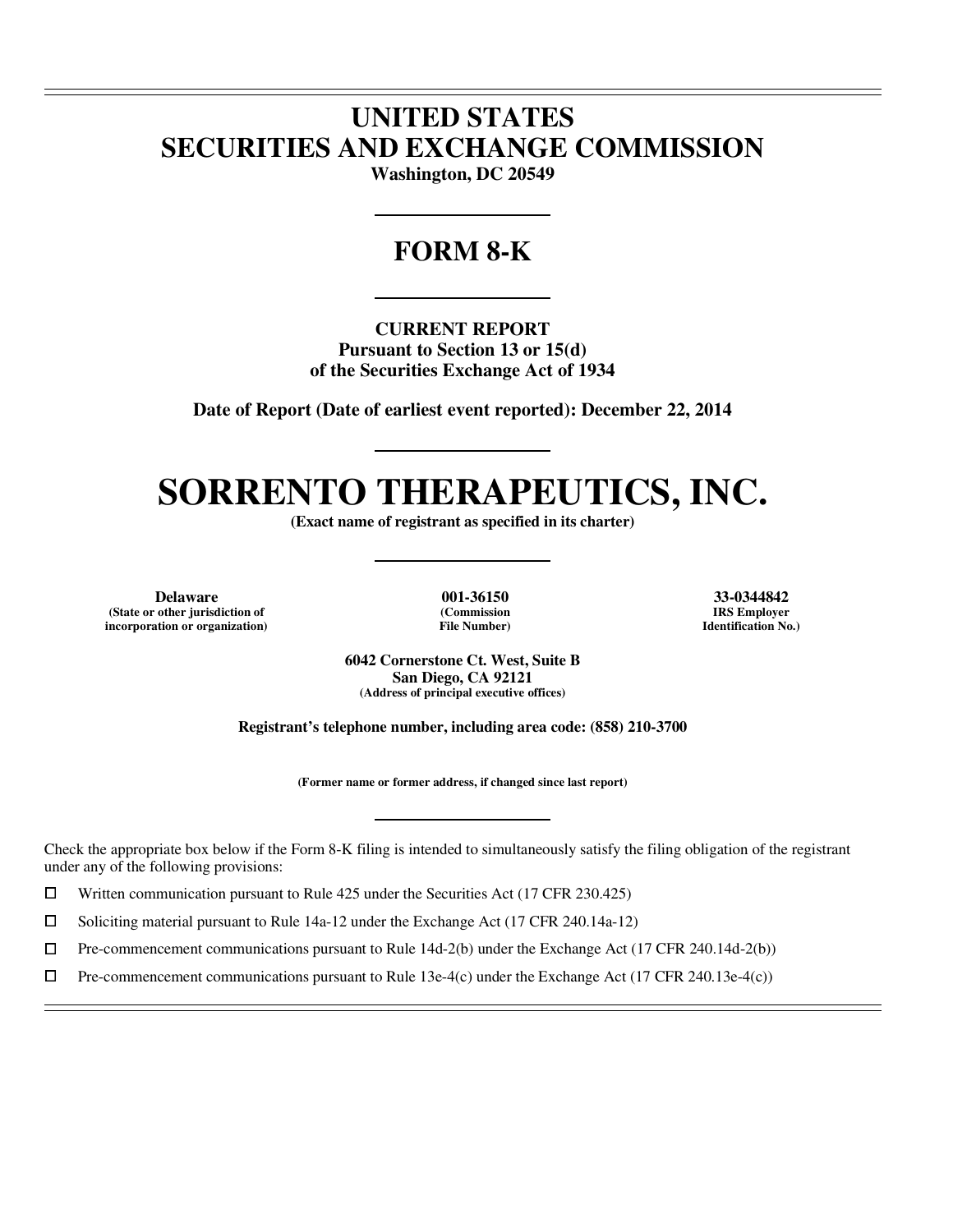#### **Item 1.01 Entry into a Material Definitive Agreement.**

As previously reported, on December 14, 2014, Sorrento Therapeutics, Inc. (the "Company") entered into a securities purchase agreement (the "Purchase Agreement") with an affiliated entity of Dr. Patrick Soon-Shiong (the "Investor") pursuant to which the Company agreed to issue and sell to the Investor (i) an aggregate of 7,188,061 shares of the Company's common stock at a price of \$5.80 per share and (ii) a three-year warrant to purchase 1,724,138 shares of the Company's Common Stock at an initial exercise price of \$5.80 per share (the "Warrant"), subject to adjustment (collectively, the "Securities"), for an aggregate purchase price of \$41,690,754. On December 22, 2014, the Company entered into an amendment to the Purchase Agreement (the "Purchase Agreement Amendment") with the Investor pursuant to which the Investor paid an additional \$51,724.14 for the Warrant with the aggregate purchase price of the Securities being \$41,742,477.94.

The foregoing information is a summary of the Purchase Agreement Amendment, is not complete, and is qualified in its entirety by reference to the full text of such agreement, a copy of which will be attached as an exhibit to Company's Annual Report on Form 10-K for the fiscal year ended December 31, 2014.

On December 22, 2014, the Company and Philadelphia Stock Transfer, Inc., (the "Rights Agent"), entered into an Amended and Restated Rights Agreement (the "Amended Rights Agreement"). The Amended Rights Agreement, among other things, (i) appoints the Rights Agent, who is currently the Company's transfer agent, as the Company's rights agent under the Amended Rights Agreement, (ii) excludes Investor and certain related parties from become an Acquiring Person solely as a result of (A) the approval, execution, delivery, announcement or performance of the Purchase Agreement; (B) the consummation of the acquisition of the Securities or any of the other transactions contemplated in the Purchase Agreement or (C) the exercise of the warrant issued to the Investor pursuant to the Purchase Agreement; and (iii) provides that none of the approval, execution, delivery, announcement or performance of the Purchase Agreement or the consummation of the acquisition of the Securities (including any shares of common stock issuable upon exercise of the warrant issued to the Investor pursuant to the Purchase Agreement) would result in a Stock Acquisition Date or a Triggering Event, as those terms are defined in the Rights Agreement.

The foregoing summary of the Amended Rights Agreement does not purport to be complete and is subject and qualified in its entirety by reference to the Amended Rights Agreement, which is attached hereto as Exhibit 4.1 and is incorporated herein by reference.

#### **Item 3.03 Material Modification to Rights of Security Holders.**

The information set forth in response to Item 1.01 of this Current Report on Form 8-K is incorporated by reference in response to this Item 3.03.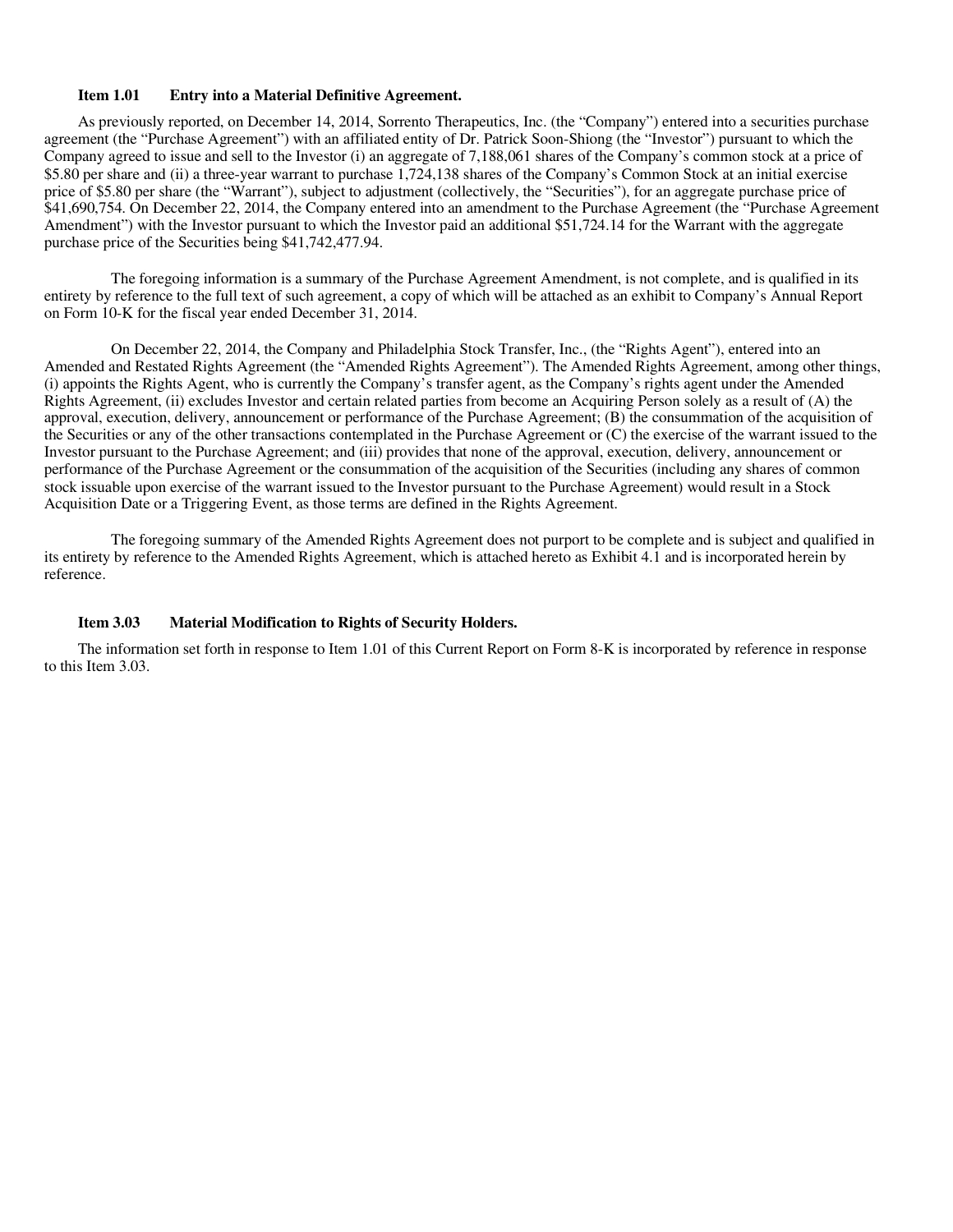## **Item 9.01. Financial Statements and Exhibits.**

#### **(d) Exhibits.**

The following exhibit is filed with this Current Report on Form 8-K:

#### Exhibit<br>No. **No. Description** 4.1 Amended and Restated Rights Agreement, dated as of December 22, 2014, by and between Sorrento Therapeutics, Inc. and Philadelphia Stock Transfer, Inc., as rights agent.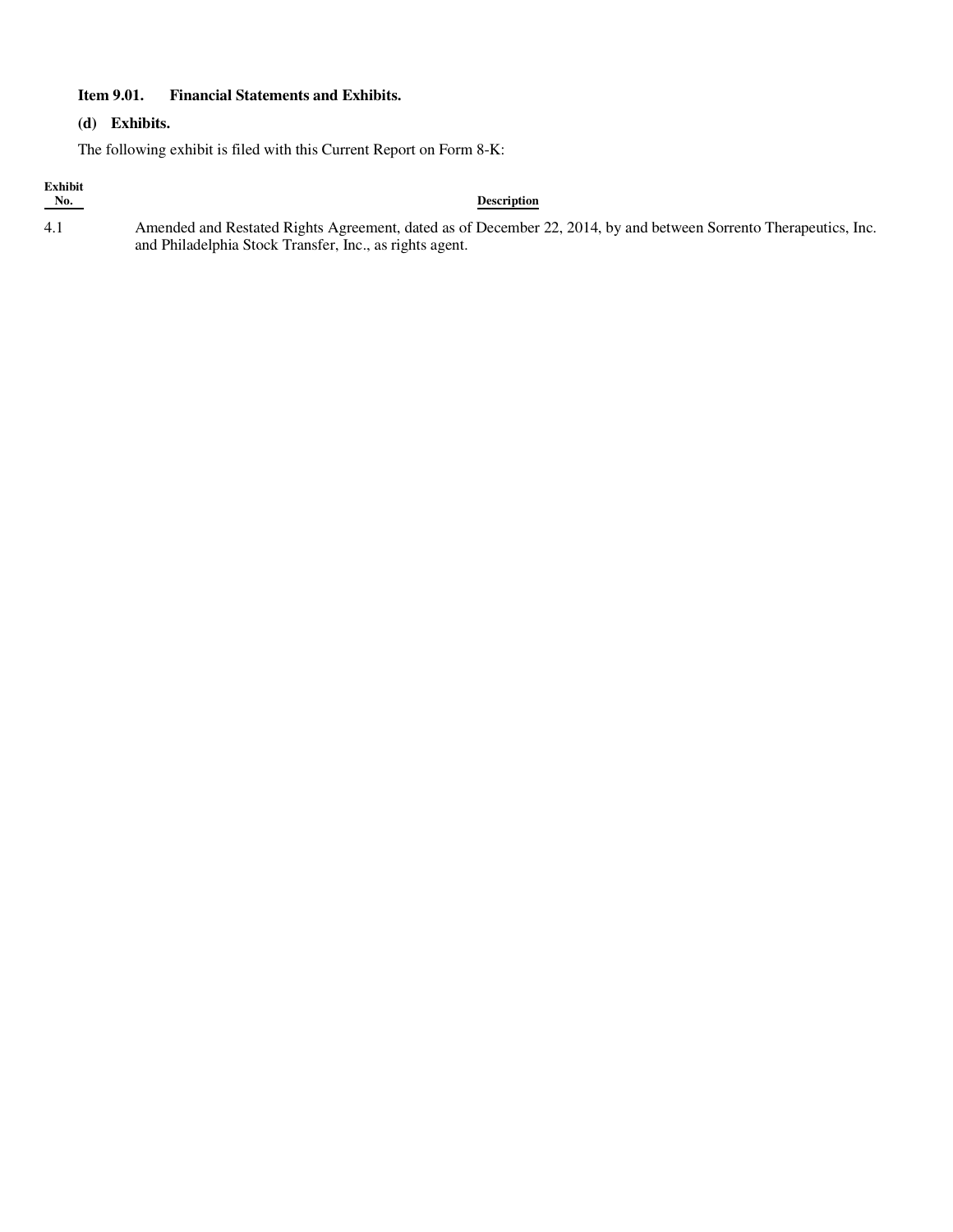#### SIGNATURE

Pursuant to the requirements of the Securities Exchange Act of 1934, the Registrant has duly caused this report to be signed on its behalf by the undersigned hereunto duly authorized.

Dated: December 23, 2014

#### SORRENTO THERAPEUTICS, INC.

By: /s/ Richard Vincent

Name: Richard Vincent Title: Executive Vice President, Chief Financial Officer and Secretary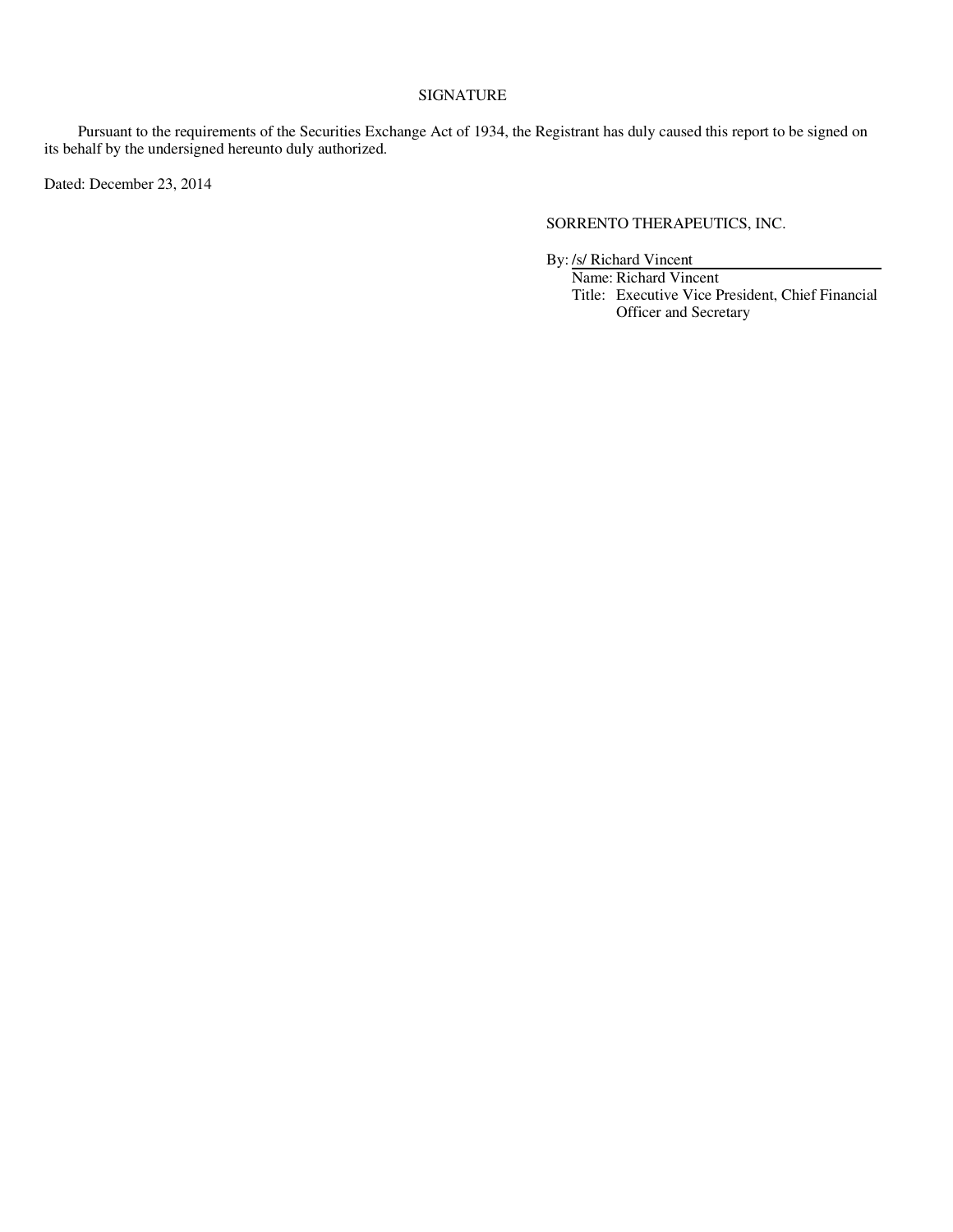## SORRENTO THERAPEUTICS, INC.

and

## PHILADELPHIA STOCK TRANSFER, INC., Rights Agent

### Amended and Restated

### Rights Agreement

## Dated as of December 22, 2014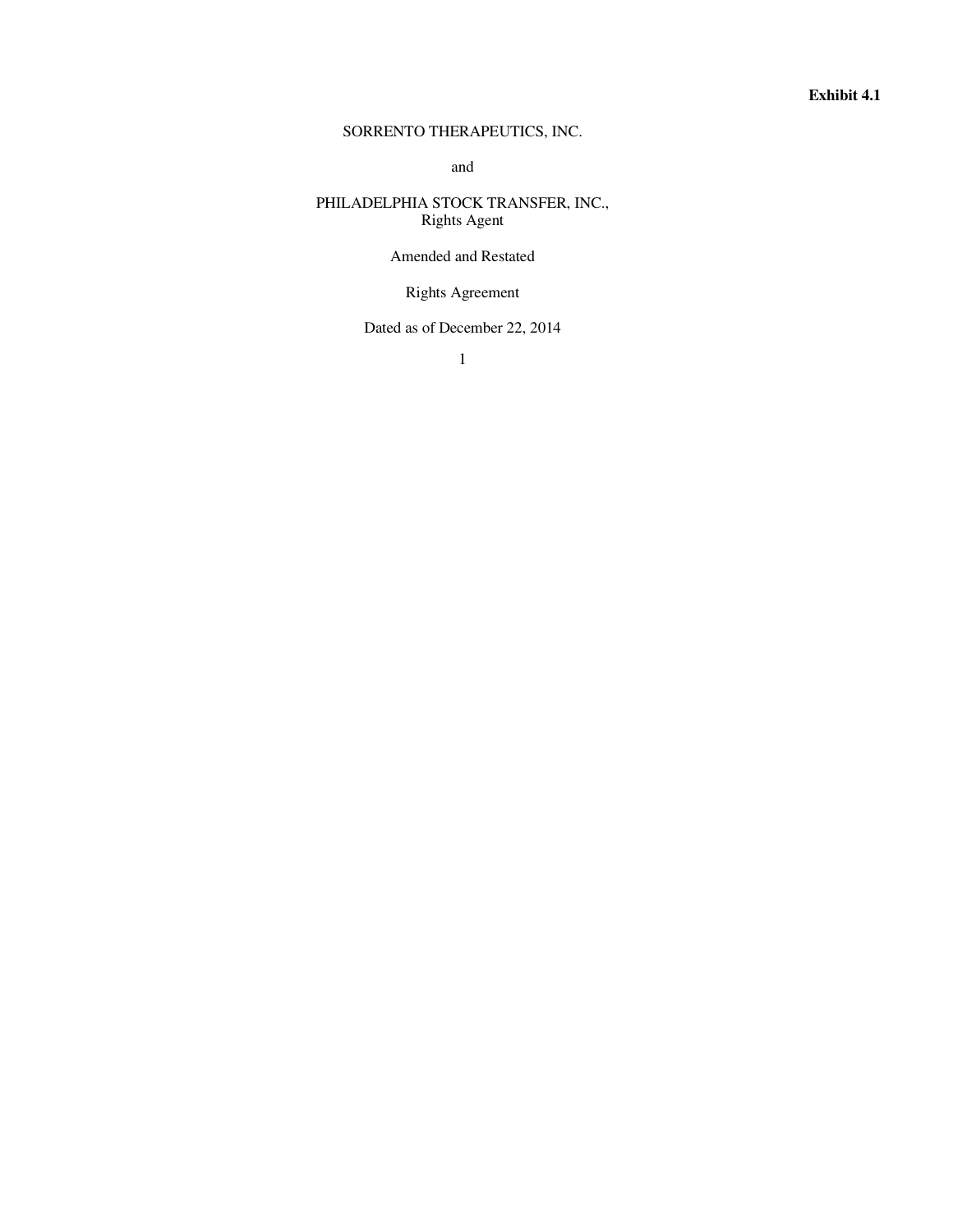## TABLE OF CONTENTS

|             |                                                                                                           | Page           |
|-------------|-----------------------------------------------------------------------------------------------------------|----------------|
| Section 1.  | <b>Certain Definitions</b>                                                                                | $\overline{5}$ |
| Section 2.  | Appointment of Rights Agent                                                                               | $\,8\,$        |
| Section 3.  | <b>Issuance of Rights Certificates</b>                                                                    | 9              |
| Section 4.  | Form of Rights Certificates                                                                               | $10\,$         |
| Section 5.  | Countersignature and Registration                                                                         | 11             |
| Section 6.  | Transfer, Split Up, Combination and Exchange of Rights Certificates; Mutilated, Destroyed, Lost or Stolen |                |
|             | <b>Rights Certificates</b>                                                                                | 11             |
| Section 7.  | Exercise of Rights; Purchase Price; Expiration Date of Rights                                             | 12             |
| Section 8.  | Cancellation and Destruction of Rights Certificates                                                       | 13             |
| Section 9.  | Reservation and Availability of Capital Stock                                                             | 13             |
| Section 10. | <b>Preferred Stock Record Date</b>                                                                        | 14             |
| Section 11. | Adjustment of Purchase Price, Number and Kind of Shares or Number of Rights                               | 15             |
| Section 12. | Certificate of Adjusted Purchase Price or Number of Shares                                                | 19             |
| Section 13. | Consolidation, Merger or Sale or Transfer of Assets, Cash Flow or Earning Power                           | $20\,$         |
| Section 14. | Fractional Rights and Fractional Shares                                                                   | 21             |
| Section 15. | <b>Rights of Action</b>                                                                                   | 22             |
| Section 16. | Agreement of Rights Holders                                                                               | 22             |
| Section 17. | Rights Certificate Holder Not Deemed a Stockholder                                                        | 23             |
| Section 18. | Concerning the Rights Agent                                                                               | 23             |
| Section 19. | Merger or Consolidation or Change of Name of Rights Agent                                                 | 24             |
| Section 20. | Duties of Rights Agent                                                                                    | 24             |
| Section 21. | Change of Rights Agent                                                                                    | 26             |
| Section 22. | Issuance of New Rights Certificates                                                                       | 26             |
| Section 23. | Redemption and Termination                                                                                | $26\,$         |
| Section 24. | Exchange                                                                                                  | $27\,$         |
| Section 25. | Notice of Certain Events                                                                                  | 28             |
| Section 26. | <b>Notices</b>                                                                                            | 29             |
| Section 27. | Supplements and Amendments                                                                                | 29             |
| Section 28. | <b>Successors</b>                                                                                         | 29             |
| Section 29. | Determinations and Actions by the Board, etc.                                                             | 30             |
| Section 30. | Benefits of this Agreement                                                                                | 30             |
| Section 31. | Severability                                                                                              | 30             |
| Section 32. | Governing Law                                                                                             | 30             |
| Section 33. | Counterparts                                                                                              | 30             |
| Section 34. | Descriptive Headings; Interpretation                                                                      | 30             |
| Section 35. | Force Majeure                                                                                             | 31             |
| Section 36. | Patriot Act                                                                                               | 31             |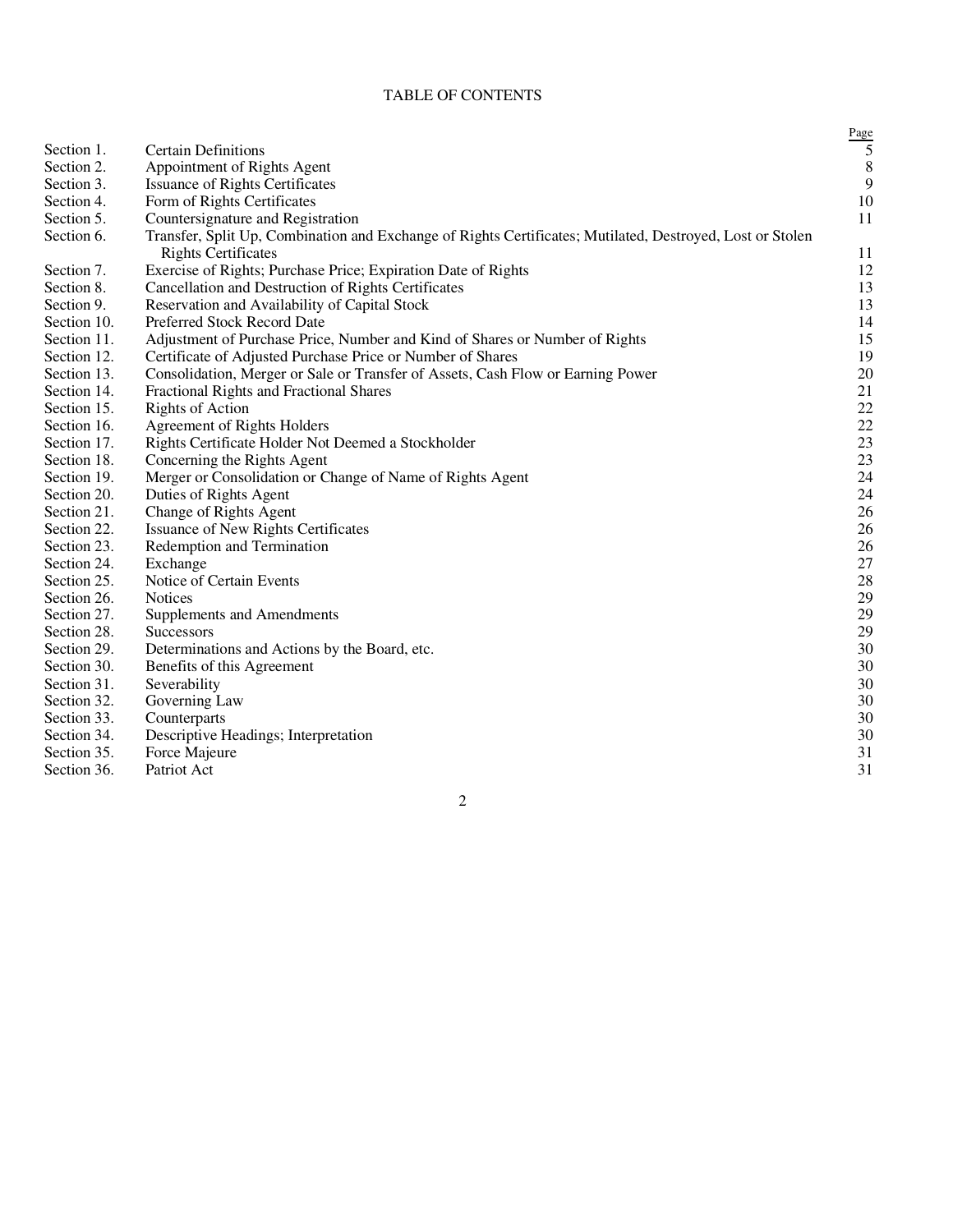## **EXHIBITS**

- Exhibit A Form of Certificate of Designation, Preferences and Rights of Series A Junior Participating Preferred Stock
- Exhibit B Form of Rights Certificate
- Exhibit C Form of Summary of Rights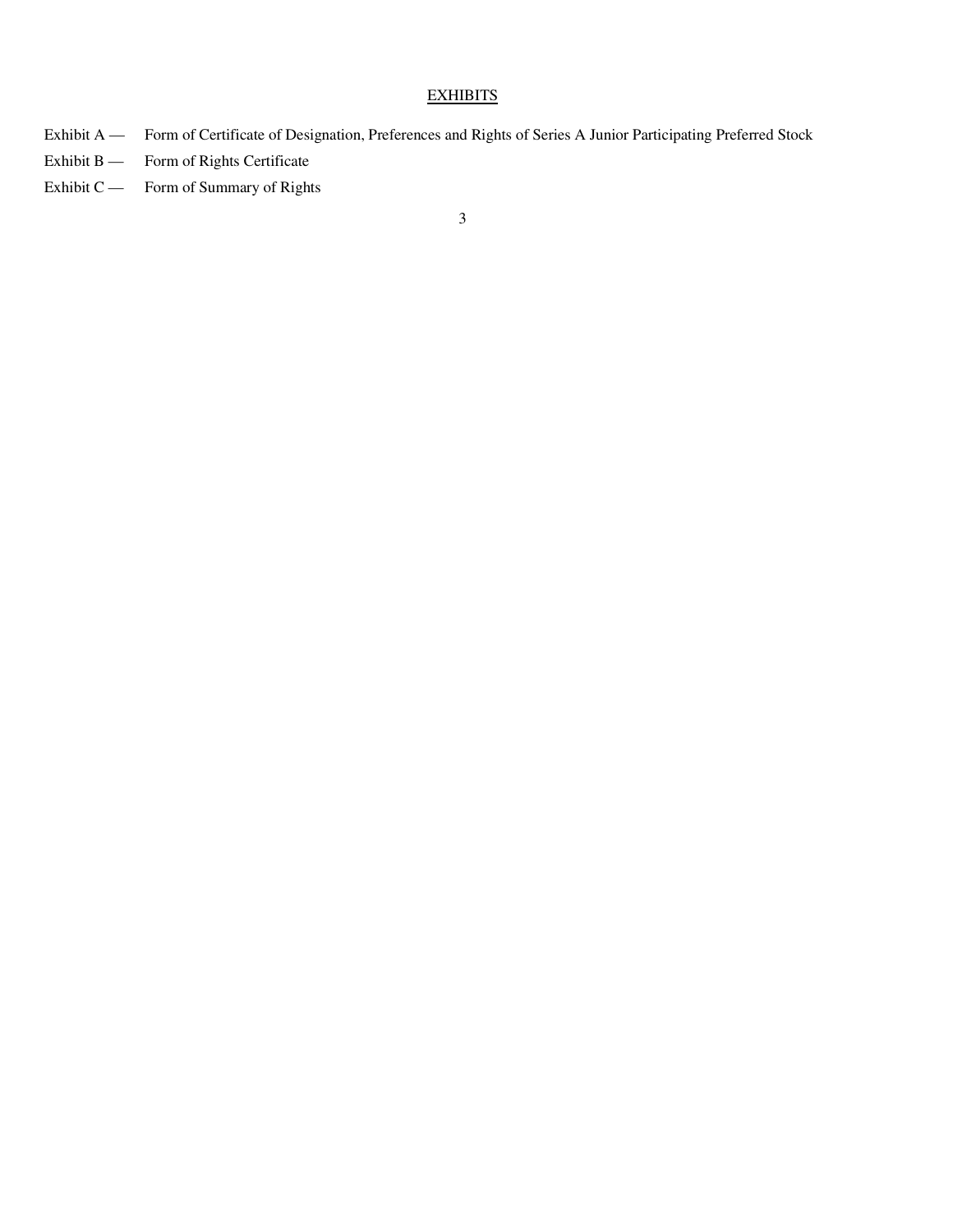#### RIGHTS AGREEMENT

THIS AMENDED AND RESTATED RIGHTS AGREEMENT (the "Agreement") dated as of December 22, 2014, by and between Sorrento Therapeutics, Inc., a Delaware corporation (the "Company"), and Philadelphia Stock Transfer, Inc., as rights agent (the "Rights Agent"), amends and restates the Rights Agreement, dated November 7, 2013 (the "Original Agreement"), by and between the Company and Computershare Trust Company, N.A., a federally chartered trust company, the original rights agent (the "Original Rights Agent").

#### WITNESSETH

WHEREAS, on November 7, 2013 (the "Rights Dividend Declaration Date"), the Board of Directors of the Company (the "Board") authorized and declared a dividend distribution of one Right (as hereinafter defined) for each share of Common Stock (as hereinafter defined) outstanding at the close of business on November 18, 2013 (the "Record Date"), and has authorized the issuance of one Right (as such number may hereinafter be adjusted pursuant to the provisions of Section 11(p) hereof) for each share of Common Stock issued (whether as an original issuance or from the Company's treasury) between the Record Date and the Distribution Date (as hereinafter defined) and in certain circumstances provided herein, each Right initially representing the right to purchase one one-thousandth of a share of the Preferred Stock of the Company having the rights, powers and preferences set forth in the form of Certificate of Designation, Preferences and Rights attached hereto as Exhibit A, upon the terms and subject to the conditions hereinafter set forth (the "Rights").

WHEREAS, Section 21 of the Original Agreement states that the Original Rights Agent will resign automatically in the event the transfer agency relationship in effect between the Company and the Original Rights Agent terminates;

WHEREAS, the Rights Agent is currently the transfer agent for the Company's securities;

WHEREAS, the Company has entered into a securities purchase agreement, dated as of December 14, 2014 (as amended from time to time, the "Purchase Agreement"), by and among Cambridge Equities, LP, ("Purchaser") and the Company;

WHEREAS, pursuant to the Purchase Agreement, the Company agreed to issue and sell to the Purchaser (i) an aggregate of 7,188,061 shares (the "Shares") of the Company's common stock (the "Common Stock") at a price of \$5.80 per share, and (ii) a three-year warrant to purchase 1,724,138 shares of the Company's Common Stock at an initial exercise price of \$5.80 per share (the "Warrant" and together with the Shares, the "Securities"), for an aggregate purchase price of \$41,742,477.94;

WHEREAS, the Board of Directors of the Company has determined that the Purchase Agreement and the terms and conditions set forth therein and the transactions contemplated thereby, including, without limitation, the sale of the Securities, are advisable and are fair to and in the best interests of the Company and its stockholders;

WHEREAS, the Board of Directors of the Company has determined, in connection with the execution of the Purchase Agreement, that it is desirable to amend and restate the Rights Agreement to exempt the Purchase Agreement and the transactions contemplated thereby, including, without limitation, the Cambridge LP Acquisition (as defined below), from the application of the Rights Agreement as set forth in this Amendment;

WHEREAS, Section 27 of the Rights Agreement provides that, prior to the Distribution Date (as defined in the Rights Agreement), the Company and the Rights Agent shall, if the Company so directs, supplement or amend any provision of the Rights Agreement without the approval of any holders of certificates representing shares of Common Stock of the Company upon delivery of a certificate from an appropriate officer of the Company which states that the proposed supplement or amendment is in compliance with the terms of Section 27 of the Rights Agreement, provided that the Rights Agreement may not be amended at a time when the Rights (as defined in the Rights Agreement) are not redeemable;

WHEREAS, there has been no such Distribution Date as of the time immediately prior to this Amendment, and the Rights are redeemable as of the date of this Amendment; and

WHEREAS, pursuant to the terms of the Rights Agreement and in accordance with Section 27 thereof, the Company has directed that the Rights Agreement should be amended as set forth in this Amendment prior to the closing of the Purchase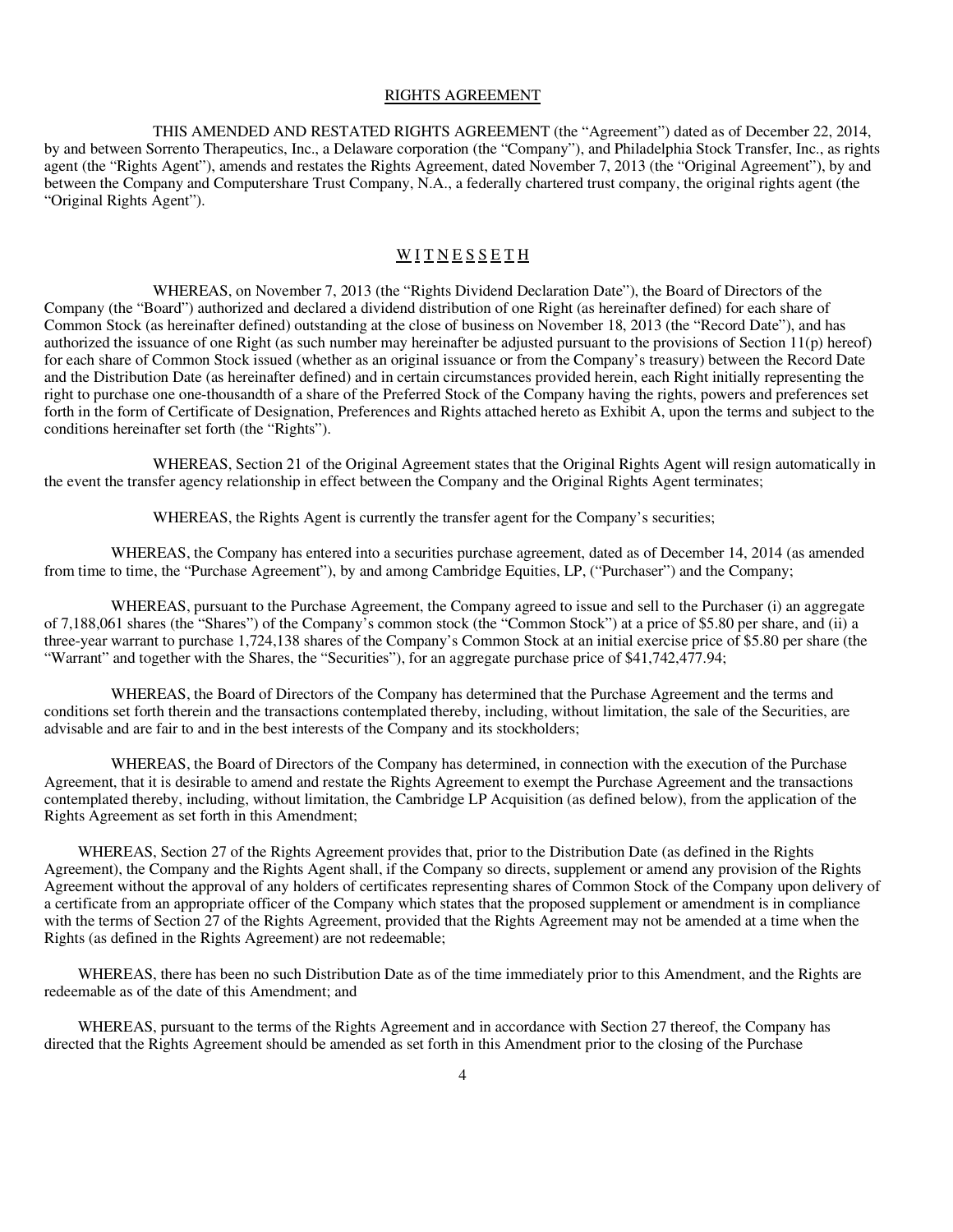Agreement and has delivered a certificate that this Amendment is in compliance with the terms of Section 27 of the Rights Agreement.

NOW, THEREFORE, in consideration of the premises and the mutual agreements herein set forth, the parties hereby agree to amend and restate the Original Agreement as follows:

Section 1. Certain Definitions. For purposes of this Agreement, the following terms have the meanings indicated:

"Acquiring Person" shall mean any Person who or which, together with all Affiliates and Associates of such Person, shall be the Beneficial Owner of fifteen percent (15%) or more of the shares of Common Stock then outstanding, but shall not include (i) the Company, (ii) any Subsidiary of the Company, (iii) any employee benefit plan of the Company, or of any Subsidiary of the Company, or any Person or entity organized, appointed or established by the Company for or pursuant to the terms of any such plan, (iv) any Person who becomes the Beneficial Owner of 15% or more of the shares of Common Stock then outstanding as a result of a reduction in the number of shares of Common Stock outstanding due to the repurchase of shares of Common Stock by the Company (or any Subsidiary of the Company, any employee benefit plan of the Company or of any Subsidiary of the Company, or any Person or entity organized, appointed or established by the Company for or pursuant to the terms of any such plan) unless and until such Person, after becoming aware that such Person has become the Beneficial Owner of 15% or more of the then outstanding shares of Common Stock, acquires beneficial ownership of additional shares of Common Stock representing one percent (1%) or more of the shares of Common Stock then outstanding, (v) any such Person who has reported or is required to report such ownership (but less than 20%) on Schedule 13G under the Exchange Act (or any comparable or successor report) or on Schedule 13D under the Exchange Act (or any comparable or successor report) which Schedule 13D does not state any intention to or reserve the right to control or influence the management or policies of the Company or engage in any of the actions specified in Item 4 of such schedule (other than the disposition of the Common Stock) and, within 10 Business Days of being requested by the Company to advise it regarding the same, certifies to the Company that such Person acquired shares of Common Stock in excess of 14.99% inadvertently or without knowledge of the terms of the Rights and who or which, together with all Affiliates and Associates, thereafter reduces such Person's, together with its Affiliates' and Associates', Beneficial Ownership to less than 15% of the shares of Common Stock then outstanding; provided, however, that if the Person requested to so certify fails to do so within ten (10) Business Days or breaches or violates such certification, then such Person shall become an Acquiring Person immediately after such 10 Business Day period or such breach or violation, or (vi) an Exempt Person, but only for so long as such Exempt Person, together with such Person's Affiliates and Associates, does not become the Beneficial Owner of any additional shares of Common Stock while such Person is an Exempt Person. Notwithstanding anything in this Agreement to the contrary, none of Cambridge Equities, LP. or any Affiliate or Associate of either shall be deemed to be an Acquiring Person or a Beneficial Owner of Common Stock, either individually or collectively, solely as a result of (i) the approval, execution, delivery, announcement or performance of the Purchase Agreement; (ii) the consummation of the Cambridge LP Acquisition or any of the other transactions contemplated in the Purchase Agreement or (iii) the exercise of the warrant issued to the Investor pursuant to the Purchase Agreement.

(b) "Act" shall mean the Securities Act of 1933, as amended.

(c) "Adjustment Shares" shall have the meaning set forth in Section 11(a)(ii) hereof.

(d) "Affiliate" and "Associate" shall have the respective meanings ascribed to such terms in Rule 12b-2 of the General Rules and Regulations under the Exchange Act.

(e) "Agreement" shall have the meaning set forth in the preamble to this Agreement.

securities:

(f) A Person shall be deemed the "Beneficial Owner" of, and shall be deemed to "beneficially own," any

(i) that such Person or any of such Person's Affiliates or Associates, directly or indirectly, owns or has the right to acquire (whether such right is exercisable immediately or only after the passage of time or upon the satisfaction of one or more conditions (whether or not within the control of such Person), compliance with regulatory requirements or otherwise) pursuant to any agreement, arrangement or understanding (whether or not in writing) or upon the exercise of conversion rights, exchange rights, other rights, warrants or options, or otherwise; provided, however, that a Person shall not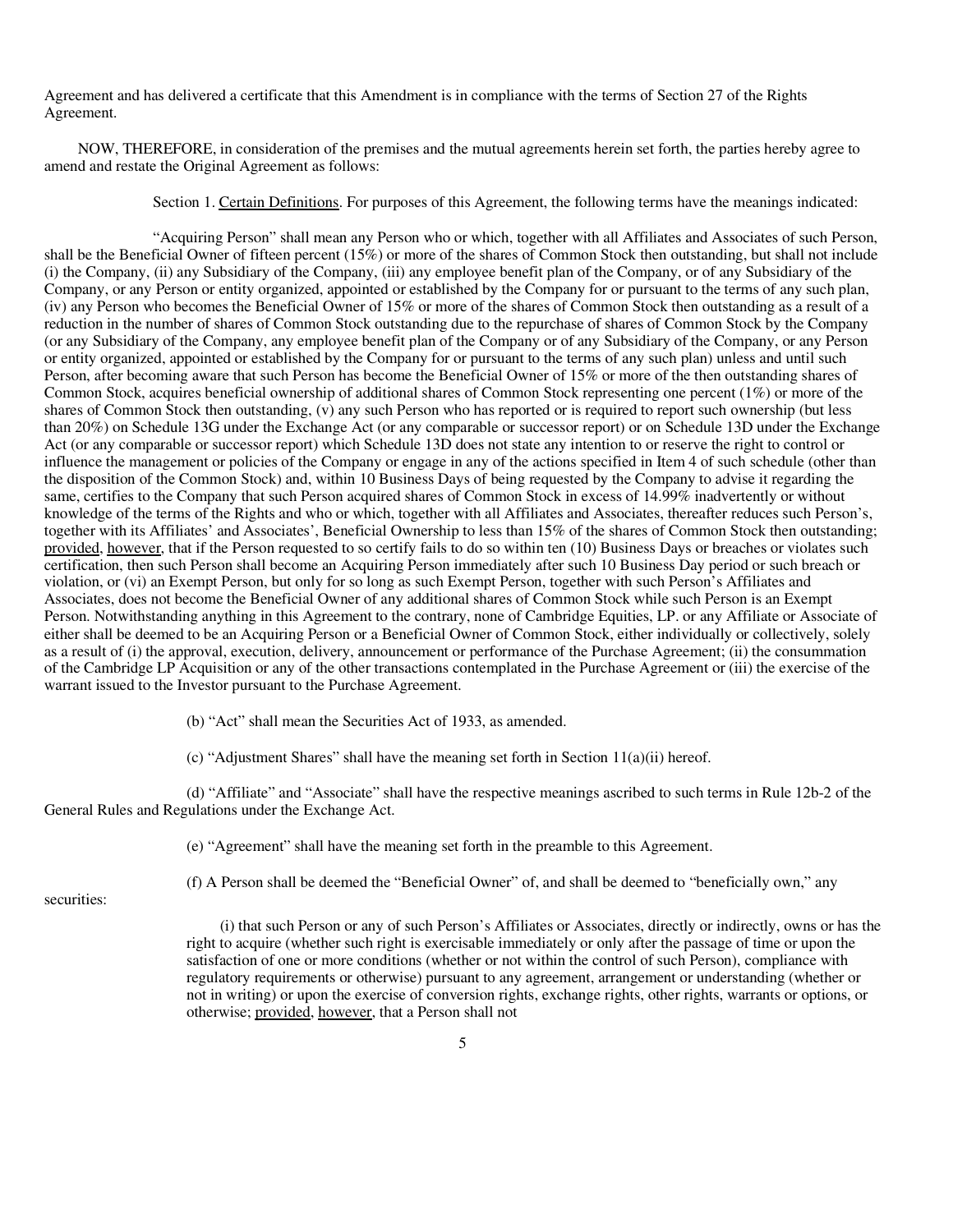be deemed the "Beneficial Owner" of, or to "beneficially own," (A) securities tendered pursuant to a tender or exchange offer made by such Person or any of such Person's Affiliates or Associates until such tendered securities are accepted for purchase or exchange, (B) securities issuable upon exercise of Rights at any time prior to the occurrence of a Triggering Event, or (C) securities issuable upon exercise of Rights from and after the occurrence of a Triggering Event which Rights were acquired by such Person or any of such Person's Affiliates or Associates prior to the Distribution Date or pursuant to Section 3(a) or Section 22 hereof (the "Original Rights") or pursuant to Section  $11(a)(i)$  hereof in connection with an adjustment made with respect to any Original Rights;

(ii) that such Person or any of such Person's Affiliates or Associates, directly or indirectly, has the right to vote or dispose of or has "beneficial ownership" of (as determined pursuant to Rule 13d-3 of the General Rules and Regulations under the Exchange Act), including pursuant to any agreement, arrangement or understanding, whether or not in writing; provided, however, that a Person shall not be deemed the "Beneficial Owner" of, or to "beneficially own," any security under this subparagraph (ii) as a result of an agreement, arrangement or understanding to vote such security if such agreement, arrangement or understanding: (A) arises solely from a revocable proxy given in response to a public proxy or consent solicitation made pursuant to, and in accordance with, the applicable provisions of the General Rules and Regulations under the Exchange Act, and (B) is not reportable by such Person on Schedule 13D under the Exchange Act (or any comparable or successor report);

(iii) that are beneficially owned, directly or indirectly, by any other Person (or any Affiliate or Associate thereof) with which such Person (or any of such Person's Affiliates or Associates) has any agreement, arrangement or understanding (whether or not in writing), for the purpose of acquiring, holding, voting (except pursuant to a revocable proxy as described in the proviso to subparagraph (ii) of this paragraph (f)) or disposing of any voting securities of the Company; or

(iv) that are the subject of a derivative transaction entered into by such Person or any of such Person's Affiliates or Associates, including, for these purposes, any derivative security acquired by such Person or any of such Person's Affiliates or Associates, that gives such Person or any of such Person's Affiliates or Associates the economic equivalent of ownership of an amount of such securities due to the fact that the value of the derivative is explicitly determined by reference to the price or value of such securities, or which provides such Person or any of such Person's Affiliates or Associates an opportunity, directly or indirectly, to profit, or to share in any profit, derived from any change in the value of such securities, in any case without regard to whether (a) such derivative conveys any voting rights in such securities to such Person or any of such Person's Affiliates or Associates, (b) the derivative is required to be, or capable of being, settled through delivery of such securities, or (c) such Person or any of such Person's Affiliates or Associates may have entered into other transactions that hedge the economic effect of such derivative. In determining the number of shares of Common Stock "beneficially owned" by virtue of the operation of this Section  $1(f)(iv)$ , the subject Person shall be deemed to "beneficially own" (without duplication) the notional or other number of shares of Common Stock specified in the documentation evidencing the derivative position as being subject to be acquired upon the exercise or settlement of the applicable right or as the basis upon which the value or settlement amount of such right, or the opportunity of the holder of such right to profit or share in any profit, is to be calculated in whole or in part, and in any case (or if no such number of shares of Common Stock is specified in such documentation or otherwise), as determined by the Board in good faith to be the number of shares of Common Stock to which the derivative position relates;

provided, however, that nothing in this paragraph (f) shall cause a Person engaged in business as an underwriter of securities to be the "Beneficial Owner" of, or to "beneficially own," any securities acquired through such Person's participation in good faith in a firm commitment underwriting until the expiration of forty days (40) after the date of such acquisition, and then only if such securities continue to be owned by such Person at such expiration of forty (40) days.

(g) "Board" shall have the meaning set forth in the recitals of this Agreement.

(h) "Business Day" shall mean any day other than a Saturday, Sunday or a day on which banking institutions in the State of New York, or the state in which the principal office of the Rights Agent is located, are authorized or obligated by law or executive order to close.

(i) "close of business" on any given date shall mean 5:00 P.M., New York City time, on such date; provided, however, that if such date is not a Business Day, it shall mean 5:00 P.M., New York City time, on the next succeeding Business Day.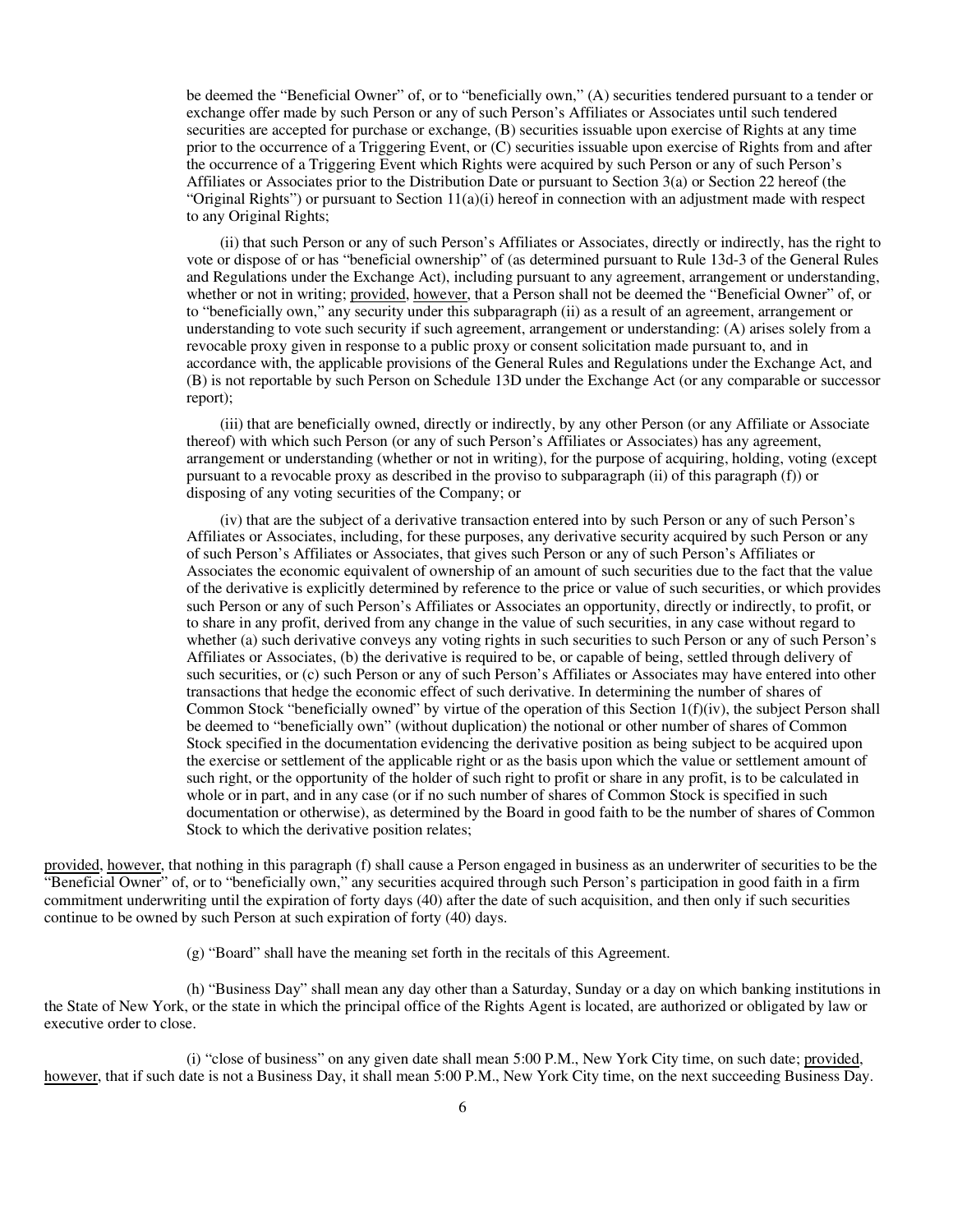(j) "Common Stock" shall mean the common stock, par value \$0.0001 per share, of the Company, except that "Common Stock" when used with reference to any Person other than the Company shall mean the capital stock of such Person with the greatest voting power, or the equity securities or other equity interest having power to control or direct the management, of such Person.

(k) "Common Stock Equivalents" shall have the meaning set forth in Section  $11(a)(iii)$  hereof.

- (l) "Company" shall have the meaning set forth in the preamble to this Agreement.
- (m) "Current Market Price" shall have the meaning set forth in Section 11(d)(i) hereof.
- (n) "Current Value" shall have the meaning set forth in Section  $11(a)(iii)$  hereof.
- (o) "Customer Identification Program" shall have the meaning set forth in Section 36 hereof.
- (p) "Distribution Date" shall have the meaning set forth in Section 3(a) hereof.
- (q) "Equivalent Preferred Stock" shall have the meaning set forth in Section 11(b) hereof.

(r) "Exempt Person" shall mean any Person who or which, together with all Affiliates and Associates of such Person, is, as of the Exempt Time, the Beneficial Owner of 15% or more of the shares of Common Stock then outstanding. Notwithstanding anything to the contrary provided in this Agreement, any Exempt Person who, together with such Person's Affiliates and Associates, after the Exempt Time becomes the Beneficial Owner of less than 15% of the shares of Common Stock then outstanding shall cease to be an Exempt Person and shall be subject to all the provisions of this Agreement in the same manner as any Person who is not and was not an Exempt Person.

(s) "Exempt Time" shall mean the time of the first public announcement of this Agreement.

- (t) "Exchange Act" shall mean the Securities Exchange Act of 1934, as amended.
- (u) "Exchange Ratio" shall have the meaning set forth in Section 24 hereof.
- (v) "Expiration Date" shall have the meaning set forth in Section 7(a) hereof.
- (w) "Final Expiration Date" shall have the meaning set forth in Section 7(a) hereof.
- $(x)$  "NASDAQ" shall have the meaning set forth in Section 11(d)(i) hereof.
- (y) Intentionally omitted.
- (z) "Original Rights" shall have the meaning set forth in Section  $1(f)(i)$  hereof.

(aa) "Person" shall mean any individual, firm, corporation, partnership, limited liability company, trust, association, syndicate or other entity and includes an unincorporated group of persons who, by formal or informal agreement or arrangement, have embarked on a common purpose or act.

(bb) "Preferred Stock" shall mean shares of Series A Junior Participating Preferred Stock, with a par value of \$0.0001 per share, of the Company, and, to the extent that there are not a sufficient number of shares of Series A Junior Participating Preferred Stock, authorized to permit the full exercise of the Rights, any other series of preferred stock of the Company designated for such purpose containing terms substantially similar to the terms of the Series A Junior Participating Preferred Stock.

- (cc) "Principal Party" shall have the meaning set forth in Section 13(b) hereof.
- (dd) "Purchase Price" shall have the meaning set forth in Section 4(a)(ii) hereof.
- (ee) "Qualified Offer" shall have the meaning set forth in Section  $11(a)(ii)$  hereof.
- (ff) "Record Date" shall have the meaning set forth in the recitals of this Agreement.
- (gg) "Redemption Price" shall have the meaning set forth in Section 23(a) hereof.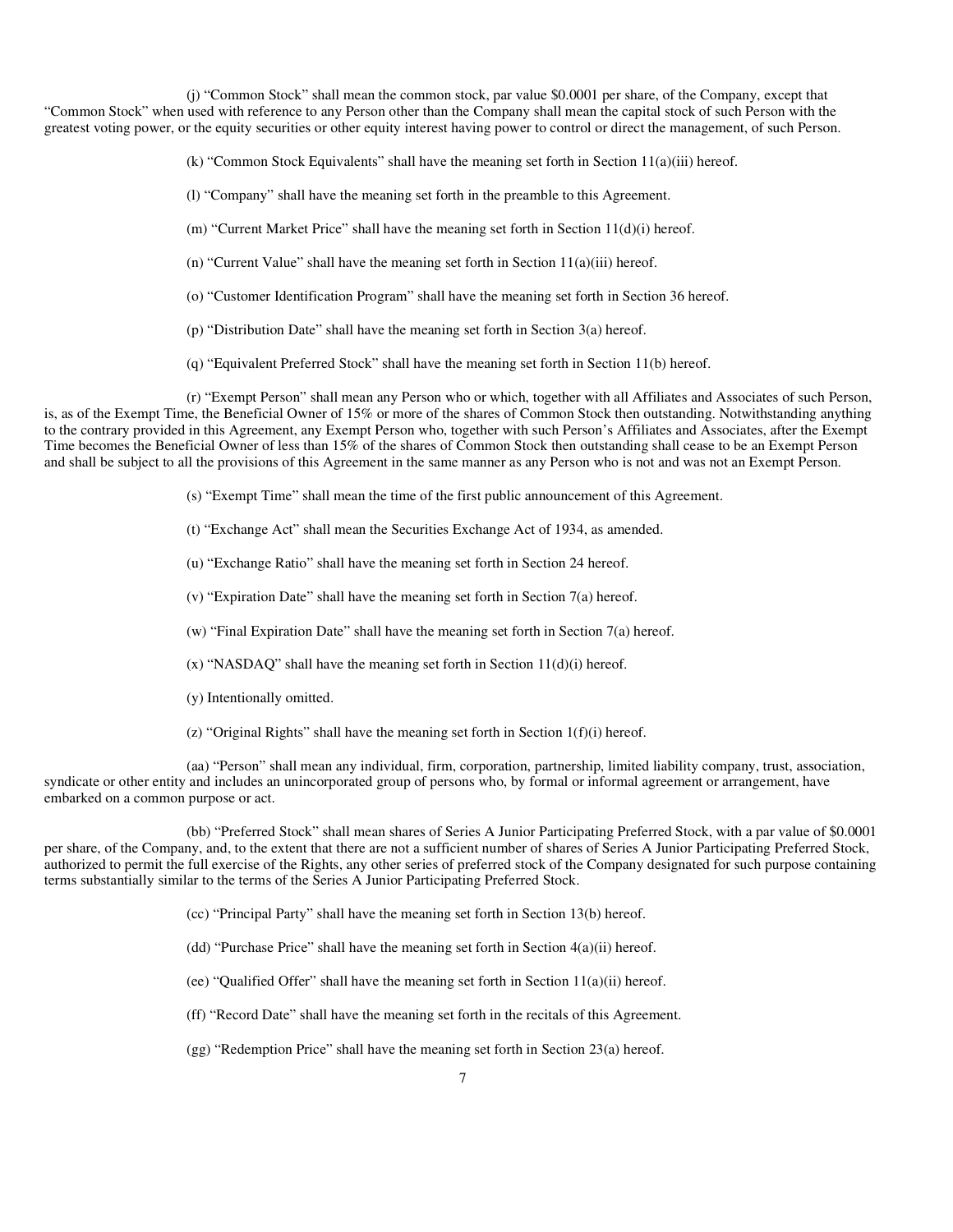(hh) "Rights" shall have the meaning set forth in the recitals of this Agreement.

(ii) "Rights Agent" shall have the meaning set forth in the preamble of this Agreement.

 $(i)$  "Rights Certificate" shall have the meaning set forth in Section 3(a) hereof.

(kk) "Rights Dividend Declaration Date" shall have the meaning set forth in the recitals of this Agreement.

(ll) "Section 11(a)(ii) Event" shall mean any event described in Section 11(a)(ii) hereof.

(mm) "Section  $11(a)(ii)$  Trigger Date" shall have the meaning set forth in Section  $11(a)(ii)$  hereof.

(nn) "Section 13 Event" shall mean any event described in clauses (x), (y) or (z) of Section 13(a) hereof.

(oo) "Spread" shall have the meaning set forth in Section 11(a)(iii) hereof.

(pp) "Stock Acquisition Date" shall mean the first date of public announcement (which, for purposes of this definition, shall include a report filed or amended pursuant to Section 13(d) under the Exchange Act) by the Company or an Acquiring Person that an Acquiring Person has become such other than pursuant to a Qualified Offer. Notwithstanding anything in this Agreement to the contrary, a Stock Acquisition Date shall not be deemed to have occurred solely as a result of (i) the approval, execution, delivery, announcement or performance of the Purchase Agreement; (ii) the consummation of the Cambridge LP Acquisition or any of the other transactions contemplated in the Purchase Agreement or (iii) the exercise of the warrant issued to the Investor pursuant to the Purchase Agreement.

(qq) "Subsidiary" shall mean, with reference to any Person, any corporation or other entity of which an amount of securities or other ownership interests having ordinary voting power sufficient to elect at least a majority of the directors or other Persons having similar functions of such corporation or other entity are at the time, directly or indirectly, beneficially owned, or otherwise controlled by such Person.

 $($ rr) "Substitution Period" shall have the meaning set forth in Section 11 $(a)$  $(iii)$  hereof.

(ss) "Summary of Rights" shall have the meaning set forth in Section 3(b) hereof.

(tt) "Trading Day" shall have the meaning set forth in Section  $11(d)(i)$  hereof.

(uu) "Triggering Event" shall mean any Section 11(a)(ii) Event or any Section 13 Event. Notwithstanding anything in this Agreement to the contrary, a Triggering Event shall not be deemed to have occurred solely as a result of (i) the approval, execution, delivery, announcement or performance of the Purchase Agreement; (ii) the consummation of the Cambridge LP Acquisition or any of the other transactions contemplated in the Purchase Agreement or (iii) the exercise of the warrant issued to the Investor pursuant to the Purchase Agreement.

(vv) 'Cambridge LP Acquisition' shall mean the purchase and sale by the Investor of (i) an aggregate of 7,188,061 shares of the Company's Common Stock and (ii) a three-year warrant to purchase 1,724,138 shares of the Company's Common Stock at an initial exercise price of \$5.80 per share, for an aggregate purchase price of \$41,690,754, in accordance with the terms and conditions of the Purchase Agreement.

(ww) 'Investor' shall mean Cambridge Equities LP.

(xx) 'Purchase Agreement' shall mean the Securities Purchase Agreement dated as of December 14, 2014 by and between Cambridge Equities LP and the Company, as amended from time to time.

Section 2. Appointment of Rights Agent. The Company hereby appoints the Rights Agent to act as agent for the Company in accordance with the express terms and conditions hereof (and no implied terms or conditions), and the Rights Agent hereby accepts such appointment. The Company may from time to time appoint such co-rights agents as it may deem necessary or desirable, upon ten (10) days' prior written notice to the Rights Agent. The Rights Agent shall have no duty to supervise, and in no event be liable for, the acts or omissions of any such co-rights agent. In the event the Company appoints one or more co-rights agents, the respective duties of the Rights Agents and any co-rights agents shall be as the Company shall determine and the Company shall provide written notice thereof to the Rights Agent.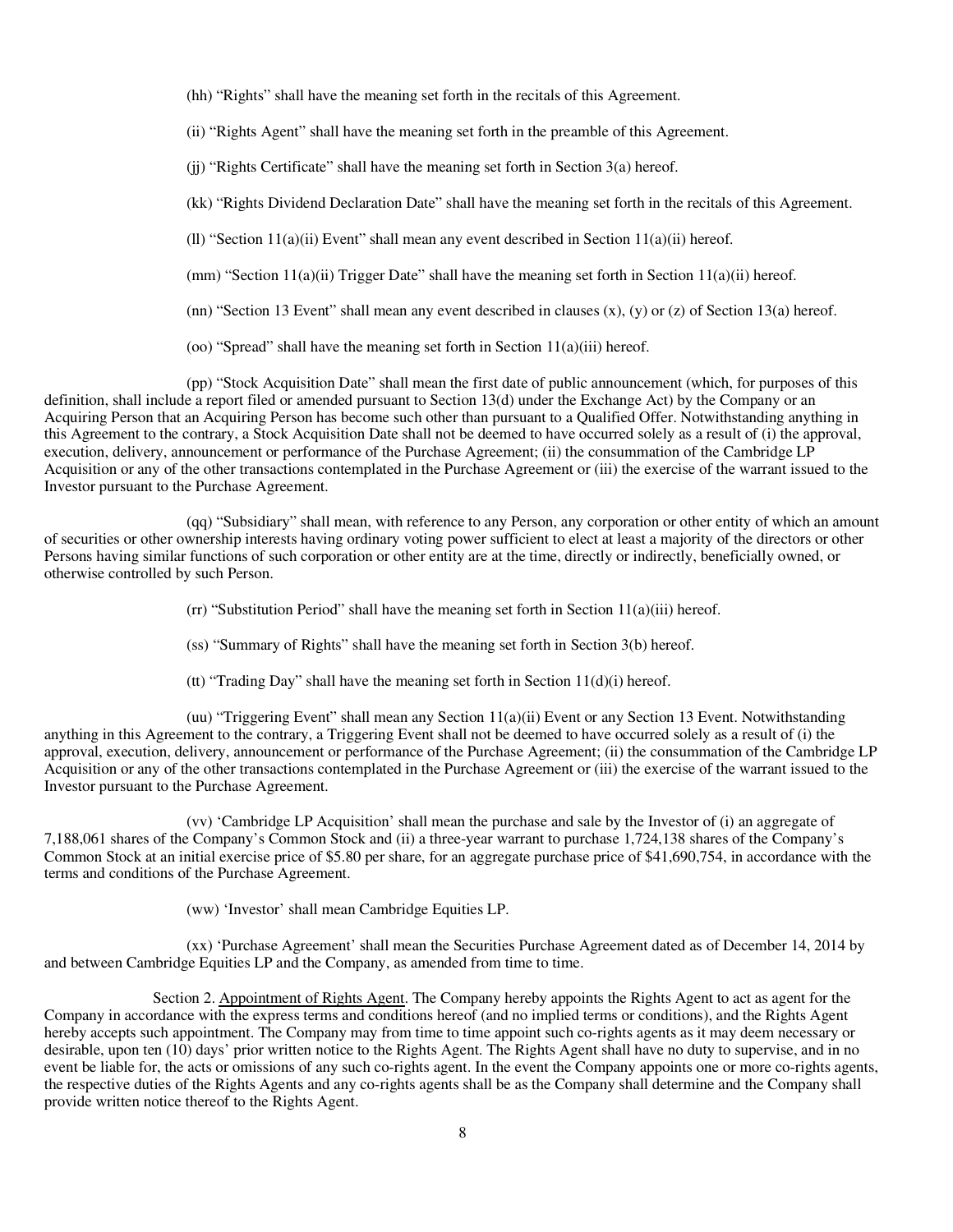#### Section 3. Issuance of Rights Certificates.

(a) Until the earlier of (i) the close of business on the tenth Business Day after the Stock Acquisition Date (or, if the tenth Business Day after the Stock Acquisition Date occurs before the Record Date, the close of business on the Record Date), or (ii) the close of business on the tenth Business Day (or such later date as the Board shall determine) after the date that a tender or exchange offer by any Person (other than the Company, any Subsidiary of the Company, any employee benefit plan of the Company or of any Subsidiary of the Company, or any Person organized, appointed or established by the Company for or pursuant to the terms of any such plan) is first published or sent or given within the meaning of Rule 14d-2(a) of the General Rules and Regulations under the Exchange Act, if upon consummation thereof, such Person would become an Acquiring Person, in either instance other than pursuant to a Qualified Offer (the earlier of (i) and (ii) being herein referred to as the "Distribution Date"), (x) the Rights will be evidenced (subject to the provisions of paragraphs (b) and (c) of this Section 3) by the certificates for the Common Stock registered in the names of the holders of the Common Stock (which certificates for Common Stock shall be deemed also to be certificates for Rights) and not by separate certificates (or, for shares participating in the direct registration system, by notations in the respective book entry accounts for the Common Stock), and (y) the Rights will be transferable only in connection with the transfer of the underlying shares of Common Stock (including a transfer to the Company). As soon as practicable after the Distribution Date, the Company will prepare and execute, the Rights Agent will countersign, and the Rights Agent will, if requested and provided with all the necessary information, send by first class, insured, postage prepaid mail, to each record holder of the Common Stock as of the close of business on the Distribution Date, at the address of such holder shown on the records of the Company, one or more rights certificates, in substantially the form of Exhibit B hereto (the "Rights Certificates"), evidencing one Right for each share of Common Stock so held, subject to adjustment as provided herein. To the extent that a Triggering Event under Section  $11(a)(ii)$  hereof has also occurred, the Company may implement such procedures, as it deems appropriate in its sole discretion, to minimize the possibility that Rights are received by Persons whose Rights would be null and void under Section 7(e) hereof. In the event that an adjustment in the number of Rights per share of Common Stock has been made pursuant to Section  $11(p)$  hereof, at the time of distribution of the Rights Certificates, the Company shall make the necessary and appropriate rounding adjustments (in accordance with Section 14(a) hereof) so that Rights Certificates representing only whole numbers of Rights are distributed and cash is paid in lieu of any fractional Rights. As of and after the Distribution Date, the Rights will be evidenced solely by such Rights Certificates, and the Right Certificates and the Rights will be transferable separately from the transfer of shares of Common Stock. The Company shall promptly notify the Rights Agent in writing upon occurrence of a Distribution Date. Until such notice is received by the Rights Agent, the Rights Agent may presume conclusively for all purposes that a Distribution Date has not occurred. Notwithstanding anything in this Agreement to the contrary, a Distribution Date shall not be deemed to have occurred solely as the result (i) the approval, execution, delivery, announcement or performance of the Purchase Agreement; (ii) the consummation of the Cambridge LP Acquisition or any of the other transactions contemplated in the Purchase Agreement or (iii) the exercise of the warrant issued to the Investor pursuant to the Purchase Agreement.

(b) The Company will make available, as promptly as practicable following the Record Date, a copy of a Summary of Rights, in substantially the form attached hereto as Exhibit C (the "Summary of Rights") to any holder of Rights who may so request from time to time prior to the Expiration Date. With respect to certificates for the Common Stock outstanding as of the Record Date, or issued subsequent to the Record Date, unless and until the Distribution Date shall occur, the Rights will be evidenced by the certificates for the Common Stock (or, in the case of shares reflected on the direct registration system, the notations in the book-entry account system of the transfer agent for the Common Stock), and the registered holders of the Common Stock shall also be the registered holders of the associated Rights. Until the earlier of the Distribution Date or the Expiration Date, the transfer of any shares of Common Stock in respect of which Rights have been issued shall also constitute the transfer of the Rights associated with such shares of Common Stock. Notwithstanding anything to the contrary set forth in this Agreement, upon the effectiveness of a redemption pursuant to Section 23 hereof or an exchange pursuant to Section 24 hereof, the Company shall not thereafter issue any additional Rights and, for the avoidance of doubt, no Rights shall be attached to or shall be issued with any shares of Common Stock (including any shares of Common Stock issued pursuant to an exchange) at any time thereafter.

(c) Rights shall be issued in respect of all shares of Common Stock that are issued (whether originally issued or delivered from the Company's treasury) after the Record Date but prior to the earlier of the Distribution Date or the Expiration Date or, in certain circumstances provided in Section 22 hereof, after the Distribution Date. Certificates representing such shares of Common Stock shall also be deemed to be certificates for Rights, and shall bear a legend in substantially the following form if such certificates are issued after the Record Date but prior to the earlier of the Distribution Date or the Expiration Date: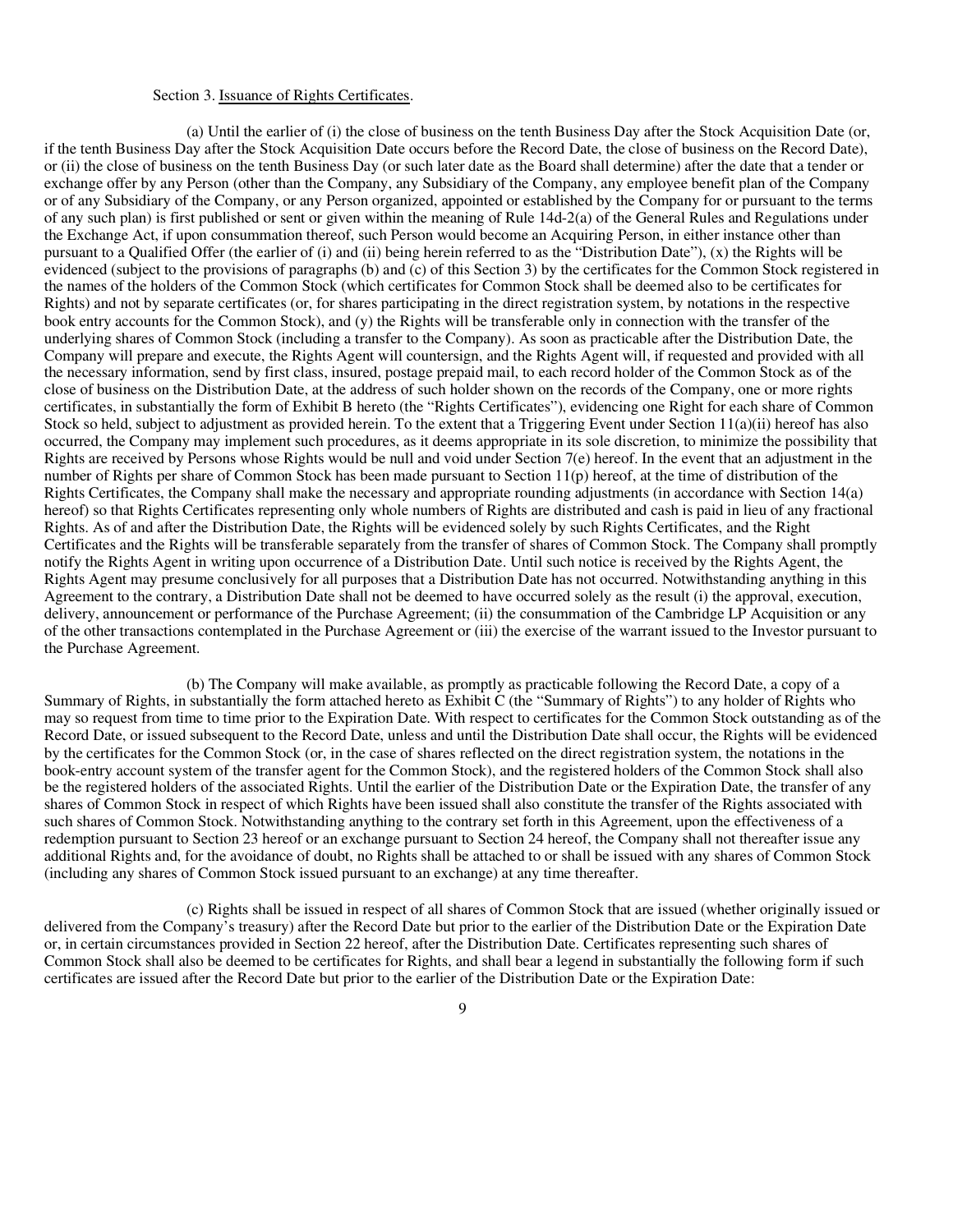This certificate also evidences and entitles the holder hereof to certain Rights as set forth in the Rights Agreement between Sorrento Therapeutics, Inc. (the "Company") and the Rights Agent thereunder (the "Rights Agent") dated as of November 7, 2013, as originally executed and as it may be amended or restated from time to time (the "Rights Agreement"), the terms of which are hereby incorporated herein by reference and a copy of which is on file at the principal offices of the Company. Under certain circumstances, as set forth in the Rights Agreement, such Rights will be evidenced by separate certificates and will no longer be evidenced by this certificate. The Company will mail to the holder of this certificate a copy of the Rights Agreement, as in effect on the date of mailing, without charge, promptly after receipt of a written request therefor. Under certain circumstances set forth in the Rights Agreement, Rights issued to, or held by, any Person who is, was or becomes an Acquiring Person or any Affiliate or Associate thereof (as such terms are defined in the Rights Agreement), whether currently held by or on behalf of such Person or by any subsequent holder, may become null and void.

With respect to such certificates containing the foregoing legend, until the earlier of (i) the Distribution Date or (ii) the Expiration Date, the Rights associated with the Common Stock represented by such certificates shall be evidenced by such certificates alone and registered holders of Common Stock shall also be the registered holders of the associated Rights, and the transfer of any of such certificates shall also constitute the transfer of the Rights associated with the Common Stock represented by such certificates. Similarly, during such time periods, transfers of shares participating in the direct registration system shall also be deemed to be transfers of the associated Rights. In the case of any shares participating in the direct registration system, the Company shall cause the transfer agent for the Common Stock to include on each direct registration account statement with respect thereto issued prior to the Distribution Date a notation to the effect that the Company will mail to the stockholder a copy of the Agreement, as in effect on the date of mailing, without charge, promptly after receipt of a written request therefor and that the recipient of the statement, as a holder of shares of Common Stock, may have certain rights thereunder. In the event that shares of the Common Stock are not represented by certificates, references in this Agreement to certificates shall be deemed to refer to the notations in the book entry accounts reflecting ownership of such shares.

#### Section 4. Form of Rights Certificates.

(a) The Rights Certificates (and the forms of election to purchase and of assignment to be printed on the reverse thereof) shall each be substantially in the form set forth in Exhibit B hereto and may have such changes or marks of identification or designation and such legends, summaries or endorsements printed thereon as the Company may deem appropriate (but which do not affect the rights, duties, responsibilities and liabilities of the Rights Agent) and as are not inconsistent with the provisions of this Agreement, or as may be required to comply with any applicable law or with any rule or regulation made pursuant thereto or with any applicable rule or regulation of any stock exchange on which the Rights may from time to time be listed, or to conform to customary usage. Subject to the provisions of Section 11 and Section 22 hereof, the Rights Certificates, whenever distributed, shall be dated as of the Record Date and on their face shall entitle the holders thereof to purchase such number of one one-thousandths of a share of Preferred Stock as shall be set forth therein at the price set forth therein (such exercise price per one one-thousandth of a share, the "Purchase Price"), but the amount and type of securities purchasable upon the exercise of each Right and the Purchase Price thereof shall be subject to adjustment as provided herein.

(b) Any Rights Certificate issued pursuant to Section 3(a), Section 11(i) or Section 22 hereof that represents Rights beneficially owned by: (i) an Acquiring Person or any Associate or Affiliate of an Acquiring Person, (ii) a transferee of an Acquiring Person (or of any Associate or Affiliate of an Acquiring Person) who becomes a transferee after the Acquiring Person becomes such, or (iii) a transferee of an Acquiring Person (or of any such Associate or Affiliate) who becomes a transferee prior to or concurrently with the Acquiring Person becoming such and receives such Rights pursuant to either (A) a transfer (whether or not for consideration) from the Acquiring Person to holders of equity interests in such Acquiring Person or to any Person with whom such Acquiring Person has any continuing agreement, arrangement or understanding (whether or not in writing) regarding the transferred Rights or (B) a transfer which the Board has determined is part of a plan, arrangement or understanding (whether or not in writing) which has as a primary purpose or effect the avoidance of Section 7(e) hereof, and any Rights Certificate issued pursuant to Section 6 or Section 11 hereof upon transfer, exchange, replacement or adjustment of any other Rights Certificate referred to in this sentence, shall contain (if the Company and the Rights Agent have knowledge that such Person is an Acquiring Person or an Associate or Affiliate thereof or transferee of such Persons or a nominee of any of the foregoing and to the extent feasible) a legend in substantially the following form:

The Rights represented by this Rights Certificate are or were beneficially owned by a Person who was or became an Acquiring Person or an Affiliate or Associate of an Acquiring Person (as such terms are defined in the Amended and Restated Rights Agreement between Sorrento Therapeutics, Inc. and Philadelphia Stock Transfer, Inc., as rights agent, dated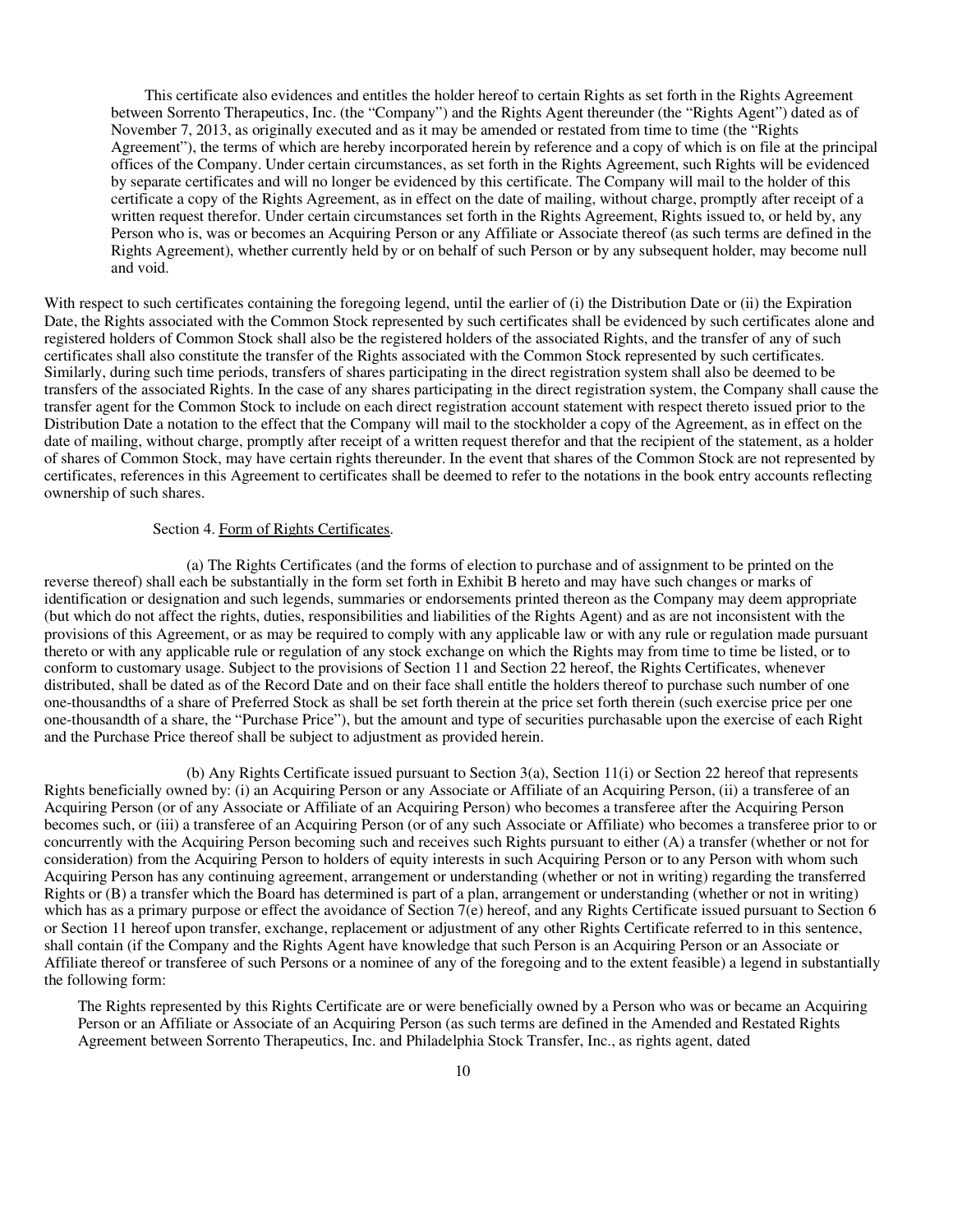as of December 22, 2014 (the "Rights Agreement")). Accordingly, this Rights Certificate and the Rights represented hereby may become null and void in the circumstances specified in Section 7(e) of the Rights Agreement.

The Company shall instruct the Rights Agent in writing of the Rights which should be so legended. The Company shall give written notice to the Rights Agent promptly after the Company becomes aware of the existence and identity of any Acquiring Person or any Associate or Affiliate thereof. Until such notice is received by the Rights Agent, the Rights Agent may presume conclusively for all purposes that no Person has become an Acquiring Person or an Affiliate or an Associate of an Acquiring Person.

#### Section 5. Countersignature and Registration.

(a) The Rights Certificates shall be executed on behalf of the Company by its Chairman of the Board, its Chief Executive Officer, its President or any Vice President, either manually or by facsimile signature, and shall have affixed thereto the Company's seal or a facsimile thereof which shall be attested by the Secretary or an Assistant Secretary of the Company, either manually or by facsimile signature. The Rights Certificates shall be countersigned by the Rights Agent, either manually or by facsimile signature, and shall not be valid for any purpose unless so countersigned. In case any officer of the Company who shall have signed or attested any of the Rights Certificates shall cease to be such officer of the Company before countersignature by the Rights Agent and issuance and delivery by the Company, such Rights Certificates, nevertheless, may be countersigned by the Rights Agent and issued and delivered by the Company with the same force and effect as though the person who signed or attested such Rights Certificates had not ceased to be such officer of the Company; and any Rights Certificates may be signed or attested on behalf of the Company by any person who, at the actual date of the execution of such Rights Certificate, shall be a proper officer of the Company to sign or attest such Rights Certificate, although at the date of the execution of this Agreement any such person was not such an officer.

(b) Following the Distribution Date, receipt by the Rights Agent of written notice to that effect and all other relevant information referred to in Section 3(a) to this Agreement, the Rights Agent will keep, or cause to be kept, at its office or offices designated for such purposes, books for registration and transfer of the Rights Certificates issued hereunder. Such books shall show the names and addresses of the respective holders of the Rights Certificates, the number of Rights evidenced on its face by each of the Rights Certificates and the date of each of the Rights Certificates.

#### Section 6. Transfer, Split Up, Combination and Exchange of Rights Certificates; Mutilated, Destroyed, Lost or Stolen Rights Certificates.

(a) Subject to the provisions of Section 4(b), Section 7(e) and Section 14 hereof, at any time after the close of business on the Distribution Date, and at or prior to the close of business on the Expiration Date, any Rights Certificate or Certificates (other than Rights Certificates representing Rights that may have been exchanged pursuant to Section 24 hereof) may be transferred, split up, combined or exchanged for another Rights Certificate or Certificates, entitling the registered holder to purchase a like number of one one-thousandths of a share of Preferred Stock (or, following a Triggering Event, Common Stock, other securities, cash or other assets, as the case may be) as the Rights Certificate or Certificates surrendered then entitles such holder (or former holder in the case of a transfer) to purchase. Any registered holder desiring to transfer, split up, combine or exchange any Rights Certificate or Certificates shall make such request in writing delivered to the Rights Agent, and shall surrender the Rights Certificate or Certificates to be transferred, split up, combined or exchanged at the office or offices of the Rights Agent designated for such purpose. Notwithstanding anything in this Agreement to the contrary, neither the Rights Agent nor the Company shall be obligated to take any action whatsoever with respect to the transfer of any such surrendered Rights Certificate until the registered holder thereof shall have properly completed and duly executed the certificate contained in the form of assignment on the reverse side of such Rights Certificate, shall have provided such additional evidence of the identity of the Beneficial Owner (or former Beneficial Owner) or Affiliates or Associates thereof as the Company or the Rights Agent shall reasonably request. Thereupon the Rights Agent shall, subject to Section 4(b), Section 7(e), Section 14 hereof and Section 24 hereof, countersign (by manual or facsimile signature) and deliver to the Person entitled thereto a Rights Certificate or Rights Certificates, as the case may be, as so requested. The Company or the Rights Agent may require from the holders of the Rights Certificates payment of a sum sufficient to cover any tax or charge that may be imposed in connection with any transfer, split up, combination or exchange of Rights Certificates. If and to the extent the Company does require payment of any such taxes or charges, the Company shall give the Rights Agent prompt written notice thereof and the Rights Agent shall not deliver any Right Certificate unless and until it is satisfied that all such payments have been made, and the Rights Agent shall forward any such sum collected by it to the Company or to such Persons as the Company shall specify by written notice. The Rights Agent shall have no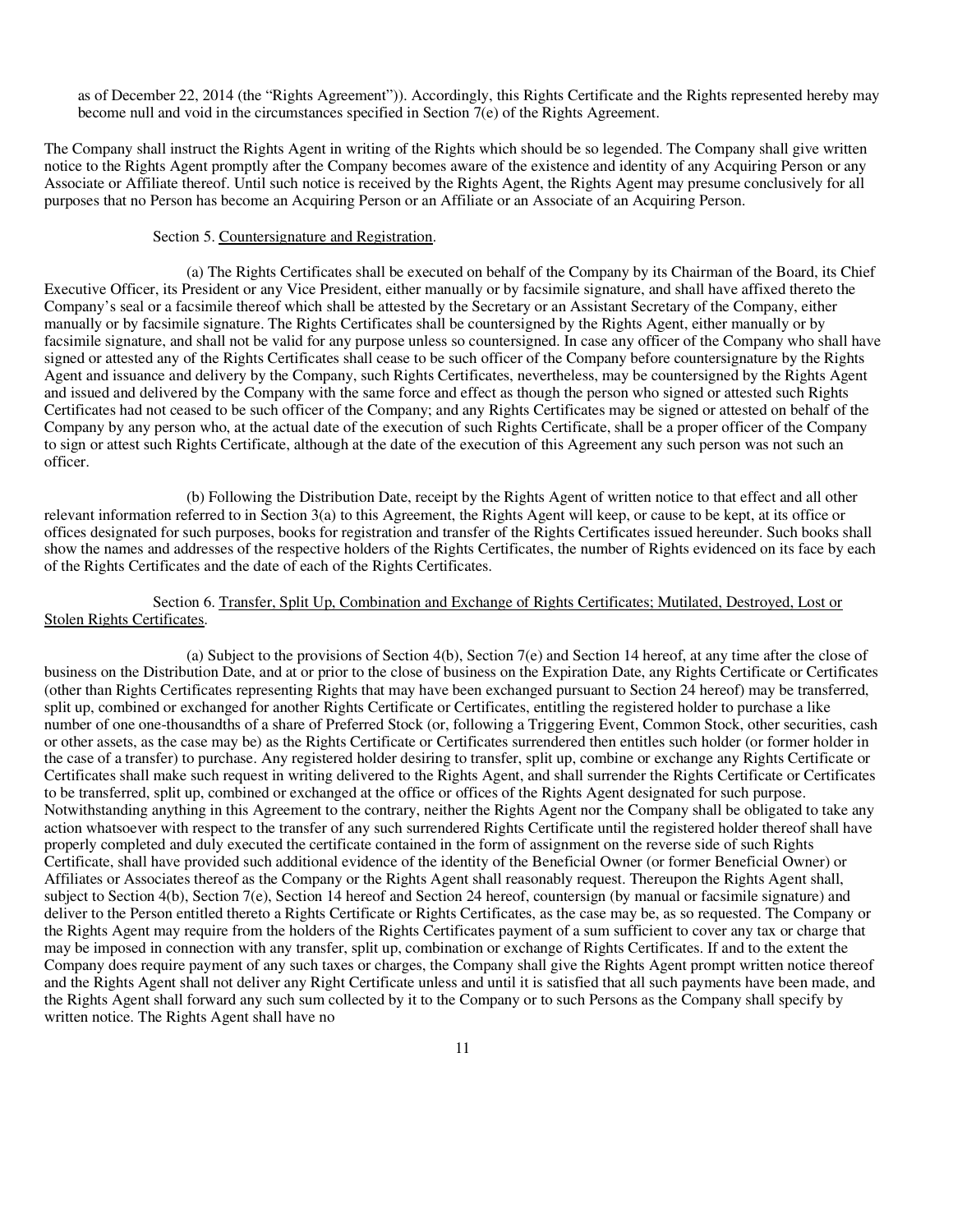duty or obligation to take any action under any section of this Agreement related to the issuance or delivery of Rights Certificates unless and until the Rights Agent is satisfied that all such taxes and/or charges have been paid.

(b) Upon receipt by the Company and the Rights Agent of evidence reasonably satisfactory to them of the loss, theft, destruction or mutilation of a Rights Certificate and such additional evidence of the identity of the Beneficial Owner (or former Beneficial Owner) or Affiliates or Associates thereof as the Company or the Rights Agent shall reasonably request, and, in case of loss, theft or destruction, of indemnity or security reasonably satisfactory to them, and reimbursement to the Company and the Rights Agent of all reasonable expenses incidental thereto, and upon surrender to the Rights Agent and cancellation of the Rights Certificate, if mutilated, the Company will execute and deliver a new Rights Certificate of like tenor to the Rights Agent for countersignature and delivery to the registered holder in lieu of the Rights Certificate so lost, stolen, destroyed or mutilated.

#### Section 7. Exercise of Rights; Purchase Price; Expiration Date of Rights.

(a) Subject to Section 7(e) hereof, at any time after the Distribution Date the registered holder of any Rights Certificate may exercise the Rights evidenced thereby (except as otherwise provided herein including the restrictions on exercisability set forth in Section 9(c), Section 11(a)(iii) and Section 23(a) hereof) in whole or in part upon surrender of the Rights Certificate, with the form of election to purchase and the certificate on the reverse side thereof duly executed and properly completed, to the Rights Agent at the office or offices of the Rights Agent designated for such purpose, together with payment of the aggregate Purchase Price with respect to the total number of one one-thousandths of a share of Preferred Stock (or other securities, cash or other assets, as the case may be) as to which such surrendered Rights are then exercisable, at or prior to the earliest of (i) 5:00 P.M., New York City time, on November 7, 2016 or such later date as may be established by the Board prior to the expiration of the Rights (such date, as it may be extended by the Board, the "Final Expiration Date"), or (ii) the time at which the Rights are redeemed as provided in Section 23 hereof, or (iii) the time at which the Rights may be exchanged as provided in Section 24 hereof, or (iv) the time at which all of the Rights expire pursuant to Section 13(d) hereof (the earliest of (i), (ii), (iii) and (iv) being herein referred to as the "Expiration Date").

(b) The Purchase Price for each one one-thousandth of a share of Preferred Stock pursuant to the exercise of a Right initially shall be \$150, shall be subject to adjustment from time to time as provided in Section 11 and Section 13(a) hereof and shall be payable in accordance with paragraph (c) below.

(c) Upon receipt of a Rights Certificate representing exercisable Rights, with the form of election to purchase and the certificate duly executed and properly completed, accompanied by payment, with respect to each Right so exercised, of the Purchase Price per one one-thousandth of a share of Preferred Stock (or other shares, securities, cash or other assets, as the case may be) to be purchased as set forth below and an amount equal to any applicable tax or charge required to be paid by the holder of such Rights Certificate in cash, or by certified bank check, money order, cashier's check or bank draft payable to the order of the Company, the Rights Agent shall, subject to Section 20(k) hereof, thereupon promptly (i) (A) requisition from any transfer agent of the shares of Preferred Stock (or make available, if the Rights Agent is the transfer agent for such shares) certificates for the total number of one one-thousandths of a share of Preferred Stock to be purchased and the Company hereby irrevocably authorizes its transfer agent to comply with all such requests, or (B) if the Company shall have elected to deposit the total number of shares of Preferred Stock issuable upon exercise of the Rights hereunder with a depositary agent, requisition from the depositary agent depositary receipts representing such number of one one-thousandths of a share of Preferred Stock as are to be purchased (in which case certificates for the shares of Preferred Stock represented by such receipts shall be deposited by the transfer agent with the depositary agent) and the Company will direct the depositary agent to comply with such request, (ii) when necessary to comply with this Agreement, requisition from the Company the amount of cash, if any, to be paid in lieu of the issuance of fractional shares in accordance with Section 14 hereof, (iii) after receipt of such certificates or depositary receipts, cause the same to be delivered to or, upon the order of the registered holder of such Rights Certificate, registered in such name or names as may be designated by such holder, and (iv) when necessary to comply with this Agreement, after receipt thereof, deliver such cash, if any, to or upon the order of the registered holder of such Rights Certificate. The payment of the Purchase Price (as such amount may be reduced pursuant to Section 11(a)(iii) hereof) shall be made in cash or by certified bank check, money order, cashier's check or bank draft payable to the order of the Company. In the event that the Company is obligated to issue other securities (including Common Stock) of the Company, pay cash and/or distribute other property pursuant to Section 11(a) hereof, the Company will make all arrangements necessary so that such other securities, cash and/or other property are available for distribution by the Rights Agent, if and when necessary to comply with this Agreement. The Company reserves the right to require prior to the occurrence of a Triggering Event that, upon any exercise of Rights, a number of Rights be exercised so that only whole shares of Preferred Stock would be issued.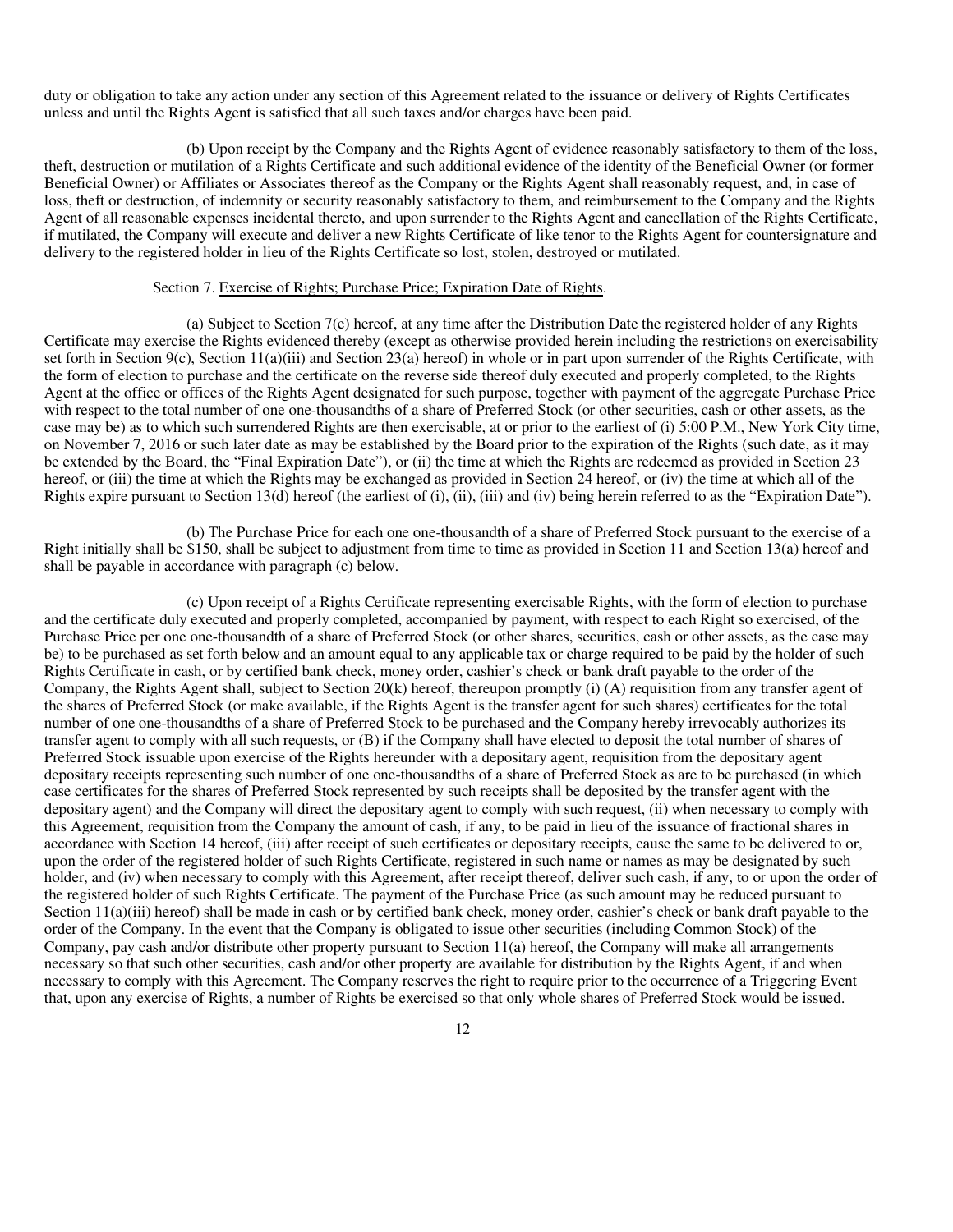(d) In case the registered holder of any Rights Certificate shall exercise less than all the Rights evidenced thereby, a new Rights Certificate evidencing the Rights remaining unexercised shall be issued by the Rights Agent and delivered to, or upon the order of, the registered holder of such Rights Certificate, registered in such name or names as may be designated by such holder, subject to the provisions of Section 14 hereof.

(e) Notwithstanding anything in this Agreement to the contrary, from and after the first occurrence of a Section 11(a)(ii) Event, any Rights beneficially owned by (i) an Acquiring Person or an Associate or Affiliate of an Acquiring Person, (ii) a transferee of an Acquiring Person (or of any Associate or Affiliate of an Acquiring Person) who becomes a transferee after the Acquiring Person becomes such, or (iii) a transferee of an Acquiring Person (or of any Associate or Affiliate of an Acquiring Person) who becomes a transferee prior to or concurrently with the Acquiring Person becoming such and receives such Rights pursuant to either (A) a transfer (whether or not for consideration) from the Acquiring Person to holders of equity interests in such Acquiring Person or to any Person with whom the Acquiring Person has any continuing agreement, arrangement or understanding (whether or not in writing) regarding the transferred Rights or (B) a transfer which the Board has determined is part of a plan, arrangement or understanding which has as a primary purpose or effect the avoidance of this Section 7(e), shall become null and void without any further action and no holder of such Rights shall have any rights whatsoever with respect to such Rights, or any Rights Certificate which formerly evidenced such Rights. The Company shall use all reasonable efforts to insure that the provisions of this Section 7(e) and Section 4(b) hereof are complied with, but neither the Company nor the Rights Agent shall have any liability to any holder of Rights Certificates or any other Person as a result of the Company's failure to make any determinations with respect to an Acquiring Person or any of such Acquiring Person's Affiliates, Associates or transferees hereunder. The Company shall give the Rights Agent written notice of the identity of any such Acquiring Person, Associate or Affiliate, or the nominee of any of the foregoing, and the Rights Agent may rely on such notice in carrying out its duties under this Agreement and shall be deemed not to have any knowledge of the identity of any such Acquiring Person, Associate or Affiliate, or the nominee of any of the foregoing unless and until it shall have received such notice.

(f) Notwithstanding anything in this Agreement to the contrary, neither the Rights Agent nor the Company shall be obligated to undertake any action with respect to a registered holder upon the occurrence of any purported exercise as set forth in this Section 7 unless such registered holder shall have (i) properly completed and duly executed the certificate contained in the form of election to purchase set forth on the reverse side of the Rights Certificate surrendered for such exercise, and (ii) provided such additional evidence of the identity of the Beneficial Owner (or former Beneficial Owner) or Affiliates or Associates thereof as the Company or the Rights Agent shall reasonably request.

#### Section 8. Cancellation and Destruction of Rights Certificates.

All Rights Certificates surrendered for the purpose of exercise, transfer, split up, combination, redemption or exchange shall, if surrendered to the Company or any of its agents, be delivered to the Rights Agent for cancellation or in cancelled form, or, if surrendered to the Rights Agent, shall be cancelled by it, and no Rights Certificates shall be issued in lieu thereof except as expressly permitted by any of the provisions of this Agreement. The Company shall deliver to the Rights Agent for cancellation and retirement, and the Rights Agent shall so cancel and retire, any other Rights Certificate purchased or acquired by the Company otherwise than upon the exercise thereof. The Rights Agent shall deliver all cancelled Rights Certificates to the Company, or shall, at the written request of the Company, destroy, or cause to be destroyed, such cancelled Rights Certificates, and in such case shall deliver a certificate of destruction thereof to the Company.

#### Section 9. Reservation and Availability of Capital Stock.

(a) The Company covenants and agrees that it will cause to be reserved and kept available out of its authorized and unissued shares of Preferred Stock (and, following the occurrence of a Triggering Event, out of its authorized and unissued shares of Common Stock and/or other securities or out of its authorized and issued shares held in its treasury), the number of shares of Preferred Stock (and, following the occurrence of a Triggering Event, Common Stock and/or other securities) that, as provided in this Agreement including Section 11(a)(iii) hereof, will be sufficient to permit the exercise in full of all outstanding Rights.

(b) So long as the shares of Preferred Stock (and, following the occurrence of a Triggering Event, Common Stock and/or other securities) issuable and deliverable upon the exercise of the Rights may be listed on any national securities exchange, the Company shall use its best efforts to cause, from and after such time as the Rights become exercisable (but only to the extent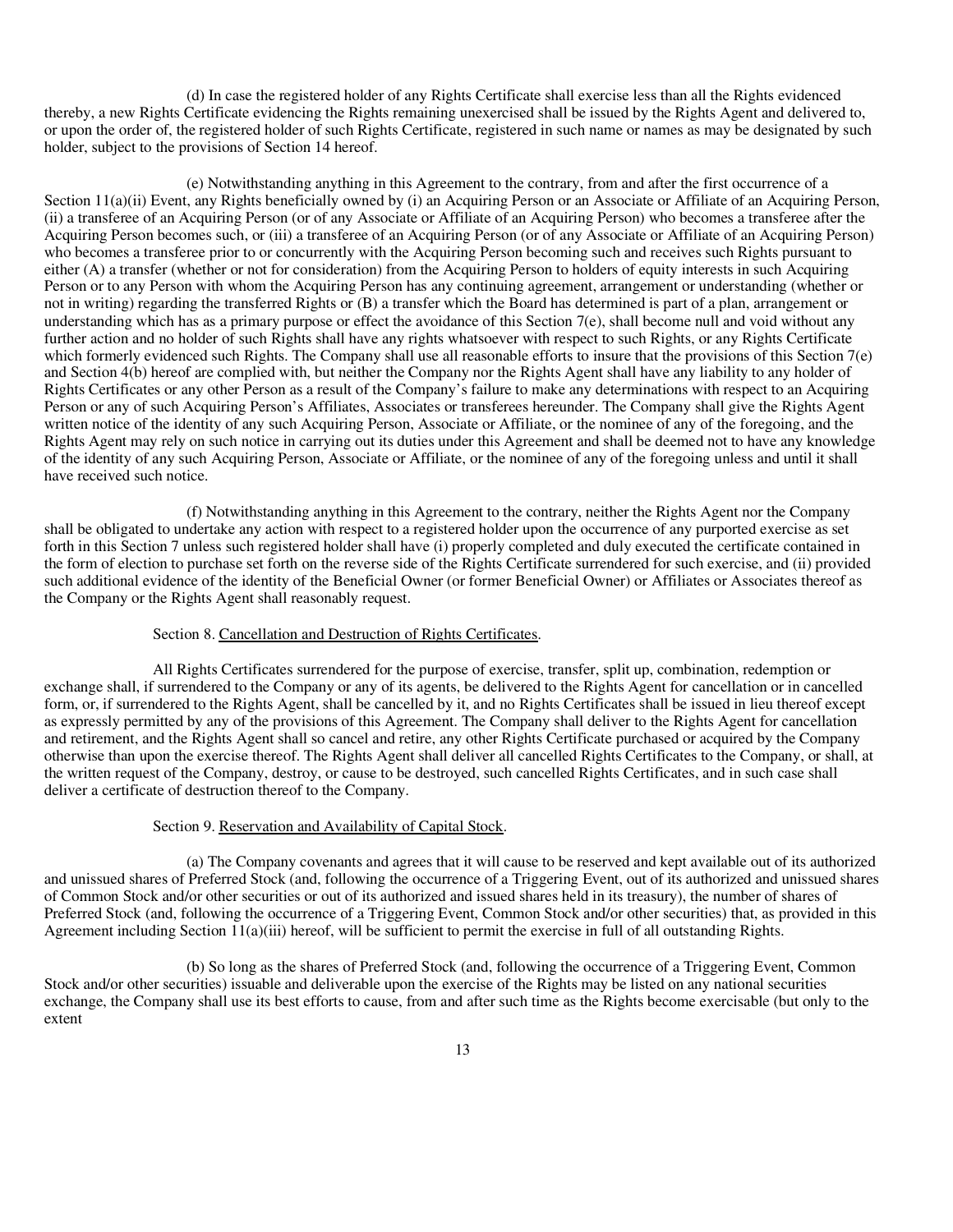that it is reasonably likely that the Rights will be exercised), all shares reserved for such issuance to be listed on such exchange upon official notice of issuance upon such exercise.

(c) The Company shall use its best efforts to (i) file, as soon as practicable following the earliest date after the first occurrence of a Section 11(a)(ii) Event on which the consideration to be delivered by the Company upon exercise of the Rights has been determined pursuant to this Agreement (including in accordance with Section 11(a)(iii) hereof), or as soon as is required by law following the Distribution Date, a registration statement under the Act, with respect to the securities purchasable upon exercise of the Rights on an appropriate form, (ii) cause such registration statement to become effective as soon as practicable after such filing, and (iii) cause such registration statement to remain effective (with a prospectus at all times meeting the requirements of the Act) until the earlier of (A) the date as of which the Rights are no longer exercisable for such securities, and (B) the Expiration Date. The Company will also take such action as may be appropriate under, or to ensure compliance with, the securities or "blue sky" laws of the various states in connection with the exercisability of the Rights. The Company may temporarily suspend, for a period of time not to exceed ninety (90) days after the date set forth in clause (i) of the first sentence of this Section 9(c), the exercisability of the Rights in order to prepare and file such registration statement and permit it to become effective. Upon any suspension referred to in this paragraph, the Company shall issue a public announcement stating, and promptly notify the Rights Agent in writing, that the exercisability of the Rights has been temporarily suspended, as well as a public announcement and prompt written notification to the Rights Agent at such time as the suspension has been rescinded. In addition, if the Company shall determine that a registration statement is required following the Distribution Date, the Company may temporarily suspend the exercisability of the Rights until such time as a registration statement has been declared effective. Notwithstanding any provision of this Agreement to the contrary, the Rights shall not be exercisable in any jurisdiction if the requisite qualification in such jurisdiction shall not have been obtained, the exercise thereof shall not be permitted under applicable law, or a registration statement in respect thereof shall not have been declared effective.

(d) The Company covenants and agrees that it will take all such action as may be necessary to ensure that all one one-thousandths of a share of Preferred Stock (and, following the occurrence of a Triggering Event, Common Stock and/or other securities) delivered upon exercise of Rights shall, at the time of delivery of the certificates for such shares (subject to payment of the Purchase Price), be duly and validly authorized and issued and fully paid and nonassessable.

(e) The Company further covenants and agrees that it will pay when due and payable any and all taxes and charges which may be payable in respect of the issuance or delivery of the Rights Certificates and of any certificates for a number of one one-thousandths of a share of Preferred Stock (or Common Stock and/or other securities, as the case may be) upon the exercise of Rights. The Company shall not, however, be required to pay any tax or charge which may be payable in respect of any transfer or delivery of Rights Certificates to a Person other than, or the issuance or delivery of a number of one one-thousandths of a share of Preferred Stock (or Common Stock and/or other securities, as the case may be) in respect of a name other than that of the registered holder of the Rights Certificates evidencing Rights surrendered for exercise or to issue or deliver any certificates for a number of one one-thousandths of a share of Preferred Stock (or Common Stock and/or other securities, as the case may be) in a name other than that of the registered holder upon the exercise of any Rights until such tax shall have been paid (any such tax being payable by the holder of such Rights Certificates at the time of surrender) or until it has been established to the Company's and the Rights Agent's satisfaction that no such tax or charge is due.

Section 10. Preferred Stock Record Date. Each person in whose name any certificate for a number of one onethousandths of a share of Preferred Stock (or Common Stock and/or other securities, as the case may be) is issued upon the exercise of Rights shall for all purposes be deemed to have become the holder of record of such fractional shares of Preferred Stock (or Common Stock and/or other securities, as the case may be) represented thereby on, and such certificate shall be dated, the date upon which the Rights Certificate evidencing such Rights was duly surrendered and payment of the Purchase Price (and all applicable taxes and charges) was made; provided, however, that if the date of such surrender and payment is a date upon which the Preferred Stock (or Common Stock and/or other securities, as the case may be) transfer books of the Company are closed, such Person shall be deemed to have become the record holder of such shares (fractional or otherwise) on, and such certificate shall be dated, the next succeeding Business Day on which the Preferred Stock (or Common Stock and/or other securities, as the case may be) transfer books of the Company are open. Prior to the exercise of the Rights evidenced thereby, the holder of a Rights Certificate shall not be entitled to any rights of a stockholder of the Company with respect to shares for which the Rights shall be exercisable, including the right to vote, to receive dividends or other distributions or to exercise any preemptive rights, and shall not be entitled to receive any notice of any proceedings of the Company, except as provided herein.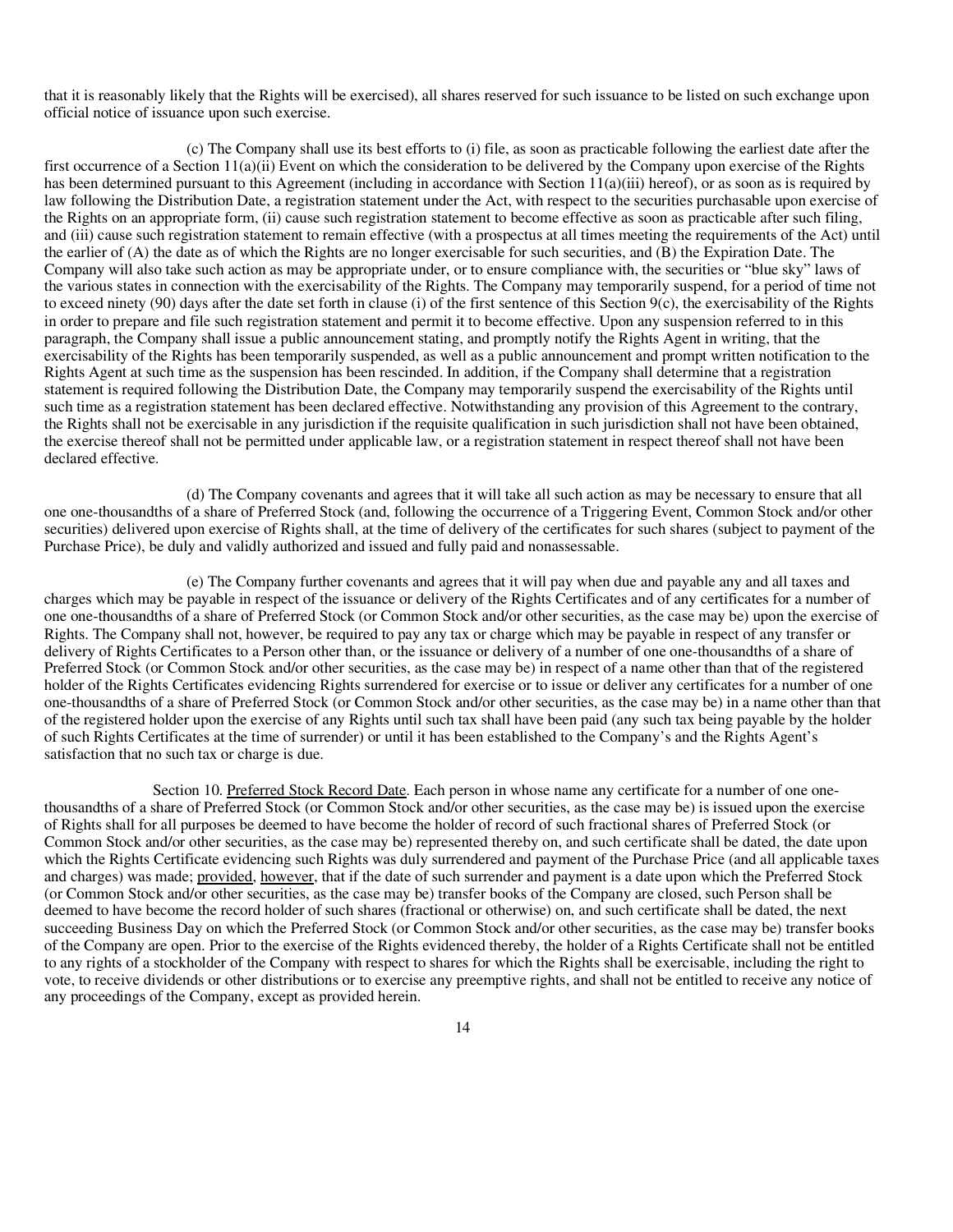Section 11. Adjustment of Purchase Price, Number and Kind of Shares or Number of Rights. The Purchase Price, the number and kind of shares covered by each Right and the number of Rights outstanding are subject to adjustment from time to time as provided in this Section 11.

> (a) (i) In the event the Company shall at any time after the date of this Agreement (A) declare a dividend on the Preferred Stock payable in shares of Preferred Stock, (B) subdivide or split the outstanding shares of Preferred Stock, (C) combine or consolidate the outstanding shares of Preferred Stock into a smaller number of shares, through a reverse stock split or otherwise, or (D) issue any shares of its capital stock in a reclassification of the Preferred Stock (including any such reclassification in connection with a consolidation or merger in which the Company is the continuing or surviving corporation), except as otherwise provided in this Section 11(a) and Section 7(e) hereof, the Purchase Price in effect at the time of the record date for such dividend or of the effective date of such subdivision, split, combination, consolidation or reclassification, and the number and kind of shares of Preferred Stock or capital stock, as the case may be, issuable on such date, shall be proportionately adjusted so that the holder of any Right exercised after such time shall be entitled to receive, upon payment of the Purchase Price then in effect, the aggregate number and kind of shares of Preferred Stock or capital stock, as the case may be, which, if such Right had been exercised immediately prior to such date and at a time when the Preferred Stock transfer books of the Company were open, such holder would have owned upon such exercise and been entitled to receive by virtue of such dividend, subdivision, split, combination, consolidation or reclassification. If an event occurs which would require an adjustment under both this Section  $11(a)(i)$  and Section  $11(a)(ii)$  hereof, the adjustment provided for in this Section  $11(a)(i)$  shall be in addition to, and shall be made prior to, any adjustment required pursuant to Section  $11(a)(ii)$  hereof.

(ii) Subject to Section 24 hereof, in the event that any Person shall, at any time after the Rights Dividend Declaration Date, become an Acquiring Person, unless the event causing such Person to become an Acquiring Person is a transaction set forth in Section 13(a) hereof, or is an acquisition of shares of Common Stock pursuant to a tender offer or an exchange offer for all outstanding shares of Common Stock at a price and on terms determined by at least a majority of the members of the Board who are not officers of the Company and who are not representatives, nominees, Affiliates or Associates of an Acquiring Person, after receiving advice from one or more investment banking firms, to be (a) at a price which is fair to stockholders and not inadequate (taking into account all factors which such members of the Board deem relevant, including, without limitation, prices which could reasonably be achieved if the Company or its assets were sold on an orderly basis designed to realize maximum value) and (b) otherwise in the best interests of the Company and its stockholders (a "Qualified Offer"), then, promptly following the occurrence of such event, proper provision shall be made so that each holder of a Right (except as provided below and in Section 7(e) hereof) shall thereafter have the right to receive, upon exercise thereof at the then current Purchase Price in accordance with the terms of this Agreement, in lieu of a number of one one-thousandths of a share of Preferred Stock, such number of shares of Common Stock of the Company as shall equal the result obtained by (x) multiplying the then current Purchase Price by the then number of one one-thousandths of a share of Preferred Stock for which a Right was exercisable immediately prior to the first occurrence of a Section  $11(a)(ii)$  Event, and (y) dividing that product (which, following such first occurrence, shall thereafter be referred to as the "Purchase Price" for each Right and for all purposes of this Agreement) by fifty percent (50%) of the Current Market Price (determined pursuant to Section 11(d) hereof) per share of Common Stock on the date of such first occurrence (such number of shares, the "Adjustment Shares"). The Company shall notify the Rights Agent when this Section 11(a)(ii) applies. Notwithstanding anything in this Agreement to the contrary, a Section  $11(a)(ii)$  Event shall not be deemed to have occurred solely as a result of (A) the approval, execution, delivery, announcement or performance of the Purchase Agreement; (B) the consummation of the Cambridge LP Acquisition or any of the other transactions contemplated in the Purchase Agreement or (C) the exercise of the warrant issued to the Investor pursuant to the Purchase Agreement.

(iii) In the event that the number of shares of Common Stock which is authorized by the Company's restated certificate of incorporation, as amended, but not outstanding or reserved for issuance for purposes other than upon exercise of the Rights, is not sufficient to permit the exercise in full of the Rights in accordance with the foregoing subparagraph (ii) of this Section  $11(a)$ , the Company shall (A) determine the value of the Adjustment Shares issuable upon the exercise of a Right (the "Current Value"), and (B) with respect to each Right (subject to Section 7(e) hereof), make adequate provision to substitute for the Adjustment Shares, upon the exercise of a Right and payment of the applicable Purchase Price, (1) cash, (2) a reduction in the Purchase Price, (3) Common Stock or other equity securities of the Company (including shares, or units of shares, of preferred stock, such as the Preferred Stock, which the Board has deemed to have essentially the same value or economic rights as shares of Common Stock (such shares of preferred stock being referred to as "Common Stock Equivalents")), (4) debt securities of the Company, (5) other assets, or (6) any combination of the foregoing, having an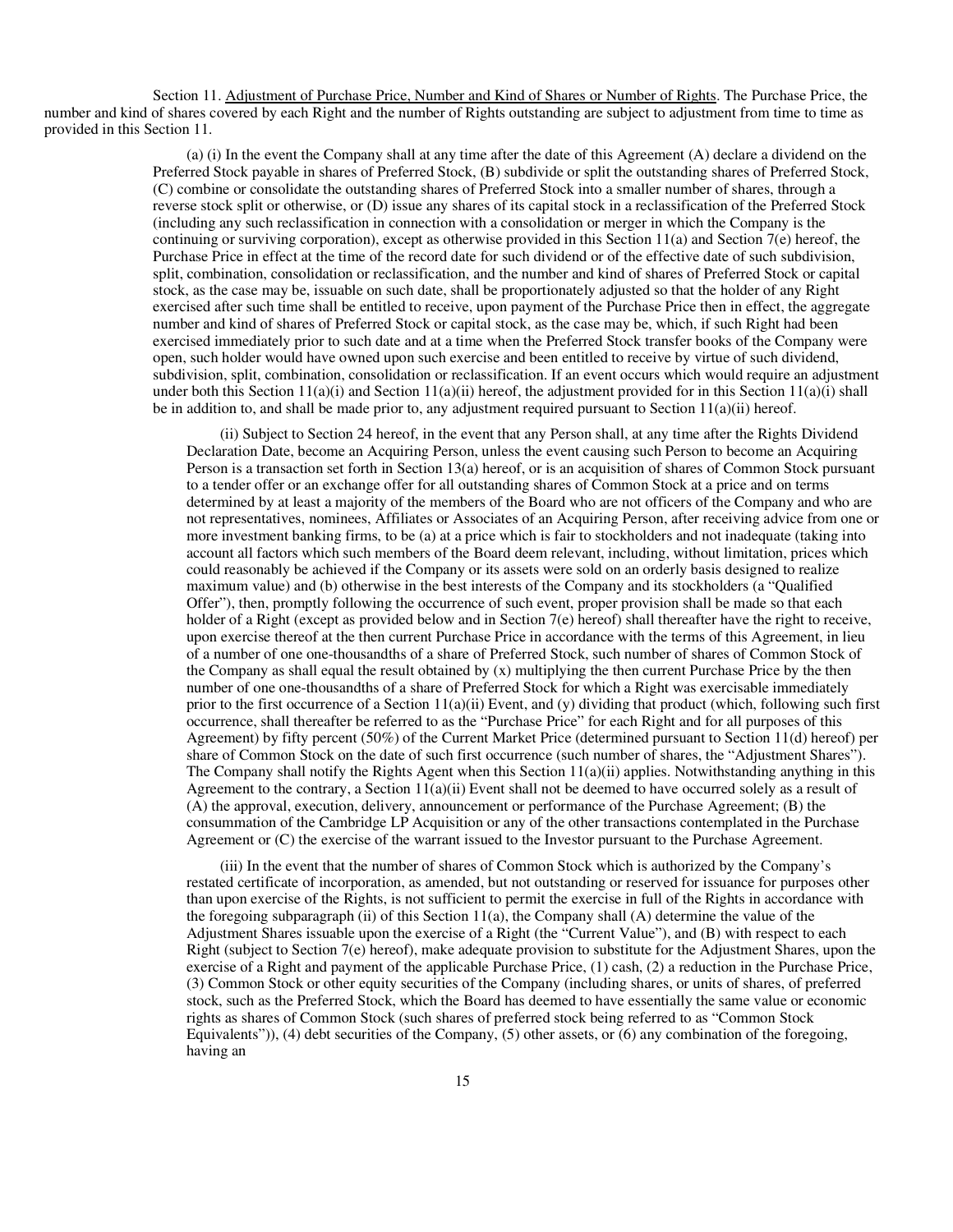aggregate value equal to the Current Value (less the amount of any reduction in the Purchase Price), where such aggregate value has been determined by the Board based upon the advice of a nationally recognized investment banking firm selected by the Board, whose determination shall be described in a statement filed with the Rights Agent that shall be binding on the Rights Agent and holders of Rights; provided, however, that if the Company shall not have made adequate provision to deliver value pursuant to clause (B) above within thirty (30) days following the later of (x) the first occurrence of a Section  $11(a)(ii)$  Event and (y) the date on which the Company's right of redemption pursuant to Section 23(a) expires (the later of  $(x)$  and  $(y)$  being referred to herein as the "Section 11(a)(ii) Trigger Date"), then the Company shall be obligated to deliver, upon the surrender for exercise of a Right and without requiring payment of the Purchase Price, shares of Common Stock (to the extent available) and then, if necessary, cash, which shares and/or cash have an aggregate value equal to the Spread. For purposes of the preceding sentence, the term "Spread" shall mean the excess of (i) the Current Value over (ii) the Purchase Price. If the Board determines in good faith that it is likely that sufficient additional shares of Common Stock could be authorized for issuance upon exercise in full of the Rights, the thirty (30) day period set forth above may be extended to the extent necessary (with prompt written notice of such extension to the Rights Agent), but not more than ninety (90) days after the Section  $11(a)(ii)$  Trigger Date, in order that the Company may seek stockholder approval for the authorization of such additional shares (such thirty (30) day period, as it may be extended, is herein called the "Substitution Period"). To the extent that the Company determines that action should be taken pursuant to the first and/or third sentences of this Section 11(a)(iii), the Company (1) shall provide, subject to Section 7(e) hereof, that such action shall apply uniformly to all outstanding Rights, and (2) may suspend the exercisability of the Rights until the expiration of the Substitution Period in order to seek such stockholder approval for such authorization of additional shares and/or to decide the appropriate form of distribution to be made pursuant to such first sentence and to determine the value thereof. In the event of any such suspension, the Company shall issue a public announcement stating, and promptly notify the Rights Agent in writing, that the exercisability of the Rights has been temporarily suspended, as well as a public announcement and prompt written notification to the Rights Agent at such time as the suspension is no longer in effect. For purposes of this Section  $11(a)(iii)$ , the value of each Adjustment Share shall be the Current Market Price per share of Common Stock on the Section 11(a)(ii) Trigger Date and the per share or per unit value of any Common Stock Equivalent shall be deemed to equal the Current Market Price per share of the Common Stock on such date.

(b) In case the Company shall fix a record date for the issuance of rights, options or warrants to all holders of shares of Preferred Stock entitling them to subscribe for or purchase (for a period expiring within forty-five (45) calendar days after such record date) shares of Preferred Stock (or shares having the same rights, privileges and preferences as the shares of Preferred Stock ("Equivalent Preferred Stock")) or securities convertible into Preferred Stock or Equivalent Preferred Stock at a price per share of Preferred Stock or per share of Equivalent Preferred Stock (or having a conversion price per share, if a security convertible into Preferred Stock or Equivalent Preferred Stock) less than the Current Market Price (as determined pursuant to Section 11(d) hereof) per share of Preferred Stock on such record date, the Purchase Price to be in effect after such record date shall be determined by multiplying the Purchase Price in effect immediately prior to such record date by a fraction, the numerator of which shall be the number of shares of Preferred Stock outstanding on such record date, plus the number of shares of Preferred Stock which the aggregate offering price of the total number of shares of Preferred Stock and/or Equivalent Preferred Stock so to be offered (and/or the aggregate initial conversion price of the convertible securities so to be offered) would purchase at such Current Market Price, and the denominator of which shall be the number of shares of Preferred Stock outstanding on such record date, plus the number of additional shares of Preferred Stock and/or Equivalent Preferred Stock to be offered for subscription or purchase (or into which the convertible securities so to be offered are initially convertible). In case such subscription price may be paid by delivery of consideration, part or all of which may be in a form other than cash, the value of such consideration shall be as determined in good faith by the Board, whose determination shall be described in a statement filed with the Rights Agent that shall be binding on the Rights Agent and holders of Rights. Shares of Preferred Stock owned by or held for the account of the Company shall not be deemed outstanding for the purpose of any such computation. Such adjustment shall be made successively whenever such a record date is fixed, and in the event that such rights or warrants are not so issued, the Purchase Price shall be adjusted to be the Purchase Price which would then be in effect if such record date had not been fixed.

(c) In case the Company shall fix a record date for a distribution to all holders of shares of Preferred Stock (including any such distribution made in connection with a consolidation or merger in which the Company is the continuing or surviving corporation), cash (other than a regular quarterly cash dividend out of the earnings or retained earnings of the Company), assets (other than a dividend payable in Preferred Stock, but including any dividend payable in stock other than Preferred Stock) or evidences of indebtedness, or of subscription rights or warrants (excluding those referred to in Section 11(b) hereof), the Purchase Price to be in effect after such record date shall be determined by multiplying the Purchase Price in effect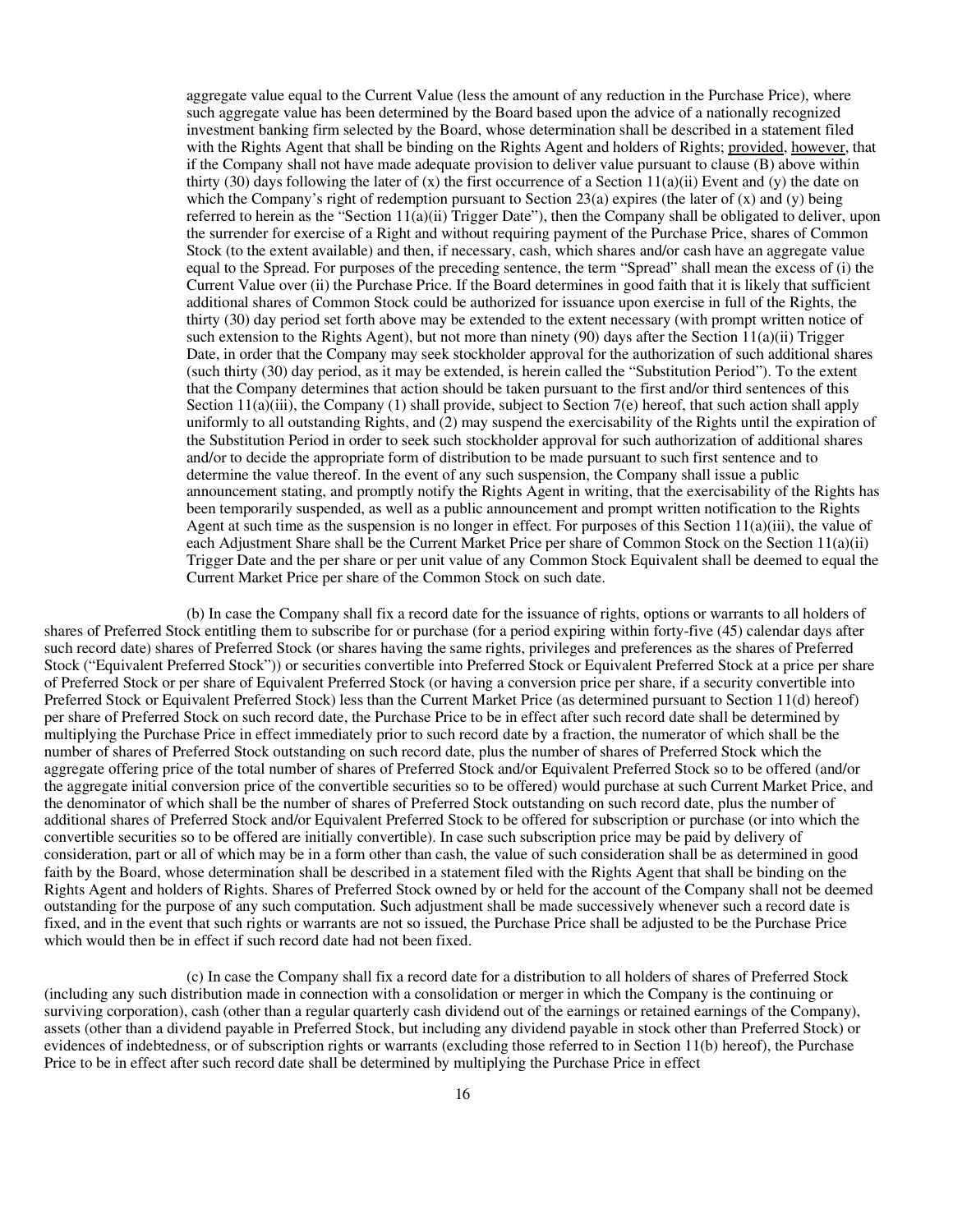immediately prior to such record date by a fraction, the numerator of which shall be the Current Market Price (as determined pursuant to Section 11(d) hereof) per share of Preferred Stock on such record date, less the fair market value (as determined in good faith by the Board, whose determination shall be described in a statement filed with the Rights Agent and shall be conclusive and binding on the Rights Agent, the holders of the Rights and all other Persons) of the portion of the cash, assets or evidences of indebtedness so to be distributed or of such subscription rights or warrants applicable to a share of Preferred Stock, and the denominator of which shall be such Current Market Price (as determined pursuant to Section 11(d) hereof) per share of Preferred Stock. Such adjustments shall be made successively whenever such a record date is fixed, and in the event that such distribution is not so made, the Purchase Price shall be adjusted to be the Purchase Price which would have been in effect if such record date had not been fixed.

(d) (i) For the purpose of any computation hereunder, other than computations made pursuant to Section 11(a) (iii) hereof, the Current Market Price per share of Common Stock on any date shall be deemed to be the average of the daily closing prices per share of such Common Stock for the thirty (30) consecutive Trading Days immediately prior to but not including such date, and for purposes of computations made pursuant to Section  $11(a)(iii)$  hereof, the Current Market Price per share of Common Stock on any date shall be deemed to be the average of the daily closing prices per share of such Common Stock for the ten (10) consecutive Trading Days immediately following but not including such date; provided, however, that in the event that the Current Market Price per share of the Common Stock is determined during a period following the announcement by the issuer of such Common Stock of (A) a dividend or distribution on such Common Stock payable in shares of such Common Stock or securities convertible into shares of such Common Stock (other than the Rights), or (B) any subdivision, combination, consolidation, reverse stock split or reclassification of such Common Stock, and the ex-dividend date for such dividend or distribution, or the record date for such subdivision, combination, consolidation, reverse stock split or reclassification shall not have occurred prior to the commencement of the requisite thirty (30) Trading Day or ten (10) Trading Day period, as set forth above, then, and in each such case, the Current Market Price shall be properly adjusted to take into account ex dividend trading. The closing price for each day shall be the last sale price, regular way, or, in case no such sale takes place on such day, the average of the closing bid and asked prices, regular way, in either case as reported in the principal consolidated transaction reporting system with respect to securities listed or admitted to trading on the NASDAQ Stock Market LLC ("NASDAQ") or, if the shares of Common Stock are not listed or admitted to trading on the NASDAQ, as reported in the principal consolidated transaction reporting system with respect to securities listed on the principal national securities exchange on which the shares of Common Stock are listed or admitted to trading or, if the shares of Common Stock are not listed or admitted to trading on any national securities exchange, the last quoted price or, if not so quoted, the average of the high bid and low asked prices in the over-the-counter market, as reported by NASDAQ, or such other system then in use, or, if on any such date the shares of Common Stock are not quoted by any such organization, the average of the closing bid and asked prices as furnished by a professional market maker making a market in the Common Stock selected by the Board. If on any such date no market maker is making a market in the Common Stock, the fair value of such shares on such date shall be as determined in good faith by the Board, whose determination shall be described in a statement filed with the Rights Agent that shall be binding on the Rights Agent and holders of Rights. The term "Trading Day" shall mean a day on which the principal national securities exchange on which the shares of Common Stock are listed or admitted to trading is open for the transaction of business or, if the shares of Common Stock are not listed or admitted to trading on any national securities exchange, a Business Day. If the Common Stock is not publicly held or not so listed or traded, the Current Market Price per share shall mean the fair value per share as determined in good faith by the Board, whose determination shall be described in a statement filed with the Rights Agent and shall be conclusive for all purposes.

> (ii) For the purpose of any computation hereunder, the Current Market Price per share of Preferred Stock shall be determined in the same manner as set forth above for the Common Stock in clause (i) of this Section 11(d) (other than the last sentence thereof). If the Current Market Price per share of Preferred Stock cannot be determined in the manner provided above or if the Preferred Stock is not publicly held or listed or traded in a manner described in clause (i) of this Section 11(d), the Current Market Price per share of Preferred Stock shall be conclusively deemed to be an amount equal to 1,000 (as such number may be appropriately adjusted for such events as stock splits, stock dividends and recapitalizations with respect to the Common Stock occurring after the date of this Agreement) multiplied by the Current Market Price per share of the Common Stock. If neither the Common Stock nor the Preferred Stock is publicly held or so listed or traded, Current Market Price per share of the Preferred Stock shall mean the fair value per share as determined in good faith by the Board, whose determination shall be described in a statement filed with the Rights Agent and shall be conclusive for all purposes.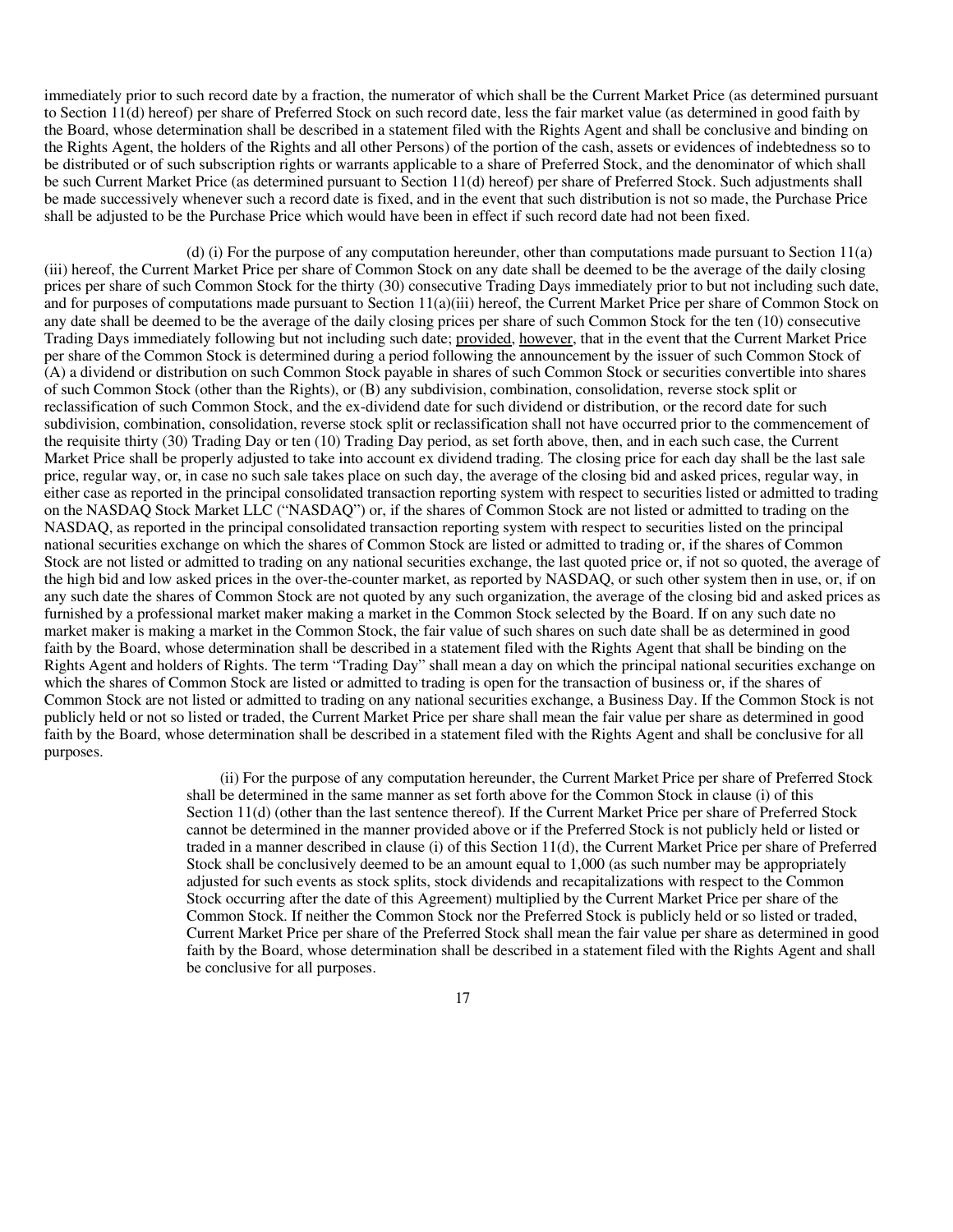(e) Anything herein to the contrary notwithstanding, no adjustment in the Purchase Price shall be required unless such adjustment would require an increase or decrease of at least one percent  $(1\%)$  in the Purchase Price; provided, however, that any adjustments which by reason of this Section 11(e) are not required to be made shall be carried forward and taken into account in any subsequent adjustment. All calculations under this Section 11 shall be made to the nearest cent or to the nearest ten thousandth of a share of Common Stock or other share or one millionth of a share of Preferred Stock, as the case may be. Notwithstanding the first sentence of this Section 11(e), any adjustment required by this Section 11 shall be made no later than the earlier of (i) three (3) years from the date of the transaction which mandates such adjustment, or (ii) the Expiration Date.

(f) If as a result of an adjustment made pursuant to Section  $11(a)(ii)$  or Section 13(a) hereof, the holder of any Right thereafter exercised shall become entitled to receive any shares of capital stock other than Preferred Stock, thereafter the number of such other shares so receivable upon exercise of any Right and the Purchase Price thereof shall be subject to adjustment from time to time in a manner and on terms as nearly equivalent as practicable to the provisions with respect to the Preferred Stock contained in Sections 11(a), (b), (c), (e), (g), (h), (i), (j), (k) and (m), and the provisions of Sections 7, 9, 10, 13 and 14 hereof with respect to the Preferred Stock shall apply on like terms to any such other shares.

(g) All Rights originally issued by the Company subsequent to any adjustment made to the Purchase Price hereunder shall evidence the right to purchase, at the adjusted Purchase Price, the number of one one-thousandths of a share of Preferred Stock purchasable from time to time hereunder upon exercise of the Rights, all subject to further adjustment as provided herein.

(h) Unless the Company shall have exercised its election as provided in Section 11(i) hereof, upon each adjustment of the Purchase Price as a result of the calculations made in Sections 11(b) and (c) hereof, each Right outstanding immediately prior to the making of such adjustment shall thereafter evidence the right to purchase, at the adjusted Purchase Price, that number of one one-thousandths of a share of Preferred Stock (calculated to the nearest one-millionth) obtained by (i) multiplying (x) the number of one one-thousandths of a share covered by a Right immediately prior to this adjustment, by (y) the Purchase Price in effect immediately prior to such adjustment of the Purchase Price, and (ii) dividing the product so obtained by the Purchase Price in effect immediately after such adjustment of the Purchase Price.

(i) The Company may elect on or after the date of any adjustment of the Purchase Price to adjust the number of Rights, in lieu of any adjustment in the number of one one-thousandths of a share of Preferred Stock purchasable upon the exercise of a Right. Each of the Rights outstanding after the adjustment in the number of Rights shall be exercisable for the number of one onethousandths of a share of Preferred Stock for which a Right was exercisable immediately prior to such adjustment. Each Right held of record prior to such adjustment of the number of Rights shall become that number of Rights (calculated to the nearest one tenthousandth) obtained by dividing the Purchase Price in effect immediately prior to adjustment of the Purchase Price by the Purchase Price in effect immediately after adjustment of the Purchase Price. The Company shall make a public announcement of its election to adjust the number of Rights, indicating the record date for the adjustment, and, if known at the time, the amount of the adjustment to be made, and shall promptly give the Rights Agent a copy of such announcement. This record date may be the date on which the Purchase Price is adjusted or any day thereafter, but, if the Rights Certificates have been issued, shall be at least ten (10) days later than the date of the public announcement. If Rights Certificates have been issued, upon each adjustment of the number of Rights pursuant to this Section 11(i), the Company shall, as promptly as practicable, cause to be distributed to holders of record of Rights Certificates on such record date Rights Certificates evidencing, subject to Section 14 hereof, the additional Rights to which such holders shall be entitled as a result of such adjustment, or, at the option of the Company, shall cause to be distributed to such holders of record in substitution and replacement for the Rights Certificates held by such holders prior to the date of adjustment, and upon surrender thereof, if required by the Company, new Rights Certificates evidencing all the Rights to which such holders shall be entitled after such adjustment. Rights Certificates so to be distributed shall be issued, executed and countersigned in the manner provided for herein (and may bear, at the option of the Company, the adjusted Purchase Price) and shall be registered in the names of the holders of record of Rights Certificates on the record date specified in the public announcement.

(j) Irrespective of any adjustment or change in the Purchase Price or the number of one one-thousandths of a share of Preferred Stock issuable upon the exercise of the Rights, the Rights Certificates theretofore and thereafter issued may continue to express the Purchase Price per one one-thousandth of a share and the number of one one-thousandth of a share which were expressed in the initial Rights Certificates issued hereunder.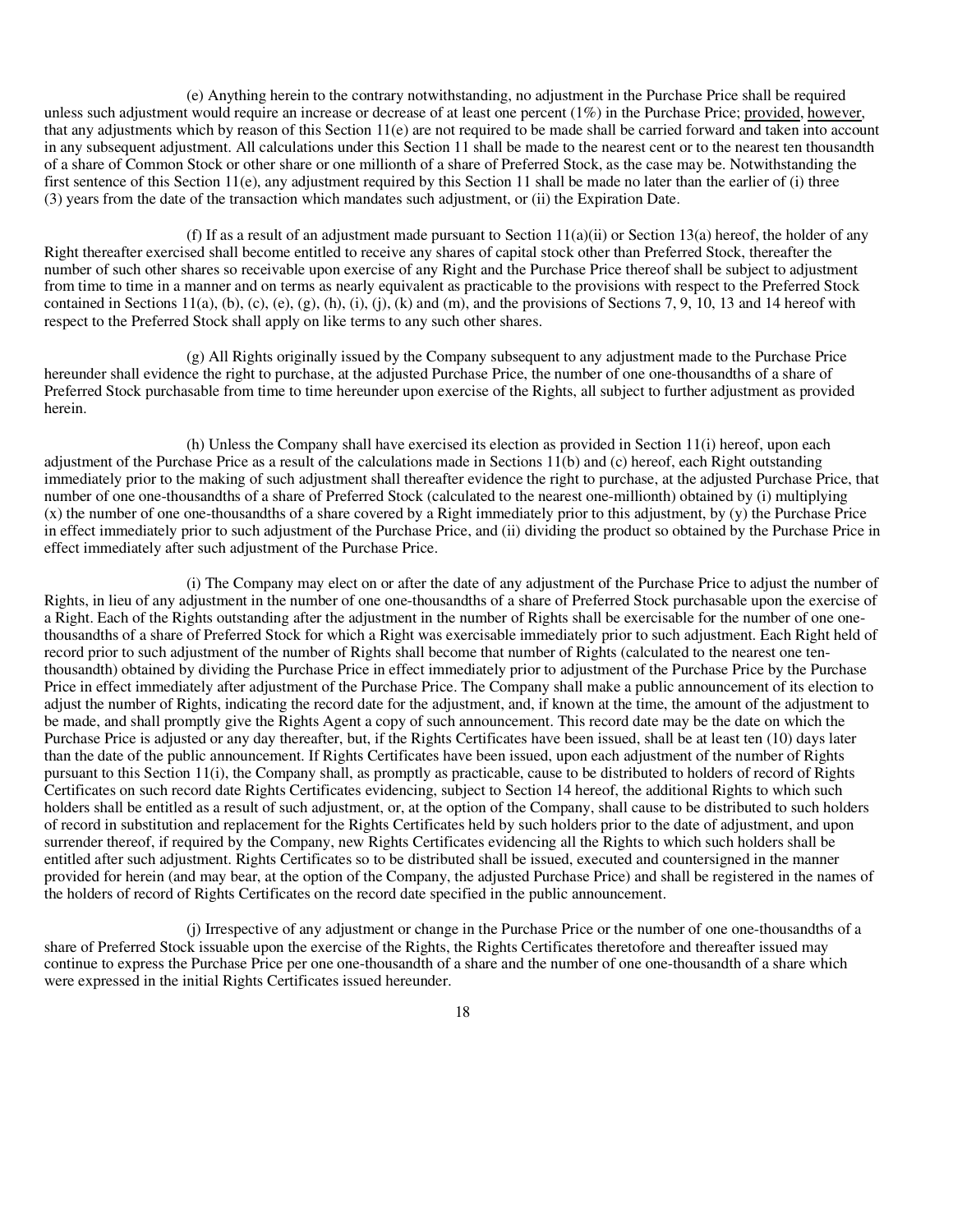(k) Before taking any action that would cause an adjustment reducing the Purchase Price below the then stated value, if any, of the number of one one-thousandths of a share of Preferred Stock issuable upon exercise of the Rights, the Company shall take any corporate action which may, in the opinion of its counsel, be necessary in order that the Company may validly and legally issue fully paid and nonassessable such number of one one-thousandths of a share of Preferred Stock at such adjusted Purchase Price.

(l) In any case in which this Section 11 shall require that an adjustment in the Purchase Price be made effective as of a record date for a specified event, the Company may elect to defer (with prompt written notice thereof to the Rights Agent) until the occurrence of such event the issuance to the holder of any Right exercised after such record date the number of one onethousandths of a share of Preferred Stock and other capital stock or securities of the Company, if any, issuable upon such exercise over and above the number of one one-thousandths of a share of Preferred Stock and other capital stock or securities of the Company, if any, issuable upon such exercise on the basis of the Purchase Price in effect prior to such adjustment; provided, however, that the Company shall deliver to such holder a due bill or other appropriate instrument evidencing such holder's right to receive such additional shares (fractional or otherwise) or securities upon the occurrence of the event requiring such adjustment.

(m) Anything in this Section 11 to the contrary notwithstanding, the Company shall be entitled to make such reductions in the Purchase Price, in addition to those adjustments expressly required by this Section 11, as and to the extent that in their good faith judgment the Board shall determine to be advisable in order that any (i) consolidation or subdivision of the Preferred Stock, (ii) issuance wholly for cash of any shares of Preferred Stock at less than the Current Market Price, (iii) issuance wholly for cash of shares of Preferred Stock or securities which by their terms are convertible into or exchangeable for shares of Preferred Stock, (iv) stock dividends or (v) issuance of rights, options or warrants referred to in this Section 11, hereafter made by the Company to holders of its Preferred Stock shall not be taxable to such stockholders.

(n) The Company covenants and agrees that it shall not, at any time after the Distribution Date, (i) consolidate with any other Person (other than a Subsidiary of the Company in a transaction which complies with Section 11(o) hereof), (ii) merge with or into any other Person (other than a Subsidiary of the Company in a transaction which complies with Section 11(o) hereof), or (iii) sell or transfer (or permit any Subsidiary to sell or transfer), in one transaction, or a series of related transactions, assets, cash flow or earning power aggregating more than 50% of the assets, cash flow or earning power of the Company and its Subsidiaries (taken as a whole) to any other Person or Persons (other than the Company and/or any of its Subsidiaries in one or more transactions each of which complies with Section  $11(o)$  hereof), if  $(x)$  at the time of or immediately after such consolidation, merger or sale there are any rights, warrants or other instruments or securities outstanding or agreements in effect which would substantially diminish or otherwise eliminate the benefits intended to be afforded by the Rights or  $(y)$  prior to, simultaneously with or immediately after such consolidation, merger or sale, the stockholders of the Person who constitutes, or would constitute, the "Principal Party" for purposes of Section 13(a) hereof shall have received a distribution of Rights previously owned by such Person or any of its Affiliates and Associates.

(o) The Company covenants and agrees that, after the Distribution Date, it will not, except as permitted by Section 23, Section 24 or Section 27 hereof, take (or permit any Subsidiary to take) any action if at the time such action is taken it is reasonably foreseeable that such action will diminish substantially or otherwise eliminate the benefits intended to be afforded by the Rights.

(p) Anything in this Agreement to the contrary notwithstanding, in the event that the Company shall at any time after the Rights Dividend Declaration Date and prior to the Distribution Date (i) declare a dividend on the outstanding shares of Common Stock payable in shares of Common Stock, (ii) subdivide the outstanding shares of Common Stock, or (iii) combine the outstanding shares of Common Stock into a smaller number of shares, the number of Rights associated with each share of Common Stock then outstanding, or issued or delivered thereafter but prior to the Distribution Date, shall be proportionately adjusted so that the number of Rights thereafter associated with each share of Common Stock following any such event shall equal the result obtained by multiplying the number of Rights associated with each share of Common Stock immediately prior to such event by a fraction the numerator which shall be the total number of shares of Common Stock outstanding immediately prior to the occurrence of the event and the denominator of which shall be the total number of shares of Common Stock outstanding immediately following the occurrence of such event.

Section 12. Certificate of Adjusted Purchase Price or Number of Shares. Whenever an adjustment is made or any event affecting the Rights or their exercisability (including without limitation an event which causes the Rights to become null and void) occurs as provided in Section 11 and Section 13 hereof, the Company shall (a) promptly prepare a certificate setting forth such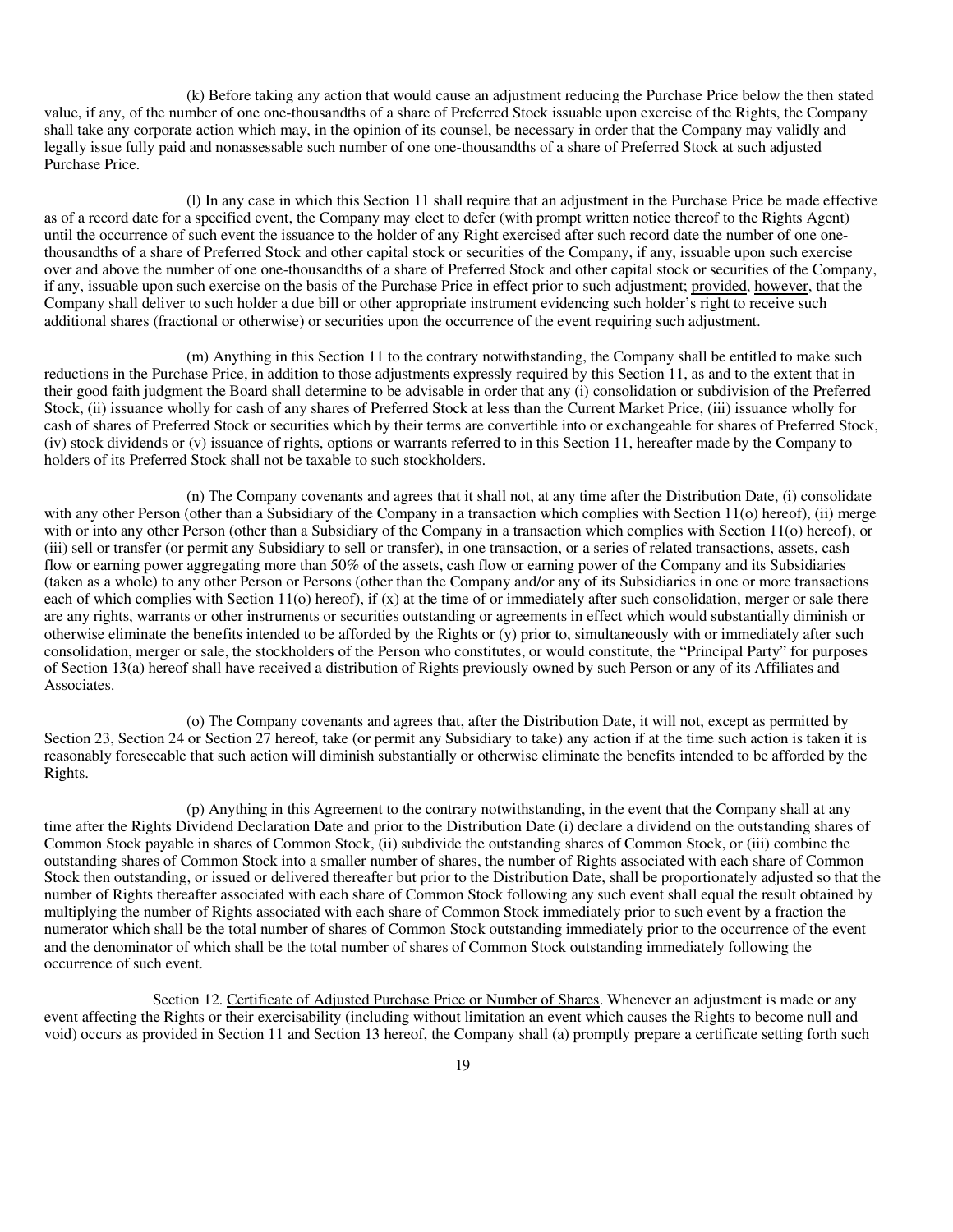adjustment or describing such event and a brief, reasonably detailed statement of the facts and computations accounting for such adjustment or event, (b) promptly file with the Rights Agent, and with each transfer agent for the Preferred Stock and the Common Stock, a copy of such certificate and (c) if a Distribution Date has occurred, mail a brief summary thereof to each holder of a Rights Certificate (or, if prior to the Distribution Date, to each holder of a certificate representing shares of Common Stock) in accordance with Section 25 hereof. The Rights Agent shall be fully protected in relying on any such certificate and on any adjustment or statement contained therein and shall have no duty or liability with respect to, and shall not be deemed to have knowledge of, any such adjustment or any such event unless and until it shall have received such certificate.

#### Section 13. Consolidation, Merger or Sale or Transfer of Assets, Cash Flow or Earning Power.

(a) In the event that, following the Stock Acquisition Date, directly or indirectly, (x) the Company shall consolidate with, or merge with and into, any other Person (other than a Subsidiary of the Company in a transaction which complies with Section 11(o) hereof), and the Company shall not be the continuing or surviving corporation of such consolidation or merger, (y) any Person (other than a Subsidiary of the Company in a transaction which complies with Section 11(o) hereof) shall consolidate with, or merge with or into, the Company, and the Company shall be the continuing or surviving corporation of such consolidation or merger and, in connection with such consolidation or merger, all or part of the outstanding shares of Common Stock shall be changed into or exchanged for stock or other securities of any other Person or cash or any other property, or (z) the Company shall sell or otherwise transfer (or one or more of its Subsidiaries shall sell or otherwise transfer), in one transaction or a series of related transactions, assets, cash flow or earning power aggregating more than fifty percent (50%) of the assets, cash flow or earning power of the Company and its Subsidiaries (taken as a whole) to any Person or Persons (other than the Company or any Subsidiary of the Company in one or more transactions each of which complies with Section 11(o) hereof), then, and in each such case (except as may be contemplated by Section 13(d) hereof), proper provision shall be made so that: (i) each holder of a Right, except as provided in Section 7(e) hereof, shall thereafter have the right to receive, upon the exercise thereof at the then current Purchase Price in accordance with the terms of this Agreement, such number of validly authorized and issued, fully paid, non assessable and freely tradeable shares of Common Stock of the Principal Party, not subject to any liens, encumbrances, rights of first refusal or other adverse claims, as shall be equal to the result obtained by (1) multiplying the then current Purchase Price by the number of one onethousandths of a share of Preferred Stock for which a Right is exercisable immediately prior to the first occurrence of a Section 13 Event (or, if a Section 11(a)(ii) Event has occurred prior to the first occurrence of a Section 13 Event, multiplying the number of such one one-thousandths of a share for which a Right was exercisable immediately prior to the first occurrence of a Section  $11(a)(ii)$ Event by the Purchase Price in effect immediately prior to such first occurrence of a Section 11(a)(ii) Event), and (2) dividing that product (which, following the first occurrence of a Section 13 Event, shall be referred to as the "Purchase Price" for each Right and for all purposes of this Agreement) by 50% of the Current Market Price (determined pursuant to Section 11(d)(i) hereof) per share of the Common Stock of such Principal Party on the date of consummation of such Section 13 Event; (ii) such Principal Party shall thereafter be liable for, and shall assume, by virtue of such Section 13 Event, all the obligations and duties of the Company pursuant to this Agreement; (iii) the term "Company" shall thereafter be deemed to refer to such Principal Party, it being specifically intended that the provisions of Section 11 hereof shall apply only to such Principal Party following the first occurrence of a Section 13 Event; (iv) such Principal Party shall take such steps (including the reservation of a sufficient number of shares of its Common Stock) in connection with the consummation of any such transaction as may be necessary to assure that the provisions hereof shall thereafter be applicable, as nearly as reasonably may be, in relation to its shares of Common Stock thereafter deliverable upon the exercise of the Rights; and (v) the provisions of Section  $11(a)(ii)$  hereof shall be of no effect following the first occurrence of any Section 13 Event.

(b) "Principal Party" shall mean:

(i) in the case of any transaction described in clause  $(x)$  or  $(y)$  of the first sentence of Section 13(a) hereof, the Person that is the issuer of any securities into which shares of Common Stock of the Company are converted in such merger or consolidation, and if no securities are so issued, the Person that is the other party to such merger or consolidation; and

 $(iii)$  in the case of any transaction described in clause (z) of the first sentence of Section 13(a) hereof, the Person that is the party receiving the greatest portion of the assets, cash flow or earning power transferred pursuant to such transaction or transactions;

provided, however, that in any such case, (1) if the Common Stock of such Person is not at such time and has not been continuously over the preceding twelve (12) month period registered under Section 12 of the Exchange Act, and such Person is a direct or indirect Subsidiary of another Person the Common Stock of which is and has been so registered, "Principal Party" shall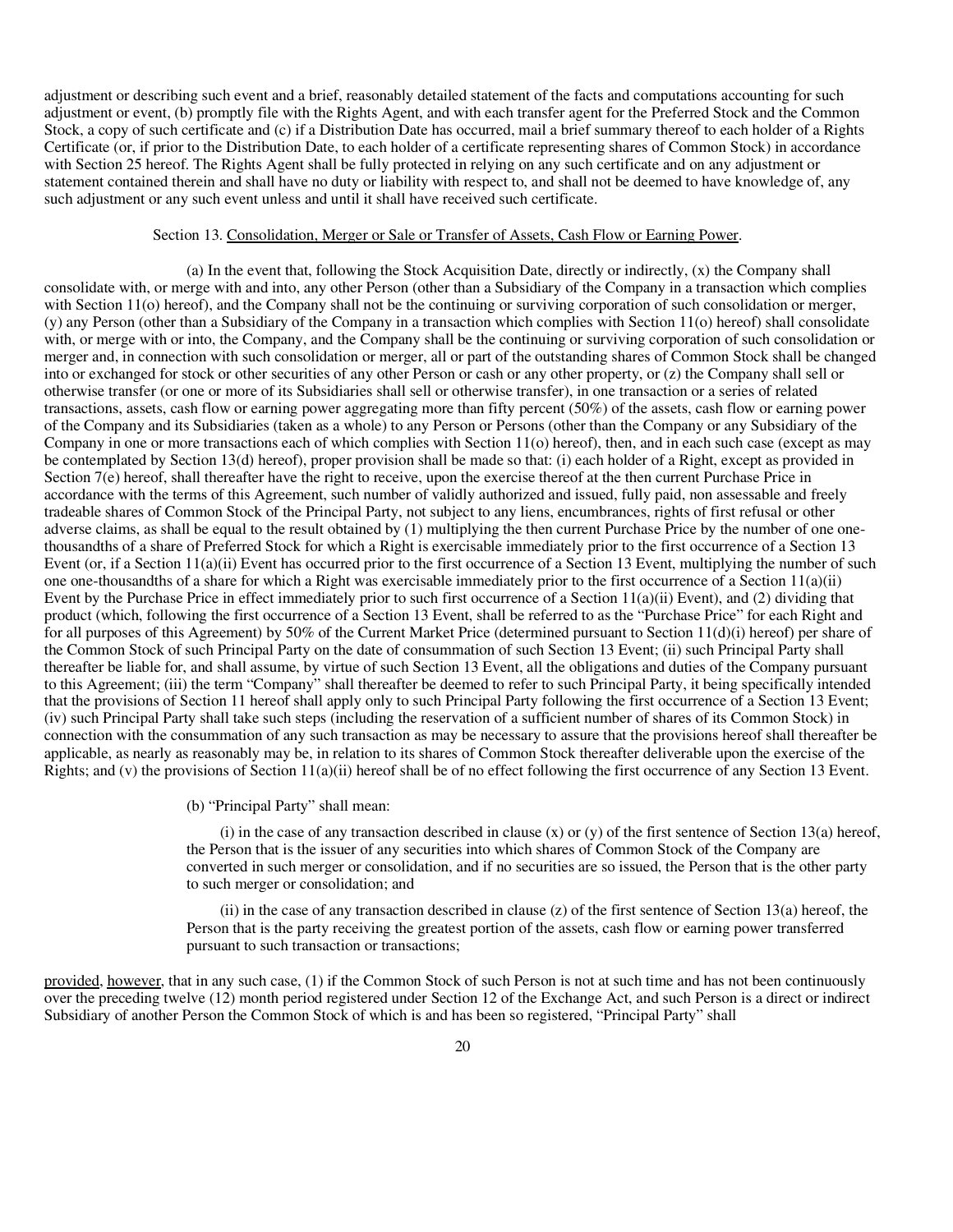refer to such other Person; and (2) in case such Person is a Subsidiary, directly or indirectly, of more than one Person, the Common Stock of two or more of which are and have been so registered, "Principal Party" shall refer to whichever of such Persons is the issuer of the Common Stock having the greatest aggregate market value.

(c) The Company shall not consummate any such consolidation, merger, sale or transfer unless the Principal Party shall have a sufficient number of authorized shares of its Common Stock which have not been issued or reserved for issuance to permit the exercise in full of the Rights in accordance with this Section 13 and unless prior thereto the Company and such Principal Party shall have executed and delivered to the Rights Agent a supplemental agreement providing for the terms set forth in paragraphs (a) and (b) of this Section 13 and further providing that, as soon as practicable after the date of any consolidation, merger or sale of assets mentioned in paragraph (a) of this Section 13, the Principal Party will

> (i) prepare and file a registration statement under the Act, with respect to the Rights and the securities purchasable upon exercise of the Rights on an appropriate form, and will use its best efforts to cause such registration statement to (A) become effective as soon as practicable after such filing and (B) remain effective (with a prospectus at all times meeting the requirements of the Act) until the Expiration Date;

> (ii) take all such other action as may be necessary to enable the Principal Party to issue the securities purchasable upon exercise of the Rights, including the registration or qualification of such securities under all requisite securities laws of jurisdictions of the various states and the listing of such securities on such exchanges and trading markets as may be necessary or appropriate; and

> (iii) deliver to holders of the Rights historical financial statements for the Principal Party and each of its Affiliates, which comply in all respects with the requirements for registration on Form 10 (or any successor form) under the Exchange Act.

The provisions of this Section 13 shall similarly apply to successive mergers or consolidations or sales or other transfers. In the event that a Section 13 Event shall occur at any time after the occurrence of a Section 11(a)(ii) Event, the Rights which have not theretofore been exercised shall thereafter become exercisable in the manner described in Section 13(a).

(d) Notwithstanding anything in this Agreement to the contrary, Section 13 shall not be applicable to a transaction described in subparagraphs (x) and (y) of Section 13(a) if (i) such transaction is consummated with a Person or Persons who acquired shares of Common Stock pursuant to a tender offer or exchange offer for all outstanding shares of Common Stock which is a Qualified Offer as such term is defined in Section  $11(a)(ii)$  hereof (or a wholly owned subsidiary of any such Person or Persons), (ii) the price per share of Common Stock offered in such transaction is not less than the price per share of Common Stock paid to all holders of shares of Common Stock whose shares were purchased pursuant to such tender offer or exchange offer and (iii) the form of consideration being offered to the remaining holders of shares of Common Stock pursuant to such transaction is the same as the form of consideration paid pursuant to such tender offer or exchange offer. Upon consummation of any such transaction contemplated by this Section 13(d), all Rights hereunder shall expire.

#### Section 14. Fractional Rights and Fractional Shares.

(a) The Company shall not be required to issue fractions of Rights, except prior to the Distribution Date as provided in Section 11(p) hereof, or to distribute Rights Certificates which evidence fractional Rights. In lieu of such fractional Rights, the Company shall pay to the registered holders of the Rights Certificates with regard to which such fractional Rights would otherwise be issuable, an amount in cash equal to the same fraction of the current market value of a whole Right. For purposes of this Section 14(a), the current market value of a whole Right shall be the closing price of the Rights for the Trading Day immediately prior to the date on which such fractional Rights would have been otherwise issuable. The closing price of the Rights for any Trading Day shall be the last sale price, regular way, or, in case no such sale takes place on such day, the average of the closing bid and asked prices, regular way, in either case as reported in the principal consolidated transaction reporting system with respect to securities listed or admitted to trading on NASDAQ or, if the Rights are not listed or admitted to trading on NASDAQ, as reported in the principal consolidated transaction reporting system with respect to securities listed on the principal national securities exchange on which the Rights are listed or admitted to trading, or if the Rights are not listed or admitted to trading on any national securities exchange, the last quoted price or, if not so quoted, the average of the high bid and low asked prices in the over the counter market, as reported by NASDAQ or such other system then in use or, if on any such date the Rights are not quoted by any such organization, the average of the closing bid and asked prices as furnished by a professional market maker making a market in the Rights, selected by the Board. If on any such date no such market maker is making a market in the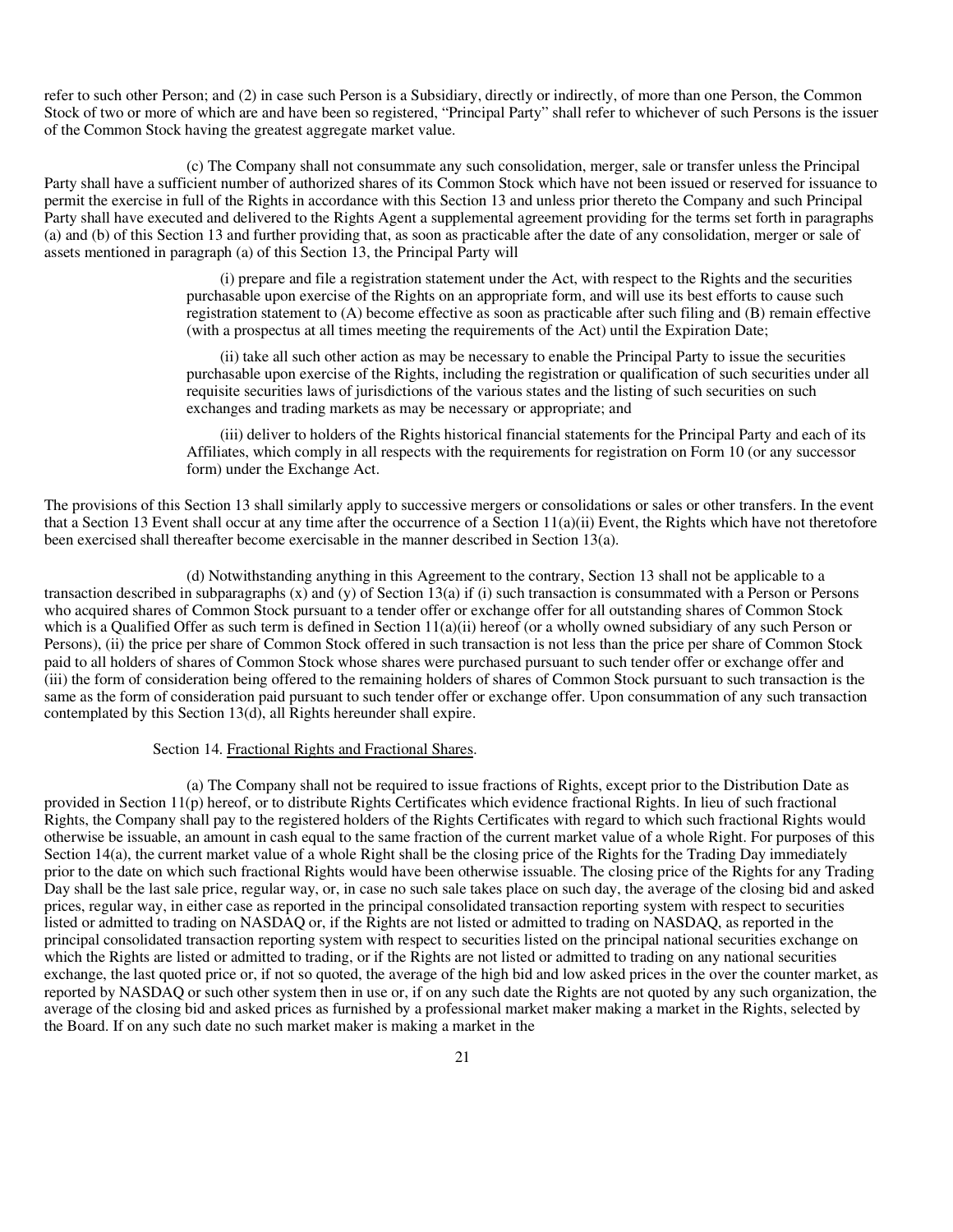Rights, the fair value of the Rights on such date as determined in good faith by the Board shall be used, which determination shall be described in a statement filed with the Rights Agent that shall be binding on the Rights Agent and holders of Rights.

(b) The Company shall not be required to issue fractions of shares of Preferred Stock (other than fractions which are integral multiples of one one-thousandth of a share of Preferred Stock) upon exercise of the Rights or to distribute certificates which evidence fractional shares of Preferred Stock (other than fractions which are integral multiples of one onethousandth of a share of Preferred Stock). In lieu of fractional shares of Preferred Stock that are not integral multiples of one onethousandth of a share of Preferred Stock, the Company may pay to the registered holders of Rights Certificates at the time such Rights are exercised as herein provided an amount in cash equal to the same fraction of the current market value of one one-thousandth of a share of Preferred Stock. For purposes of this Section 14(b), the current market value of one one-thousandth of a share of Preferred Stock shall be one one-thousandth of the closing price of a share of Preferred Stock (as determined pursuant to Section 11(d)(ii) hereof) for the Trading Day immediately prior to the date of such exercise.

(c) Following the occurrence of a Triggering Event, the Company shall not be required to issue fractions of shares of Common Stock upon exercise of the Rights or to distribute certificates which evidence fractional shares of Common Stock. In lieu of fractional shares of Common Stock, the Company may pay to the registered holders of Rights Certificates at the time such Rights are exercised as herein provided an amount in cash equal to the same fraction of the current market value of one (1) share of Common Stock. For purposes of this Section 14(c), the current market value of one share of Common Stock shall be the closing price per share of Common Stock (as determined pursuant to Section 11(d)(i) hereof) on the Trading Day immediately prior to the date of such exercise.

(d) The holder of a Right by the acceptance of the Rights expressly waives such holder's right to receive any fractional Rights or any fractional shares upon exercise of a Right, except as permitted by this Section 14.

(e) Whenever a payment for fractional Rights or fractional Shares is to be made by the Rights Agent under any Section of this Agreement, the Company shall (i) promptly prepare and deliver to the Rights Agent a certificate setting forth in reasonable detail the facts related to such payment and the prices and/or formulas utilized in calculating such payments, and (ii) provide sufficient monies to the Rights Agent in the form of fully collected funds to make such payments. The Rights Agent shall be fully protected in relying upon such a certificate and shall have no duty with respect to, and shall not be deemed to have knowledge of any payment for fractional Rights or fractional shares under any Section of this Agreement relating to the payment of fractional Rights or fractional shares unless and until the Rights Agent shall have received such a certificate and sufficient monies.

Section 15. Rights of Action. All rights of action in respect of this Agreement, except those rights of action given to the Rights Agent hereunder, are vested in the respective registered holders of the Rights Certificates (and, prior to the Distribution Date, the registered holders of the Common Stock); and any registered holder of any Rights Certificate (or, prior to the Distribution Date, of the Common Stock), without the consent of the Rights Agent or of the holder of any other Rights Certificate (or, prior to the Distribution Date, of the Common Stock), may, in such holder's own behalf and for such holder's own benefit, enforce, and may institute and maintain any suit, action or proceeding against the Company to enforce, or otherwise act in respect of, such holder's right to exercise the Rights evidenced by such Rights Certificate in the manner provided in such Rights Certificate and in this Agreement. Without limiting the foregoing or any remedies available to the holders of Rights, it is specifically acknowledged that the holders of Rights would not have an adequate remedy at law for any breach by the Company of this Agreement and shall be entitled to specific performance of the obligations hereunder and injunctive relief against actual or threatened violations by the Company of the obligations hereunder of any Person subject to this Agreement.

Section 16. Agreement of Rights Holders. Every holder of a Right by accepting the same consents and agrees with the Company and the Rights Agent and with every other holder of a Right that:

(a) prior to the Distribution Date, the Rights will be transferable only in connection with the transfer of shares of Common Stock;

(b) after the Distribution Date, the Rights Certificates are transferable only on the registry books of the Rights Agent if surrendered at the office or offices of the Rights Agent designated for such purposes, duly endorsed or accompanied by a proper instrument of transfer and with the appropriate forms and certificates properly completed and fully executed;

(c) subject to Section 6(a) and Section 7(f) hereof, the Company and the Rights Agent may deem and treat the Person in whose name a Rights Certificate (or, prior to the Distribution Date, the associated Common Stock certificate (or book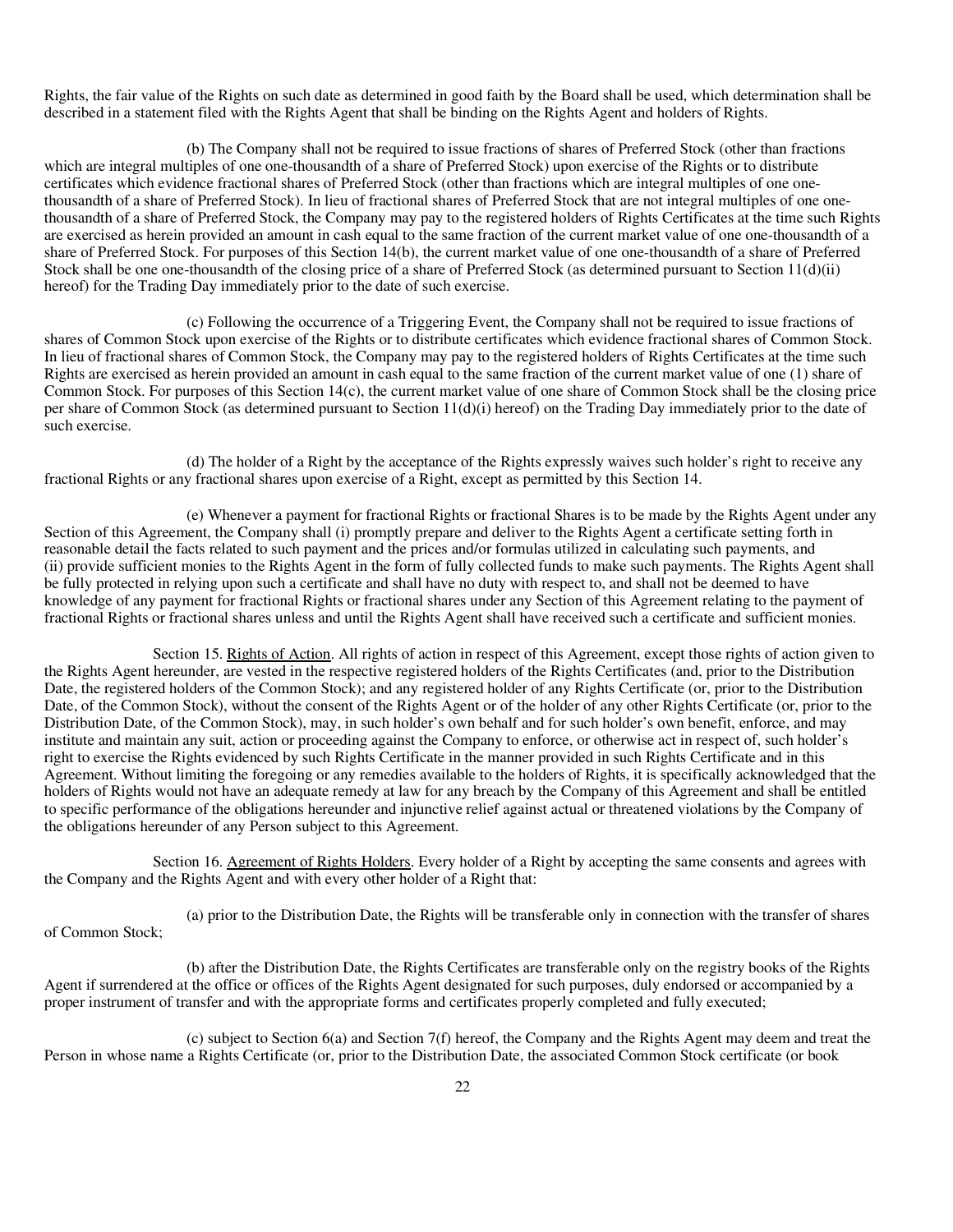entry shares in respect of Common Stock)) is registered as the absolute owner thereof and of the Rights evidenced thereby (notwithstanding any notations of ownership or writing on the Rights Certificates or the associated Common Stock certificate (or notices provided to holders of book entry shares of Common Stock) made by anyone other than the Company or the Rights Agent) for all purposes whatsoever, and neither the Company nor the Rights Agent, subject to the last sentence of Section 7(e) hereof, shall be required to be affected by any notice to the contrary; and

(d) notwithstanding anything in this Agreement to the contrary, neither the Company nor the Rights Agent shall have any liability to any holder of a Right or other Person as a result of the inability of the Company or the Rights Agent to perform any of its or their obligations under this Agreement by reason of any preliminary or permanent injunction or other order, judgment, decree or ruling (whether interlocutory or final) issued by a court of competent jurisdiction or by a governmental, regulatory, self-regulatory or administrative agency or commission, or any statute, rule, regulation or executive order promulgated or enacted by any governmental authority, prohibiting or otherwise restraining performance of such obligation; provided, however, the Company shall use its best efforts to have any such injunction, order, judgment, decree or ruling lifted or otherwise overturned as soon as possible.

Section 17. Rights Certificate Holder Not Deemed a Stockholder. No holder, as such, of any Rights Certificate shall be entitled to vote, receive dividends or be deemed for any purpose the holder of the number of one one-thousandths of a share of Preferred Stock or any other securities of the Company which may at any time be issuable on the exercise or exchange of the Rights represented thereby, nor shall anything contained herein or in any Rights Certificate be construed to confer upon the holder of any Rights Certificate, as such, any of the rights of a stockholder of the Company or any right to vote for the election of directors or upon any matter submitted to stockholders at any meeting thereof, or to give or withhold consent to any corporate action, or to receive notice of meetings or other actions affecting stockholders (except as provided in Section 25 hereof), or to receive dividends or subscription rights, or otherwise, until the Right or Rights evidenced by such Rights Certificate shall have been exercised or exchanged in accordance with the provisions hereof.

#### Section 18. Concerning the Rights Agent.

(a) The Company agrees to pay to the Rights Agent reasonable compensation for all services rendered by it hereunder and, from time to time, on demand of the Rights Agent, its reasonable expenses and counsel fees and disbursements and other disbursements incurred in the preparation, negotiation, delivery, amendment, administration and execution of this Agreement and the exercise and performance of its duties hereunder. The Company also agrees to indemnify the Rights Agent for, and to hold it harmless against, any loss, liability, damage, judgment, fine, penalty, claim, demand, settlement, cost or expense (including, without limitation, the reasonable fees and expenses of counsel), incurred without gross negligence, bad faith or willful misconduct on the part of the Rights Agent (which gross negligence, bad faith or willful misconduct must be determined by a final, non-appealable judgment of a court of competent jurisdiction), for any action taken, suffered, or omitted to be taken by the Rights Agent in connection with the acceptance, administration, exercise and performance of its duties under this Agreement, including, without limitation, the costs and expenses of defending against any claim of liability and appealing any claim of liability arising therefrom, directly or indirectly. The provisions of this Section 18 and Section 20 below shall survive the termination of this Agreement, the exercise or expiration of the Rights and the resignation, replacement or removal of the Rights Agent. The costs and expenses incurred in enforcing this right of indemnification shall be paid by the Company.

(b) The Rights Agent shall be authorized to rely conclusively on, and shall be protected and shall incur no liability for or in respect of any action taken, suffered or omitted to be taken by it in connection with its acceptance and administration of this Agreement and in the exercise and performance of its duties hereunder, in reliance upon any Rights Certificate or certificate for Common Stock or, in the case of uncertificated shares, the associated balance indicated in the book-entry account system of the transfer agent for the Common Stock, or for other securities of the Company, instrument of assignment or transfer, power of attorney, endorsement, affidavit, letter, notice, direction, consent, certificate, statement, or other paper or document believed by it, in the absence of gross negligence, bad faith or willful misconduct (which gross negligence, bad faith or willful misconduct must be determined by a final, non-appealable judgment of a court of competent jurisdiction), to be genuine and to be signed, executed and, where necessary, verified or acknowledged, by the proper Person or Persons or otherwise upon the advice of counsel as set forth in Section 20 of this Agreement. The Rights Agent shall not be deemed to have any knowledge of any event of which it was supposed to receive notice thereof hereunder, and the Rights Agent shall be fully protected and shall incur no liability for failing to take action in connection therewith unless and until it has received such notice in writing.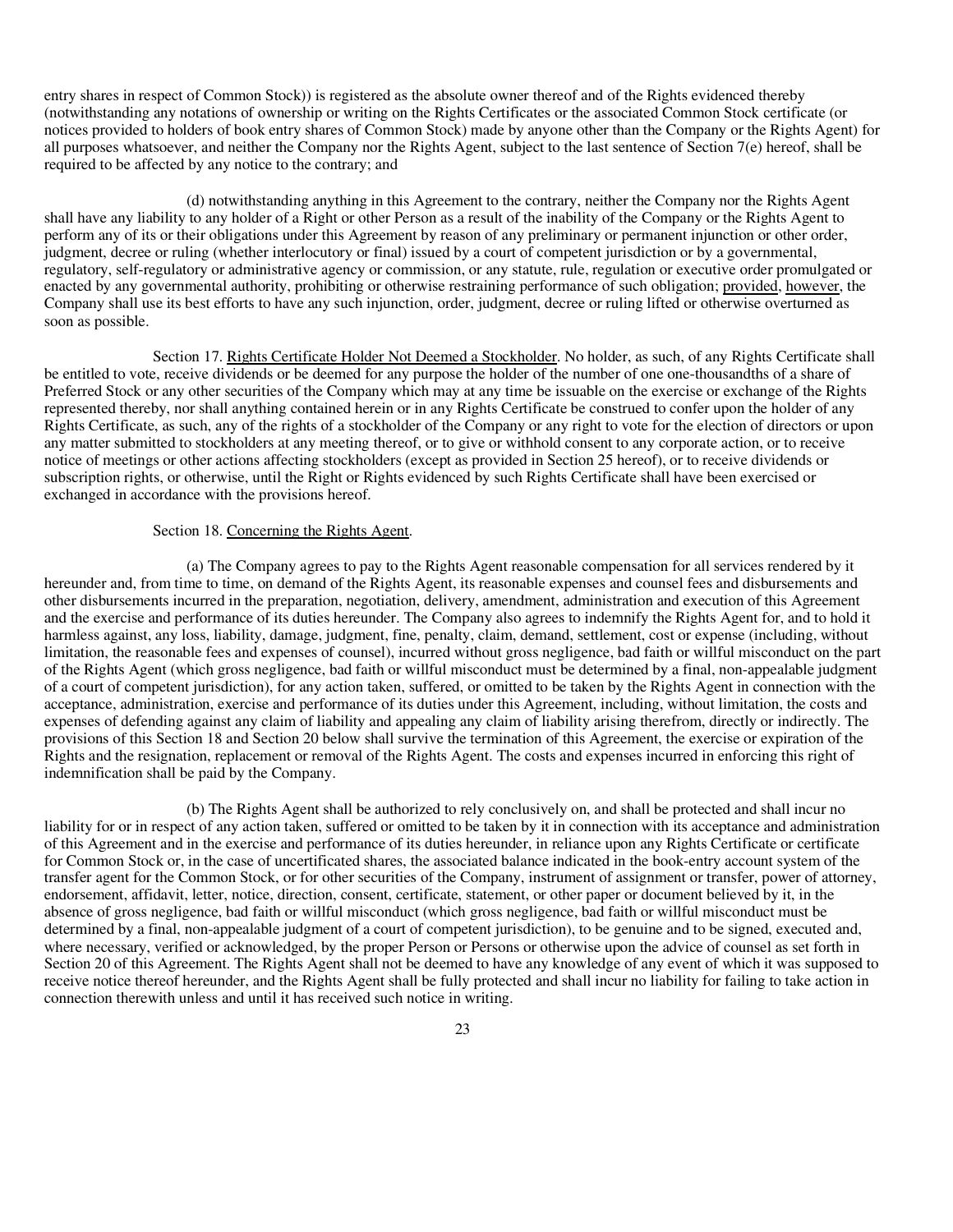#### Section 19. Merger or Consolidation or Change of Name of Rights Agent.

(a) Any Person into which the Rights Agent or any successor Rights Agent may be merged or with which it may be consolidated, or any Person resulting from any merger or consolidation to which the Rights Agent or any successor Rights Agent shall be a party, or any Person succeeding to the shareholder services business of the Rights Agent or any successor Rights Agent, shall be the successor to the Rights Agent under this Agreement without the execution or filing of any paper or any further act on the part of any of the parties hereto; but only if such Person would be eligible for appointment as a successor Rights Agent under the provisions of Section 21 hereof. The purchase of all or substantially all of the Rights Agent's assets employed in the performance of transfer agent activities shall be deemed a merger or consolidation for purposes of this Section 19. In case at the time such successor Rights Agent shall succeed to the agency created by this Agreement, any of the Rights Certificates shall have been countersigned but not delivered, any such successor Rights Agent may adopt the countersignature of a predecessor Rights Agent and deliver such Rights Certificates so countersigned; and in case at that time any of the Rights Certificates shall not have been countersigned, any successor Rights Agent may countersign such Rights Certificates either in the name of the predecessor Rights Agent or in the name of the successor Rights Agent; and in all such cases such Rights Certificates shall have the full force provided in the Rights Certificates and in this Agreement.

(b) In case at any time the name of the Rights Agent shall be changed and at such time any of the Rights Certificates shall have been countersigned but not delivered, the Rights Agent may adopt the countersignature under its prior name and deliver Rights Certificates so countersigned; and in case at that time any of the Rights Certificates shall not have been countersigned, the Rights Agent may countersign such Rights Certificates either in its prior name or in its changed name; and in all such cases such Rights Certificates shall have the full force provided in the Rights Certificates and in this Agreement.

Section 20. Duties of Rights Agent. The Rights Agent undertakes to perform the duties and obligations expressly imposed by this Agreement (and no implied duties or obligations) upon the following terms and conditions, by all of which the Company and the holders of Rights Certificates, by their acceptance thereof, shall be bound:

(a) Before the Rights Agent acts or refrains from acting, the Rights Agent may consult with legal counsel selected by it (who may be legal counsel for the Company or an employee of the Rights Agent), and the opinion or advice of such counsel shall be full and complete authorization and protection to the Rights Agent and the Rights Agent shall incur no liability for or in respect of any action taken, suffered or omitted to be taken by it in the absence of gross negligence, bad faith and willful misconduct (which gross negligence, bad faith or willful misconduct must be determined by a final, non-appealable judgment of a court of competent jurisdiction) and in accordance with such opinion or advice.

(b) Whenever in the performance of its duties under this Agreement the Rights Agent shall deem it necessary or desirable that any fact or matter (including, without limitation, the identity of any Acquiring Person and the determination of Current Market Price) be proved or established by the Company prior to taking, suffering or omitting to take any action hereunder, such fact or matter (unless other evidence in respect thereof be herein specifically prescribed) may be deemed to be conclusively proved and established by a certificate signed by the Chairman of the Board, the Chief Executive Officer, the Chief Financial Officer, the President, any Vice President, the Treasurer, any Assistant Treasurer, the Secretary or any Assistant Secretary of the Company and delivered to the Rights Agent; and such certificate shall be full and complete authorization and protection to the Rights Agent and the Rights Agent shall incur no liability for or in respect of any action taken, suffered or omitted to be taken in the absence of gross negligence, bad faith or willful misconduct (which gross negligence, bad faith or willful misconduct must be determined by a final, non-appealable judgment of a court of competent jurisdiction) by it under the provisions of this Agreement in reliance upon such certificate.

(c) The Rights Agent shall be liable hereunder to the Company and any other Person only for its own gross negligence, bad faith or willful misconduct (each as determined by a final, non-appealable judgment of a court of competent jurisdiction). Anything to the contrary notwithstanding, in no event shall the Rights Agent be liable for special, punitive, indirect, consequential or incidental loss or damage of any kind whatsoever (including but not limited to lost profits), even if the Rights Agent has been advised of the likelihood of such loss or damage. Any liability of the Rights Agent under this Agreement will be limited to the amount of annual fees paid by the Company to the Rights Agent.

(d) The Rights Agent shall not be liable for or by reason of any of the statements of fact or recitals contained in this Agreement or in the Rights Certificates or be required to verify the same (except as to its countersignature on such Rights Certificates), but all such statements and recitals are and shall be deemed to have been made by the Company only.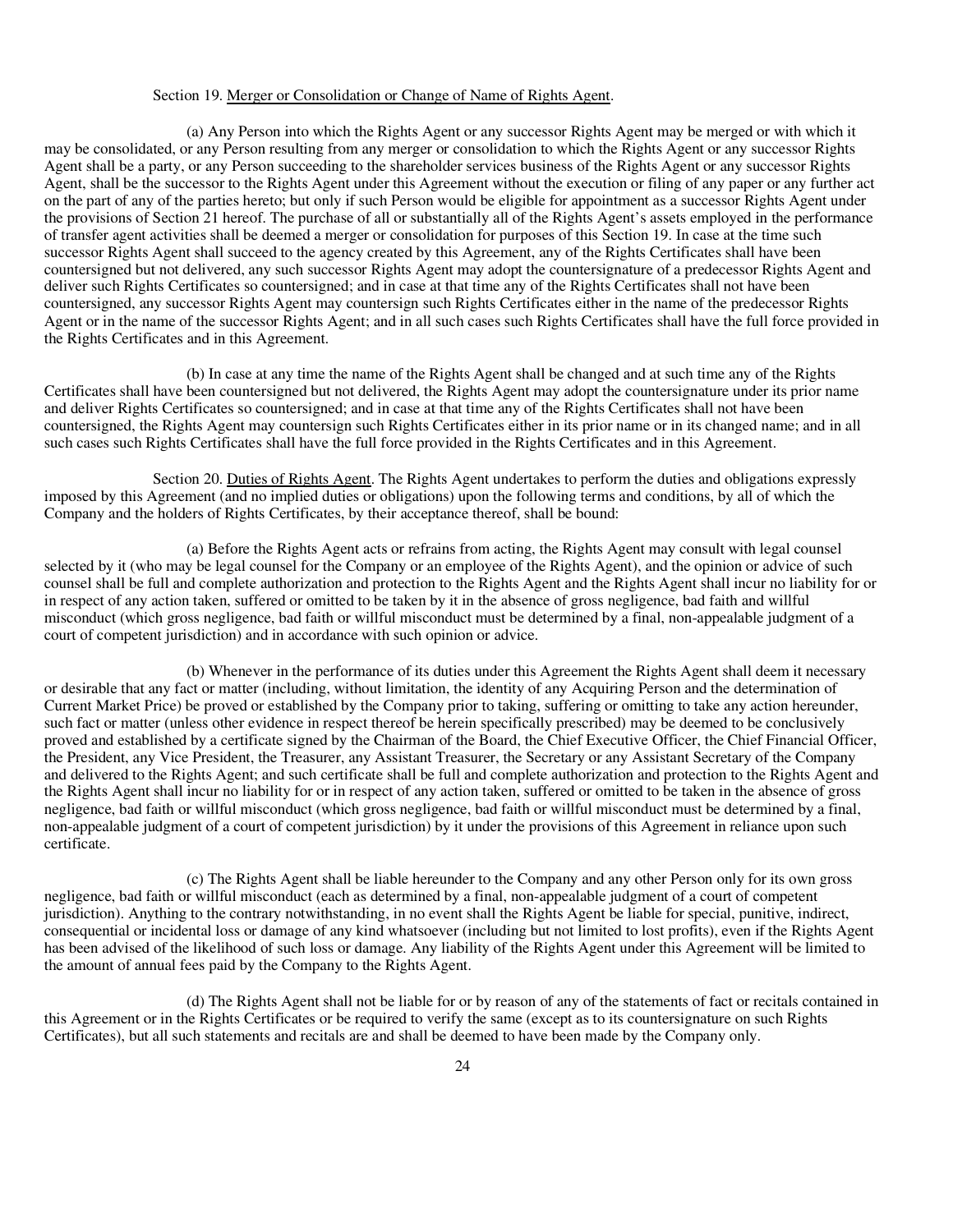(e) The Rights Agent shall not have any liability for or be under any responsibility in respect of the validity of this Agreement or the execution and delivery hereof (except the due execution hereof by the Rights Agent) or in respect of the validity or execution of any Rights Certificate (except its countersignature thereof); nor shall it be responsible for any change in the exercisability of Rights (including Rights becoming null and void pursuant to Section 7(e) hereof) except with respect to the exercise of Rights evidenced by Rights Certificates after actual notice of such change; nor shall it be responsible for any breach by the Company of any covenant or condition contained in this Agreement or in any Rights Certificate; nor shall it be responsible for any adjustment or change required under the provisions of Section 11, Section 13 or Section 24 hereof or responsible for the manner, method or amount of any such adjustment or change or the ascertaining of the existence of facts that would require any such adjustment (except with respect to the exercise of Rights evidenced by Rights Certificates after receipt by the Rights Agent of a certificate furnished pursuant to Section 12 hereof describing such change or adjustment upon which the Rights Agent may rely); nor shall it be responsible for any determination by the Board of the current market value of the Rights or Preferred Stock or Common Stock pursuant to the provisions of Section 14 hereof; nor shall it by any act hereunder be deemed to make any representation or warranty as to the authorization or reservation of any shares of Common Stock or Preferred Stock to be issued pursuant to this Agreement or any Rights Certificate or as to whether any shares of Common Stock or Preferred Stock will, when so issued, be validly authorized and issued, fully paid and nonassessable.

(f) The Company agrees that it will perform, execute, acknowledge and deliver or cause to be performed, executed, acknowledged and delivered all such further and other acts, instruments and assurances as may reasonably be required by the Rights Agent for the carrying out or performing by the Rights Agent of its duties under this Agreement.

(g) The Rights Agent is hereby authorized and directed to accept instructions with respect to the performance of its duties hereunder and certificates delivered pursuant to any provision hereof from the Chairman of the Board, the Chief Executive Officer, the Chief Financial Officer, the President, any Vice President, the Secretary, any Assistant Secretary, the Treasurer or any Assistant Treasurer of the Company, and is authorized to apply to such officers for advice or instructions in connection with its duties, and such advice and instructions shall be full authorization and protection to the Rights Agent and the Rights Agent shall not be liable for or in respect of any action taken, suffered, or omitted to be taken by it in accordance with written advice or instructions of any such officer or for any delay in acting while waiting for those instructions. The Rights Agent shall be fully authorized and protected in relying upon the most recent instructions received by any such officer.

(h) The Rights Agent and any member, stockholder, affiliate, director, officer or employee of the Rights Agent may buy, sell or deal in any of the Rights or other securities of the Company or become pecuniarily interested in any transaction in which the Company may be interested, or contract with or lend money to the Company or otherwise act as fully and freely as though it were not the Rights Agent under this Agreement. Nothing herein shall preclude the Rights Agent or any such stockholder, affiliate, director, officer or employee from acting in any other capacity for the Company or for any other Person.

(i) The Rights Agent may execute and exercise any of the rights or powers hereby vested in it or perform any duty hereunder either itself (through its directors, officers and employees) or by or through its attorneys or agents, and the Rights Agent shall not be answerable or accountable for any act, omission, default, neglect or misconduct of any such attorneys or agents or for any loss to the Company, to the holders of the Rights or any other Person resulting from any such act, omission, default, neglect or misconduct, absent gross negligence, bad faith or willful misconduct in the continued employment thereof (each as determined by a final, non-appealable judgment of a court of competent jurisdiction).

(j) No provision of this Agreement shall require the Rights Agent to expend or risk its own funds or otherwise incur any financial liability in the performance of any of its duties hereunder (other than internal costs incurred by the Rights Agent in providing services to the Company in the ordinary course of its business as Rights Agent) or in the exercise of its rights if it reasonably believes, after consultation with counsel, that repayment of such funds or adequate indemnification against such risk or liability is not reasonably assured to it.

(k) If, with respect to any Rights Certificate surrendered to the Rights Agent for exercise or transfer, the certificate attached to the form of assignment or form of election to purchase, as the case may be, has either not been properly completed or indicates an affirmative response to clause 1 and/or 2 thereof, the Rights Agent shall not take any further action with respect to such requested exercise or transfer without first consulting with the Company.

(l) The Rights Agent shall not be required to take notice or be deemed to have notice of any fact, event or determination (including, without limitation, any dates or events defined in this Rights Agreement or the designation of any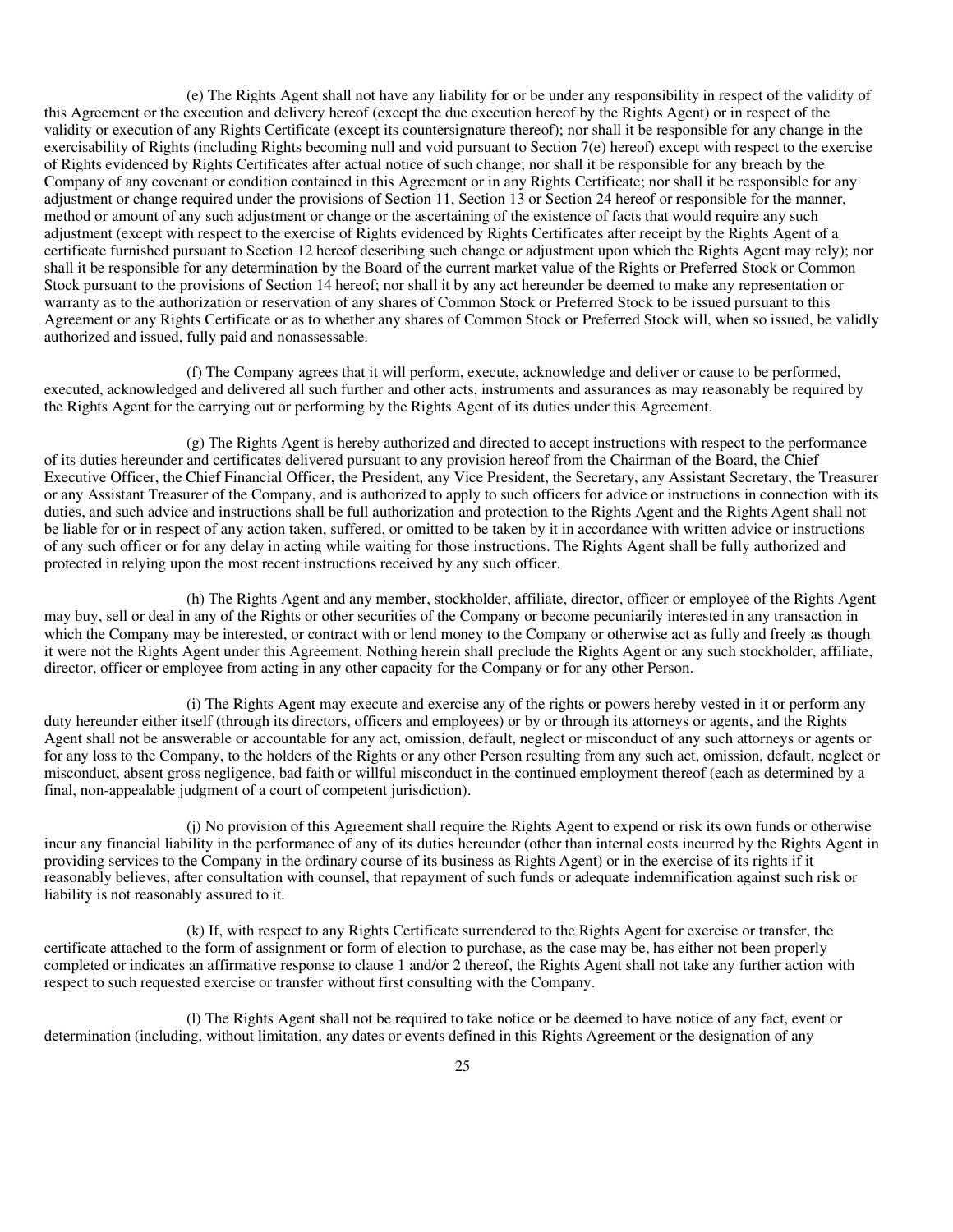Person as an Acquiring Person, Affiliate or Associate) under this Rights Agreement unless and until the Rights Agent shall be specifically notified in writing by the Company of such fact, event or determination.

Section 21. Change of Rights Agent. The Rights Agent or any successor Rights Agent may resign and be discharged from its duties under this Agreement upon thirty (30) days' notice in writing mailed to the Company, and to each transfer agent of the Common Stock and Preferred Stock known to the Rights Agent, by registered or certified mail at the expense of the Company, and, if such resignation occurs after the Distribution Date, to the registered holders of the Rights Certificates by first class mail. In the event the transfer agency relationship in effect between the Company and the Rights Agent terminates, the Rights Agent will be deemed to resign automatically on the effective date of such termination; and any required notice will be sent by the Company. The Company may remove the Rights Agent or any successor Rights Agent upon thirty (30) days' notice in writing, mailed to the Rights Agent or successor Rights Agent, as the case may be, and to each transfer agent of the Common Stock and Preferred Stock, by registered or certified mail, and, if such removal occurs after the Distribution Date, to the holders of the Rights Certificates by first class mail. If the Rights Agent shall resign or be removed or shall otherwise become incapable of acting, the Company shall appoint a successor to the Rights Agent. If the Company shall fail to make such appointment within a period of thirty (30) days after giving notice of such removal or after it has been notified in writing of such resignation or incapacity by the resigning or incapacitated Rights Agent or by the holder of a Rights Certificate (who shall, with such notice, submit his Rights Certificate for inspection by the Company), then the Rights Agent or any registered holder of any Rights Certificate may apply at the expense of the Company to any court of competent jurisdiction for the appointment of a new Rights Agent. Any successor Rights Agent, whether appointed by the Company or by such a court, shall either be (a) a Person organized and doing business under the laws of the United States or any state of the United States, in good standing, which is authorized under such laws to exercise stock transfer or stockholder services powers or (b) an affiliate of a Person described in clause (a) of this sentence. After appointment, the successor Rights Agent shall be vested with the same powers, rights, duties and responsibilities as if it had been originally named as Rights Agent without further act or deed; but the predecessor Rights Agent shall deliver and transfer to the successor Rights Agent any property at the time held by it hereunder, and execute and deliver any further assurance, conveyance, act or deed necessary for the purpose; and, except as the context herein otherwise requires, such successor Rights Agent shall be deemed to be the "Rights Agent" for all purposes of this Agreement. Not later than the effective date of any such appointment, the Company shall file notice thereof in writing with the predecessor Rights Agent and each transfer agent of the Common Stock and the Preferred Stock, and, if such appointment occurs after the Distribution Date, mail a notice thereof in writing to the registered holders of the Rights Certificates. Failure to give any notice provided for in this Section 21, however, or any defect therein, shall not affect the legality or validity of the resignation or removal of the Rights Agent or the appointment of the successor Rights Agent, as the case may be.

Section 22. Issuance of New Rights Certificates. Notwithstanding any of the provisions of this Agreement or of the Rights to the contrary, the Company may, at its option, issue new Rights Certificates evidencing Rights in such form as may be approved by the Board to reflect any adjustment or change in the Purchase Price and the number or kind or class of shares or other securities or property purchasable under the Rights Certificates made in accordance with the provisions of this Agreement. In addition, in connection with the issuance or sale of shares of Common Stock following the Distribution Date and prior to the redemption, exchange or expiration of the Rights, the Company (a) shall, with respect to shares of Common Stock so issued or sold pursuant to the exercise of stock options or under any employee benefit plan or arrangement, granted or awarded as of the Distribution Date, or upon the exercise, conversion or exchange of securities hereinafter issued by the Company (except as may otherwise be provided in the instrument(s) governing such securities), and (b) may, in any other case, if deemed necessary or appropriate by the Board, issue Rights Certificates representing the appropriate number of Rights in connection with such issuance or sale; provided, however, that (i) no such Rights Certificate shall be issued if, and to the extent that, the Company shall be advised by counsel that such issuance would create a significant risk of material adverse tax consequences to the Company or the Person to whom such Rights Certificate would be issued, and (ii) no such Rights Certificate shall be issued if, and to the extent that, appropriate adjustment shall otherwise have been made in lieu of the issuance thereof.

#### Section 23. Redemption and Termination.

(a) The Board may, at its option, at any time prior to the earlier of (i) the close of business on the tenth Business Day following the Stock Acquisition Date (or, if the Stock Acquisition Date shall have occurred prior to the Record Date, the close of business on the tenth Business Day following the Record Date), or (ii) the Final Expiration Date, redeem all but not less than all of the then outstanding Rights at a redemption price of \$0.001 per Right, as such amount may be appropriately adjusted to reflect any stock split, stock dividend or similar transaction occurring after the date hereof (such redemption price being hereinafter referred to as the "Redemption Price"). Notwithstanding anything contained in this Agreement to the contrary, the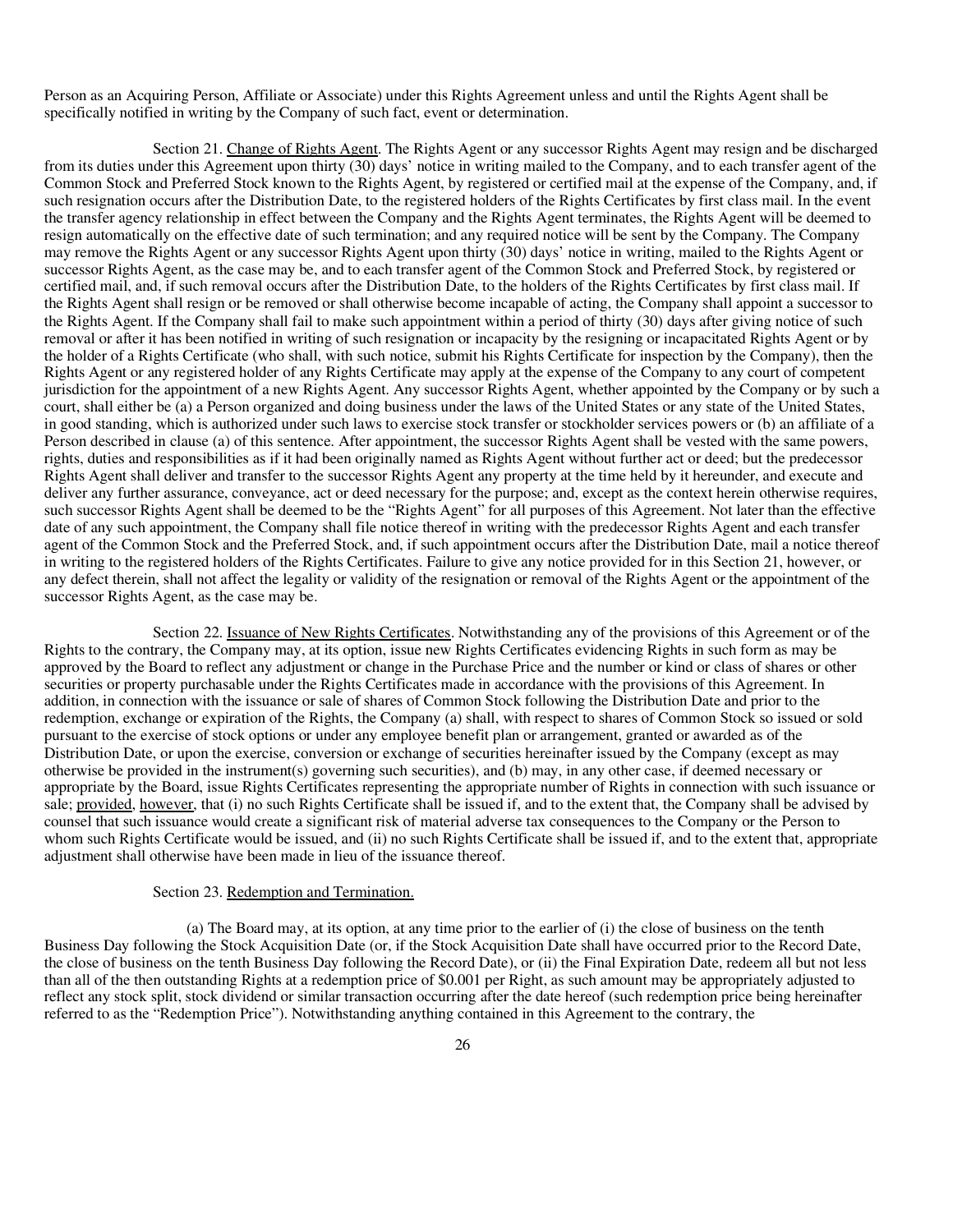Rights shall not be exercisable after the first occurrence of a Section  $11(a)(ii)$  Event until such time as the Company's right of redemption hereunder has expired. The Company may, at its option, pay the Redemption Price in cash, shares of Common Stock (based on the Current Market Price of the Common Stock at the time of redemption) or any other form of consideration deemed appropriate by the Board.

(b) Immediately upon the action of the Board ordering the redemption of the Rights, evidence of which shall have been filed with the Rights Agent and without any further action and without any notice, the right to exercise the Rights will terminate and the only right thereafter of the holders of Rights shall be to receive the Redemption Price for each Right so held. The Company shall promptly give public notice of any such redemption (with prompt written notice thereof to the Rights Agent); provided, however, that the failure to give, or any defect in, such notice shall not affect the legality or validity of such redemption. Promptly after the action of the Board ordering the redemption of the Rights, the Company shall give notice of such redemption to the Rights Agent and the holders of the then outstanding Rights by mailing such notice to all such holders at each holder's last address as it appears upon the registry books of the Rights Agent or, prior to the Distribution Date, on the registry books of the transfer agent for the Common Stock. Any notice which is mailed in the manner herein provided shall be deemed given, whether or not the holder receives the notice. Each such notice of redemption will state the method by which the payment of the Redemption Price will be made.

#### Section 24. Exchange.

(a) The Board may, at its option, at any time after any Person becomes an Acquiring Person, exchange all or part of the then outstanding and exercisable Rights (which shall not include Rights that have become null and void pursuant to the provisions of Section 7(e) hereof) for Common Stock at an exchange ratio of one share of Common Stock per Right, appropriately adjusted to reflect any stock split, stock dividend or similar transaction occurring after the date hereof (such exchange ratio being hereinafter referred to as the "Exchange Ratio"). Notwithstanding the foregoing, the Board shall not be empowered to effect such exchange at any time after (i) any Person (other than the Company, any Subsidiary of the Company, any employee benefit plan of the Company or any such Subsidiary, or any entity holding Common Stock for or pursuant to the terms of any such plan), together with all Affiliates and Associates of such Person, becomes the Beneficial Owner of fifty percent (50%) or more of the Common Stock then outstanding or (ii) the occurrence of an event specified in Section 13(a) hereof.

(b) Immediately upon the action of the Board ordering the exchange of any Rights pursuant to subsection (a) of this Section 24 and without any further action and without any notice, the right to exercise such Rights shall terminate and the only right thereafter of a holder of such Rights shall be to receive that number of shares of Common Stock equal to the number of such Rights held by such holder multiplied by the Exchange Ratio. The Company shall promptly give public notice of any such exchange (with prompt written notice thereof to the Rights Agent); provided, however, that the failure to give, or any defect in, such notice shall not affect the legality or validity of such exchange. The Company promptly shall mail a notice of any such exchange to all of the holders of such Rights at their last addresses as they appear upon the registry books of the Rights Agent. Any notice that is mailed in the manner herein provided shall be deemed given, whether or not the holder receives the notice. Each such notice of exchange will state the method by which the exchange of the Common Stock for Rights will be effected and, in the event of any partial exchange, the number of Rights that will be exchanged. Any partial exchange shall be effected pro rata based on the number of Rights (other than Rights which have become null and void pursuant to the provisions of Section 7(e) hereof) held by each holder of Rights.

(c) Following the action of the Board ordering the exchange of any Rights pursuant to subsection (a) of this Section 24, the Company may implement such procedures in its sole discretion as it deems appropriate for the purpose of ensuring that the Common Stock (or such other consideration) issuable upon an exchange pursuant to this Section 24 not be received by holders of Rights that have become null and void pursuant to Section 7(e) hereof. In furtherance thereof, if so directed by the Company, all or a portion of the shares of Common Stock (or other consideration) potentially issuable to holders of Rights upon an exchange pursuant to this Section 24, who have not verified to the satisfaction of the Company, in its sole discretion, that they are not Acquiring Persons, may be deposited in a trust established by the Company pending receipt of appropriate verification.

(d) In any exchange pursuant to this Section 24, the Company, at its option, may substitute Preferred Stock (or Equivalent Preferred Stock) for Common Stock exchangeable for Rights, at the initial rate of one one-thousandth of a share of Preferred Stock (or Equivalent Preferred Stock) for each share of Common Stock, as appropriately adjusted to reflect stock splits, stock dividends and other similar transactions after the date hereof.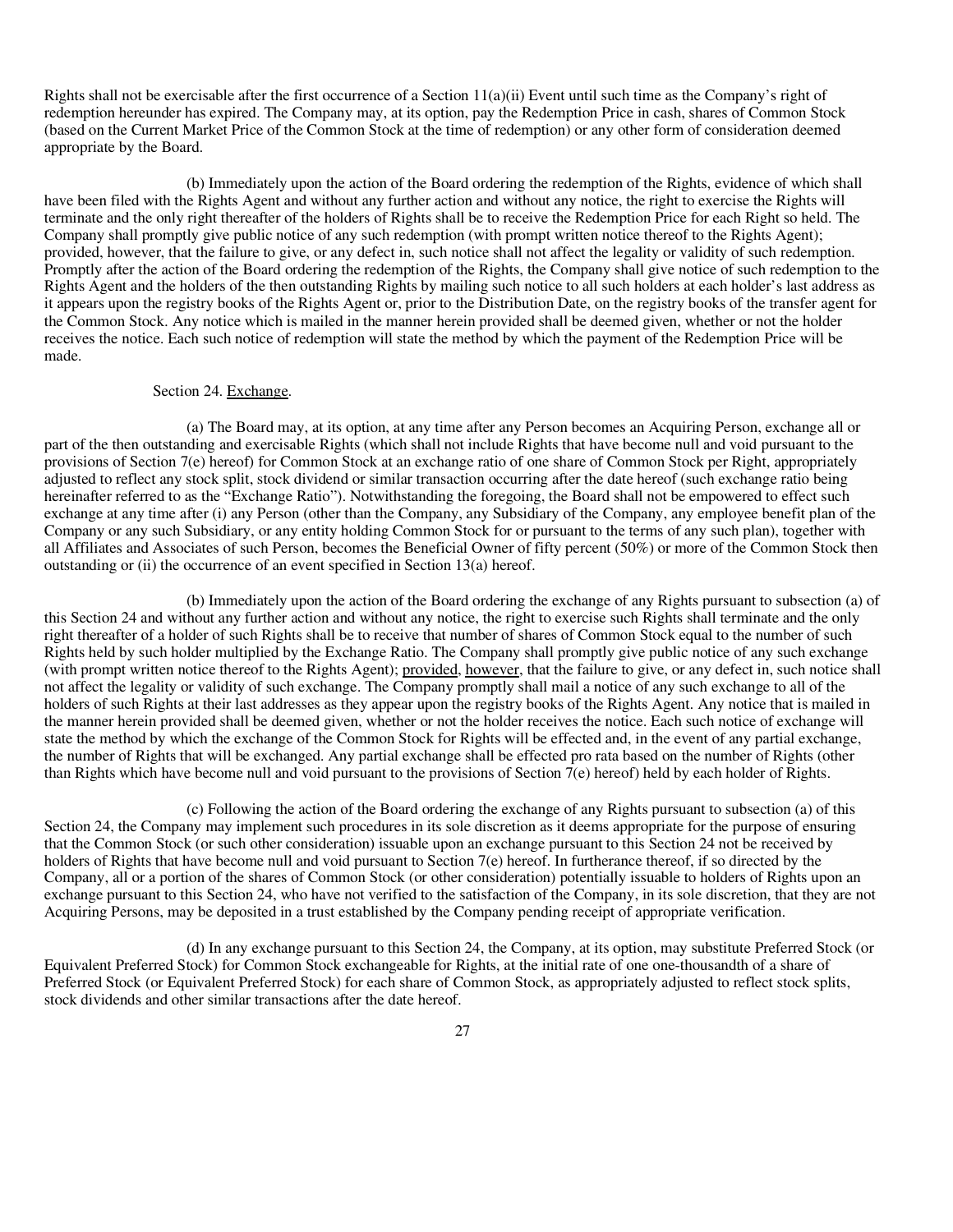(e) In the event that there shall not be sufficient shares of Common Stock issued but not outstanding or authorized but unissued to permit any exchange of Rights as contemplated in accordance with this Section 24, the Company shall take all such action as may be necessary to authorize additional shares of Common Stock for issuance upon exchange of the Rights.

(f) The Company shall not be required to issue fractions of shares of Common Stock or to distribute certificates which evidence fractional shares of Common Stock. In lieu of such fractional shares of Common Stock, there shall be paid to the registered holders of the Rights Certificates with regard to which such fractional shares of Common Stock would otherwise be issuable, an amount in cash equal to the same fraction of the current market value of a whole share of Common Stock. For the purposes of this subsection (f), the current market value of a whole share of Common Stock shall be the closing price of a share of Common Stock (as determined pursuant to the second sentence of Section 11(d)(i) hereof) for the Trading Day immediately prior to the date of exchange pursuant to this Section 24.

#### Section 25. Notice of Certain Events.

(a) In case the Company shall propose, at any time after the Distribution Date, (i) to pay any dividend payable in stock of any class to the holders of Preferred Stock or to make any other distribution to the holders of Preferred Stock (other than a regular quarterly cash dividend out of earnings or retained earnings of the Company), or (ii) to offer to the holders of Preferred Stock rights or warrants to subscribe for or to purchase any additional shares of Preferred Stock or shares of stock of any class or any other securities, rights or options, or (iii) to effect any reclassification of its Preferred Stock (other than a reclassification involving only the subdivision of outstanding shares of Preferred Stock), or (iv) to effect any consolidation or merger into or with any other Person (other than a Subsidiary of the Company in a transaction which complies with Section 11(o) hereof), or to effect any sale or other transfer (or to permit one or more of its Subsidiaries to effect any sale or other transfer), in one transaction or a series of related transactions, of more than fifty percent (50%) of the assets, cash flow or earning power of the Company and its Subsidiaries (taken as a whole) to any other Person or Persons (other than the Company and/or any of its Subsidiaries in one or more transactions each of which complies with Section  $11$ (o) hereof), or (v) to effect the liquidation, dissolution or winding up of the Company, then, in each such case, the Company shall give to the Rights Agent and, to the extent feasible, to each holder of a Rights Certificate in accordance with Section 26 hereof, a notice of such proposed action, which shall specify the record date for the purposes of such stock dividend, distribution of rights or warrants, or the date on which such reclassification, consolidation, merger, sale, transfer, liquidation, dissolution, or winding up is to take place and the date of participation therein by the holders of the shares of Preferred Stock, if any such date is to be fixed, and such notice shall be so given in the case of any action covered by clause (i) or (ii) above at least twenty (20) days prior to but not including the record date for determining holders of the shares of Preferred Stock for purposes of such action, and in the case of any such other action, at least twenty (20) days prior to but not including the date of the taking of such proposed action or the date of participation therein by the holders of the shares of Preferred Stock, whichever shall be the earlier.

(b) In case any of the events set forth in Section  $11(a)(ii)$  hereof shall occur, then, in any such case, (i) the Company shall as soon as practicable thereafter give to the Rights Agent and, to the extent feasible, each holder of a Rights Certificate, and in accordance with Section 26 hereof, a notice of the occurrence of such event, which shall specify the event and the consequences of the event to holders of Rights under Section 11(a)(ii) hereof, and (ii) all references in the preceding paragraph to Preferred Stock shall be deemed thereafter to refer to Common Stock and/or, if appropriate, other securities.

(c) Notwithstanding anything in this Agreement to the contrary, the Company shall not be required to give any notice hereunder to any holder of a Rights Certificate solely as a result of (i) the approval, execution, delivery, announcement or performance of the Purchase Agreement; (ii) the consummation of the Cambridge LP Acquisition or any of the other transactions contemplated in the Purchase Agreement or (iii) the exercise of the warrant issued to the Investor pursuant to the Purchase Agreement.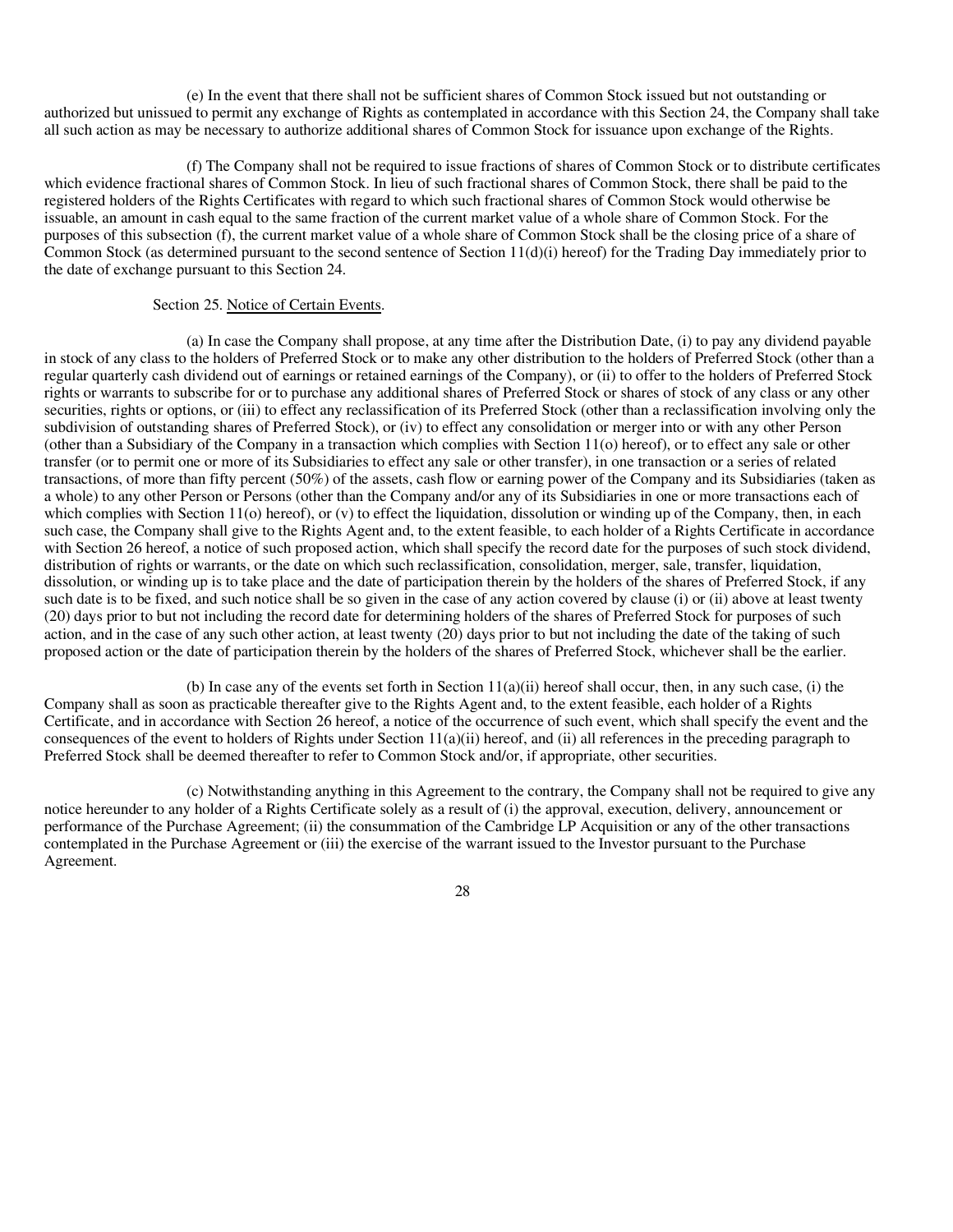Section 26. Notices. Notices or demands authorized by this Agreement to be given or made by the Rights Agent or by the holder of any Rights Certificate to or on the Company shall be sufficiently given or made if in writing and sent or delivered by recognized national overnight delivery service or first-class mail, postage prepaid, addressed (until another address is filed in writing with the Rights Agent by the Company) as follows:

Sorrento Therapeutics, Inc. 6042 Cornerstone Ct. West, Suite B San Diego, CA 92121 Attention: CFO Fax:

with a copy (which will not constitute notice) to:

Sichenzia Ross Friedman Ference LLP 61 Broadway, 32nd Floor New York, NY 10006 Attention: Jeffrey J. Fessler Fax: (212) 202-7735

Subject to the provisions of Section 21, any notice or demand authorized by this Agreement to be given or made by the Company or by the holder of any Rights Certificate to or on the Rights Agent shall be sufficiently given or made if in writing and sent or delivered by recognized national overnight delivery service or first class mail, postage prepaid, addressed (until another address is filed in writing by the Rights Agent with the Company) as follows:

Philadelphia Stock Transfer, Inc. 2320 Haverford Roard Suite 230 Ardmore, PA 19003 Attention: Client Services Fax: 484-416-3597

Notices or demands authorized by this Agreement to be given or made by the Company or the Rights Agent to the holder of any Rights Certificate (or, if prior to the Distribution Date, to the holder of shares of Common Stock) shall be sufficiently given or made if in writing and sent or delivered by recognized national overnight delivery service or by first-class mail, postage prepaid, addressed to such holder at the address of such holder as shown on the registry books of the Company.

Section 27. Supplements and Amendments. Subject to the last sentence of this Section 27, prior to the Distribution Date, the Company may and, if so directed by the Company, the Rights Agent shall supplement or amend any provision of this Agreement without the approval of any holders of shares of Common Stock. From and after the Distribution Date, the Company may and the Rights Agent shall, if the Company so directs, supplement or amend this Agreement without the approval of any holders of Rights Certificates in order to (i) cure any ambiguity, (ii) correct or supplement any provision contained herein which may be defective or inconsistent with any other provisions herein, (iii) shorten or lengthen any time period hereunder or (iv) change or supplement the provisions hereunder in any manner which the Company may deem necessary or desirable and which shall not adversely affect the interests of the holders of Rights Certificates (other than an Acquiring Person or an Affiliate or Associate of an Acquiring Person). Upon the delivery of a certificate from an appropriate officer of the Company that states that the proposed supplement or amendment is in compliance with the terms of this Section 27, the Rights Agent shall execute such supplement or amendment. Notwithstanding anything herein to the contrary, this Agreement may not be amended (other than pursuant to clauses (i) or (ii) of the preceding sentence) at a time when the Rights are not redeemable. Notwithstanding anything contained in this Agreement to the contrary, the Rights Agent may, but shall not be obligated to, enter into any supplement or amendment that affects the Rights Agent's own rights, duties and obligations or immunities under this Agreement and it shall not be bound by any such supplement or amendment not executed by it.

Section 28. Successors. All the covenants and provisions of this Agreement by or for the benefit of the Company or the Rights Agent shall bind and inure to the benefit of their respective successors and assigns hereunder.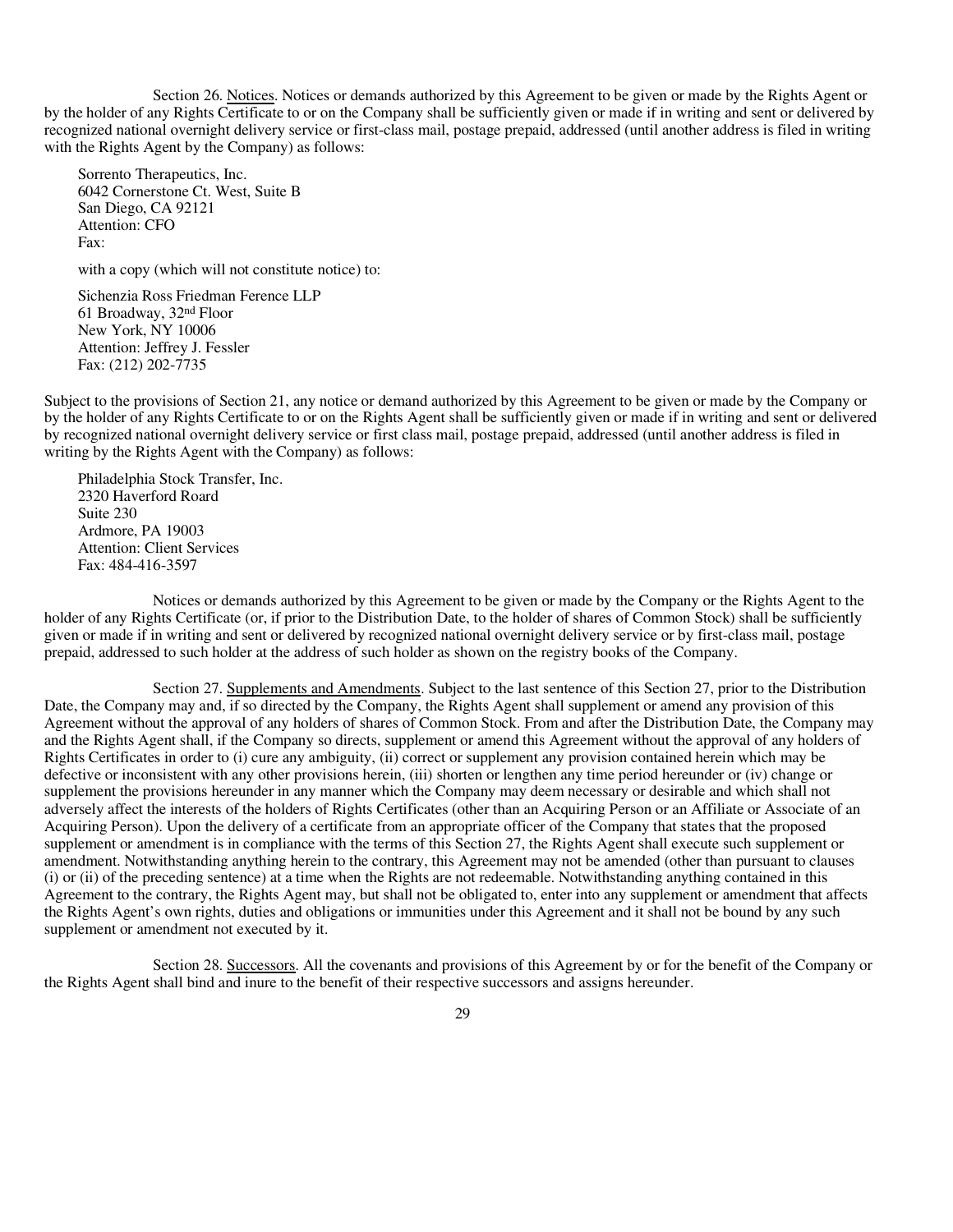Section 29. Determinations and Actions by the Board, etc. For all purposes of this Agreement, any calculation of the number of shares of Common Stock or any other class of capital stock outstanding at any particular time, including for purposes of determining the particular percentage of such outstanding shares of Common Stock of which any Person is the Beneficial Owner, shall be made in accordance with the last sentence of Rule 13d-3(d)(1)(i) of the General Rules and Regulations under the Exchange Act. The Board shall have the exclusive power and authority to administer this Agreement and to exercise all rights and powers specifically granted to the Board or to the Company, or as may be necessary or advisable in the administration of this Agreement, including the right and power to (i) interpret the provisions of this Agreement and (ii) make all determinations deemed necessary or advisable for the administration of this Agreement (including a determination to redeem or not redeem the Rights or to amend the Agreement). All such actions, calculations, interpretations and determinations (including, for purposes of clause (y) below, all omissions with respect to the foregoing) which are done or made by the Board in good faith, shall (x) be final, conclusive and binding on the Company, the Rights Agent, the holders of the Rights and all other Persons, and (y) not subject the Board, or any of the directors on the Board to any liability to the holders of the Rights. The Rights Agent shall always be entitled to assume that the Board acted in good faith and shall be fully protected and incur no liability in reliance thereon.

Section 30. Benefits of this Agreement. Nothing in this Agreement shall be construed to give to any Person other than the Company, the Rights Agent and the registered holders of the Rights Certificates (and, prior to the Distribution Date, registered holders of the Common Stock) any legal or equitable right, remedy or claim under this Agreement; but this Agreement shall be for the sole and exclusive benefit of the Company, the Rights Agent and the registered holders of the Rights Certificates (and, prior to the Distribution Date, registered holders of the Common Stock).

Section 31. Severability. If any term, provision, covenant or restriction of this Agreement is held by a court of competent jurisdiction or other authority to be invalid, void or unenforceable, the remainder of the terms, provisions, covenants and restrictions of this Agreement shall remain in full force and effect and shall in no way be affected, impaired or invalidated; provided, however, that if such excluded provision shall affect the rights, immunities, duties or obligations of the Rights Agent, the Rights Agent shall be entitled to resign immediately upon written notice to the Company; provided, however, that notwithstanding anything in this Agreement to the contrary, if any such term, provision, covenant or restriction is held by such court or authority to be invalid, void or unenforceable and the Board determines in its good faith judgment that severing the invalid language from this Agreement would adversely affect the purpose or effect of this Agreement, the right of redemption set forth in Section 23 hereof shall be reinstated and shall not expire until the close of business on the tenth Business Day following the date of such determination by the Board. Without limiting the foregoing, if any provision requiring a specific group of directors to act is held to by any court of competent jurisdiction or other authority to be invalid, void or unenforceable, such determination shall then be made by the Board in accordance with applicable law and the Company's restated certificate of incorporation, as amended, and amended and restated bylaws.

Section 32. Governing Law. This Agreement, each Right and each Rights Certificate issued hereunder shall be deemed to be a contract made under the laws of the State of Delaware and for all purposes shall be governed by and construed in accordance with the laws of such State applicable to contracts made and to be performed entirely within such State; provided, however, that all provisions regarding the rights, duties and obligations of the Rights Agent shall be governed by and construed in accordance with the laws of the State of New York applicable to contracts made and to be performed entirely within the State of New York, without regard to the principles or rules concerning conflicts of laws which might otherwise require application of the substantive laws of another jurisdiction.

Section 33. Counterparts. This Agreement may be executed in any number of counterparts and each of such counterparts shall for all purposes be deemed to be an original, and all such counterparts shall together constitute but one and the same instrument. A signature to this Agreement transmitted electronically shall have the same authority, effect and enforceability as an original signature.

#### Section 34. Descriptive Headings; Interpretation.

(a) Descriptive headings of the several sections of this Agreement are inserted for convenience only and shall not control or affect the meaning or construction of any of the provisions hereof.

(b) Whenever the words "include," "includes" or "including" are used in this Agreement, they shall be deemed to be followed by the words "without limitation."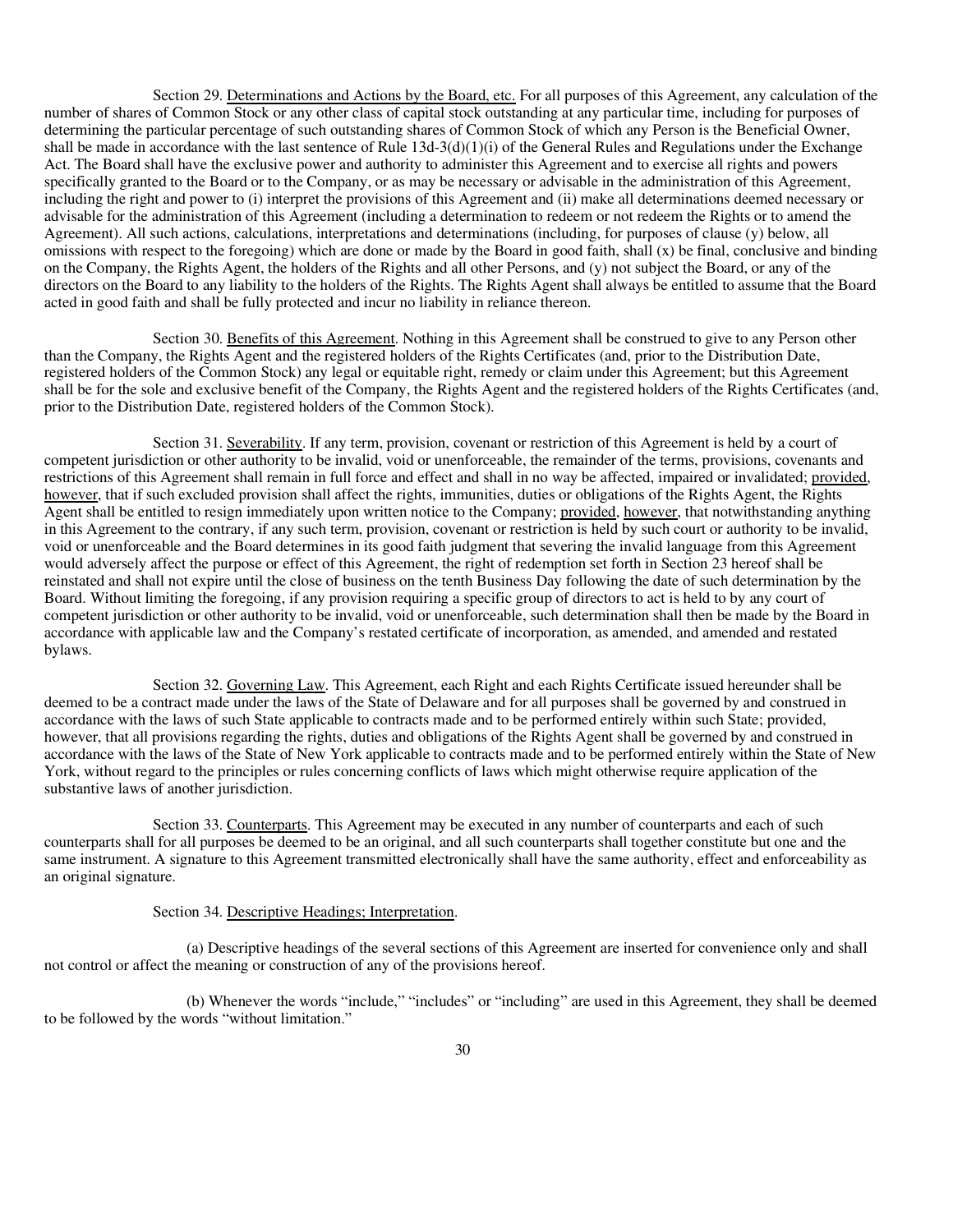Section 35. Force Majeure. Notwithstanding anything to the contrary contained herein, the Rights Agent shall not be liable for any delays or failures in performance resulting from acts beyond its reasonable control including, without limitation, acts of God, terrorist acts, shortage of supply, breakdowns or malfunctions, interruptions or malfunction of computer facilities, or loss of data due to power failures or mechanical difficulties with information storage or retrieval systems, labor difficulties, war, or civil unrest.

Section 36. Patriot Act. The Company acknowledges that the Rights Agent is subject to the customer identification program ("Customer Identification Program") requirements under the USA PATRIOT Act and its implementing regulations, and that the Rights Agent must obtain, verify and record information that allows the Rights Agent to identify the Company. Accordingly, prior to accepting an appointment hereunder, the Rights Agent has received information from the Company that will help the Rights Agent to identify the Company, including without limitation the Company's physical address, tax identification number, organizational documents, certificate of good standing, license to do business, or any other information that the Company deems necessary and that pending verification of received information the Rights Agent may request further such information. The Company agrees to provide all reasonably requested information necessary for the Rights Agent to verify the Company's identity in accordance with the Customer Identification Program requirements.

#### [SIGNATURE PAGE TO FOLLOW]

<sup>31</sup>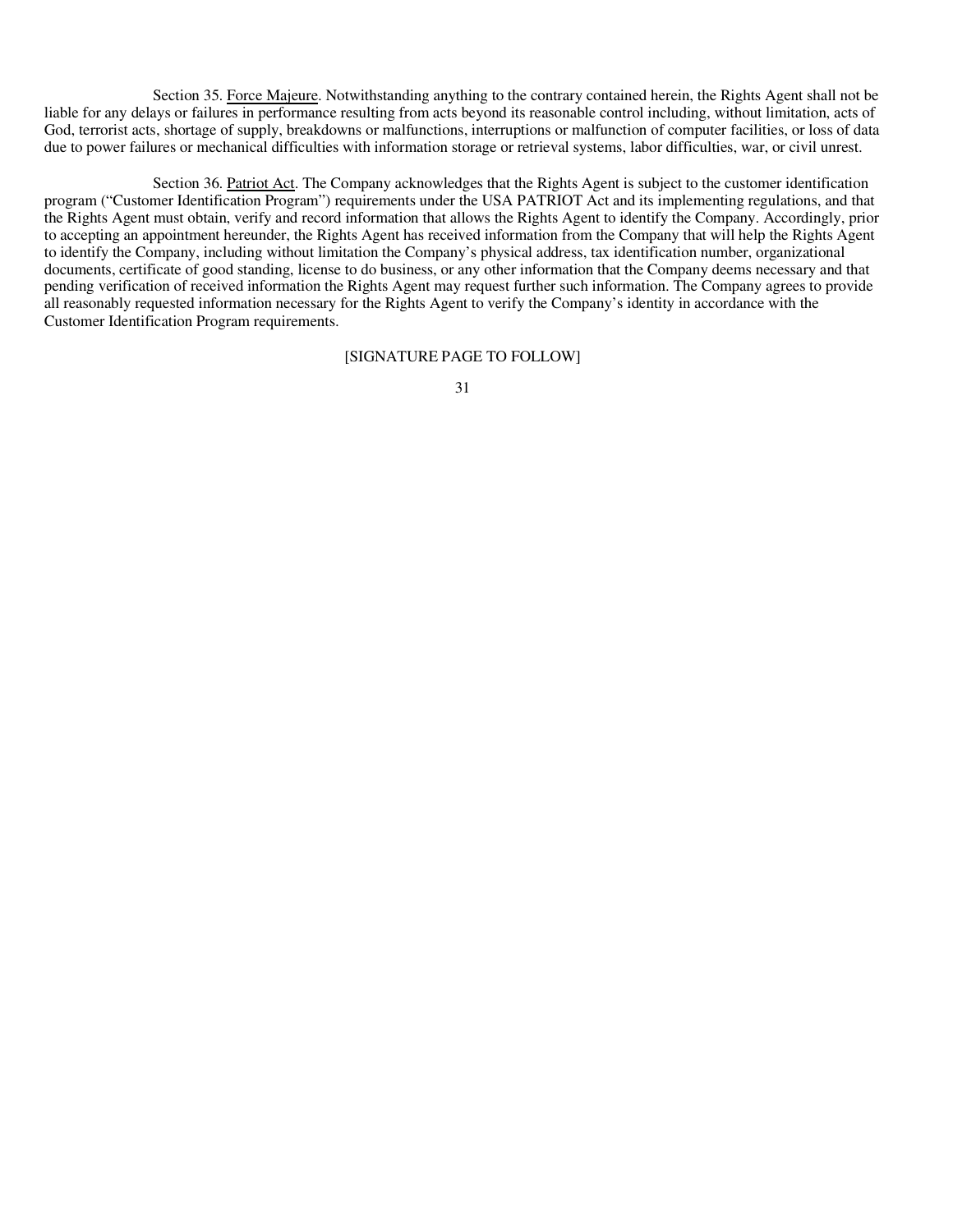IN WITNESS WHEREOF, the parties hereto have caused this Amended and Restated Rights Agreement to be duly executed, all as of the day and year first above written.

#### SORRENTO THERAPEUTICS, INC.

By

Name: Henry Ji Title: President and Chief Executive Officer

PHILADELPHIA STOCK TRANSFER, Inc., as Rights Agent

By

Name: Title: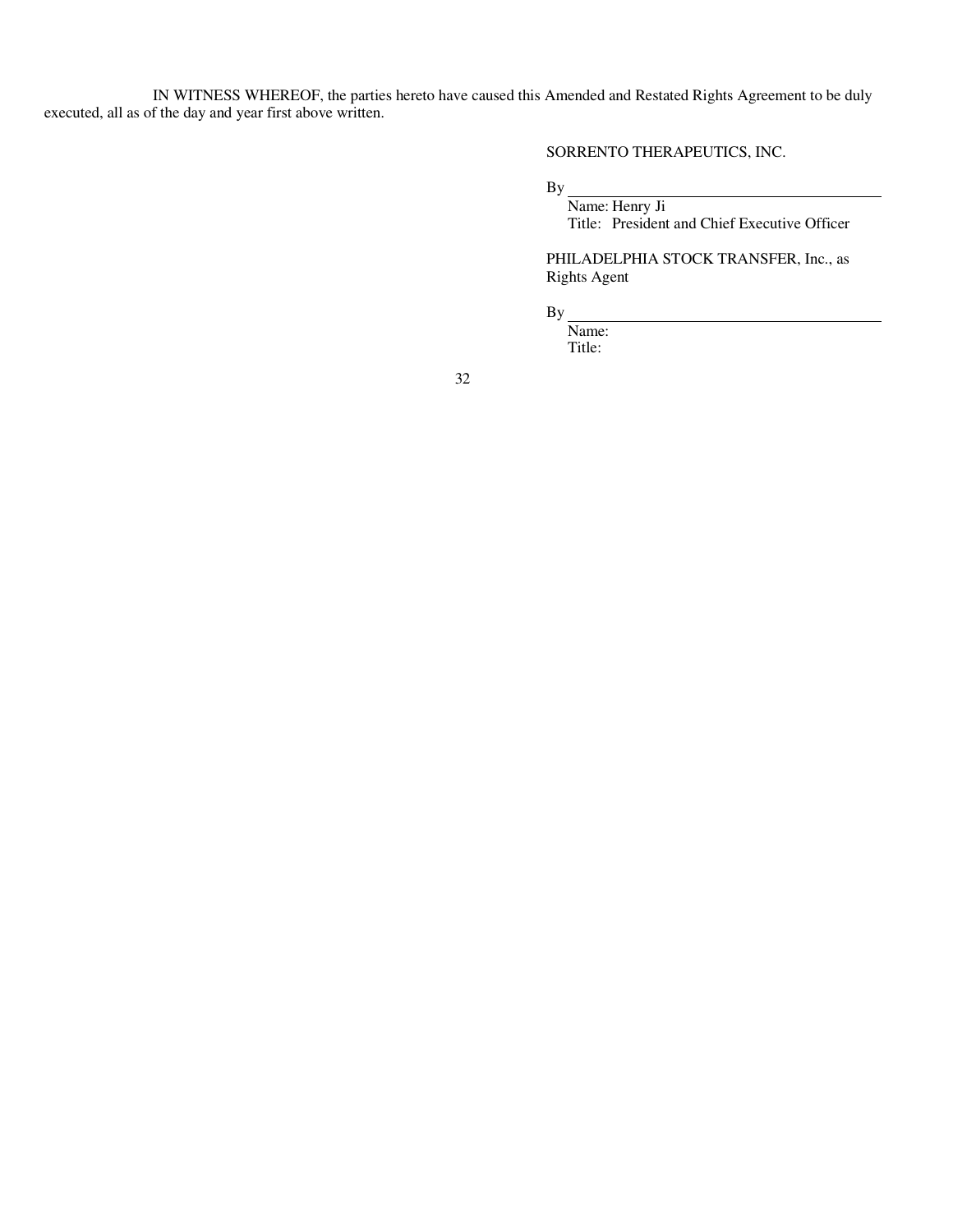Exhibit A

#### CERTIFICATION OF DESIGNATION, PREFERENCES AND RIGHTS OF SERIES A JUNIOR PARTICIPATING PREFERRED STOCK

of

#### SORRENTO THERAPEUTICS, INC.

#### Pursuant to Section 151 of the

#### General Corporation Law of the State of Delaware

I, Richard Vincent, Chief Financial Officer of Sorrento Therapeutics, Inc., a corporation organized and existing under the General Corporation Law of the State of Delaware, in accordance with the provisions of Section 103 thereof, DO HEREBY CERTIFY:

That pursuant to the authority conferred upon the Board of Directors by the Restated Certificate of Incorporation of the said Corporation, the said Board of Directors on November 7, 2013 adopted the following resolution creating a series of 1,000,000 shares of Preferred Stock designated as Series A Junior Participating Preferred Stock:

RESOLVED, that pursuant to the authority vested in the Board of Directors of this Corporation in accordance with the provisions of its Restated Certificate of Incorporation, a series of Preferred Stock of the Corporation be and it hereby is created, and that the designation and amount thereof and the voting powers, preferences and relative, participating, optional and other special rights of the shares of such series, and the qualifications, limitations or restrictions thereof are as follows:

Section 1. Designation and Amount. The shares of such series shall be designated as "Series A Junior Participating Preferred Stock" and the number of shares constituting such series shall be 1,000,000.

#### Section 2. Dividends and Distributions.

(A) Subject to the prior and superior rights of the holders of any shares of any series of Preferred Stock ranking prior and superior to the shares of Series A Junior Participating Preferred Stock with respect to dividends, the holders of shares of Series A Junior Participating Preferred Stock shall be entitled to receive, when, as and if declared by the Board of Directors out of funds legally available for the purpose, quarterly dividends payable in cash on the 15th day of March, June, September and December in each year (each such date being referred to herein as a "Quarterly Dividend Payment Date"), commencing on the first Quarterly Dividend Payment Date after the first issuance of a share or fraction of a share of Series A Junior Participating Preferred Stock, in an amount per share (rounded to the nearest cent) equal to the greater of (a) \$1.00 or (b) subject to the provision for adjustment hereinafter set forth, 1000 times the aggregate per share amount of all cash dividends, and 1000 times the aggregate per share amount (payable in kind) of all non-cash dividends or other distributions other than a dividend payable in shares of Common Stock or a subdivision of the outstanding shares of Common Stock (by reclassification or otherwise), declared on the Common Stock, par value \$0.0001 per share, of the Corporation (the "Common Stock") since the immediately preceding Quarterly Dividend Payment Date, or, with respect to the first Quarterly Dividend Payment Date, since the first issuance of any share or fraction of a share of Series A Junior Participating Preferred Stock. In the event the Corporation shall at any time after November 7, 2013 (the "Rights Declaration Date") (i) declare any dividend on Common Stock payable in shares of Common Stock, (ii) subdivide the outstanding Common Stock, or (iii) combine the outstanding Common Stock into a smaller number of shares, then in each such case the amount to which holders of shares of Series A Junior Participating Preferred Stock were entitled immediately prior to such event under clause (b) of the preceding sentence shall be adjusted by multiplying such amount by a fraction the numerator of which is the number of shares of Common Stock outstanding immediately after such event and the denominator of which is the number of shares of Common Stock that were outstanding immediately prior to such event.

(B) The Corporation shall declare a dividend or distribution on the Series A Junior Participating Preferred Stock as provided in Paragraph (A) above immediately after it declares a dividend or distribution on the Common Stock (other than a dividend payable in shares of Common Stock); provided that, in the event no dividend or distribution shall have been declared on the Common Stock during the period between any Quarterly Dividend Payment Date and the next subsequent Quarterly Dividend Payment Date, a dividend of \$1.00 per share on the Series A Junior Participating Preferred Stock shall nevertheless be payable on such subsequent Quarterly Dividend Payment Date.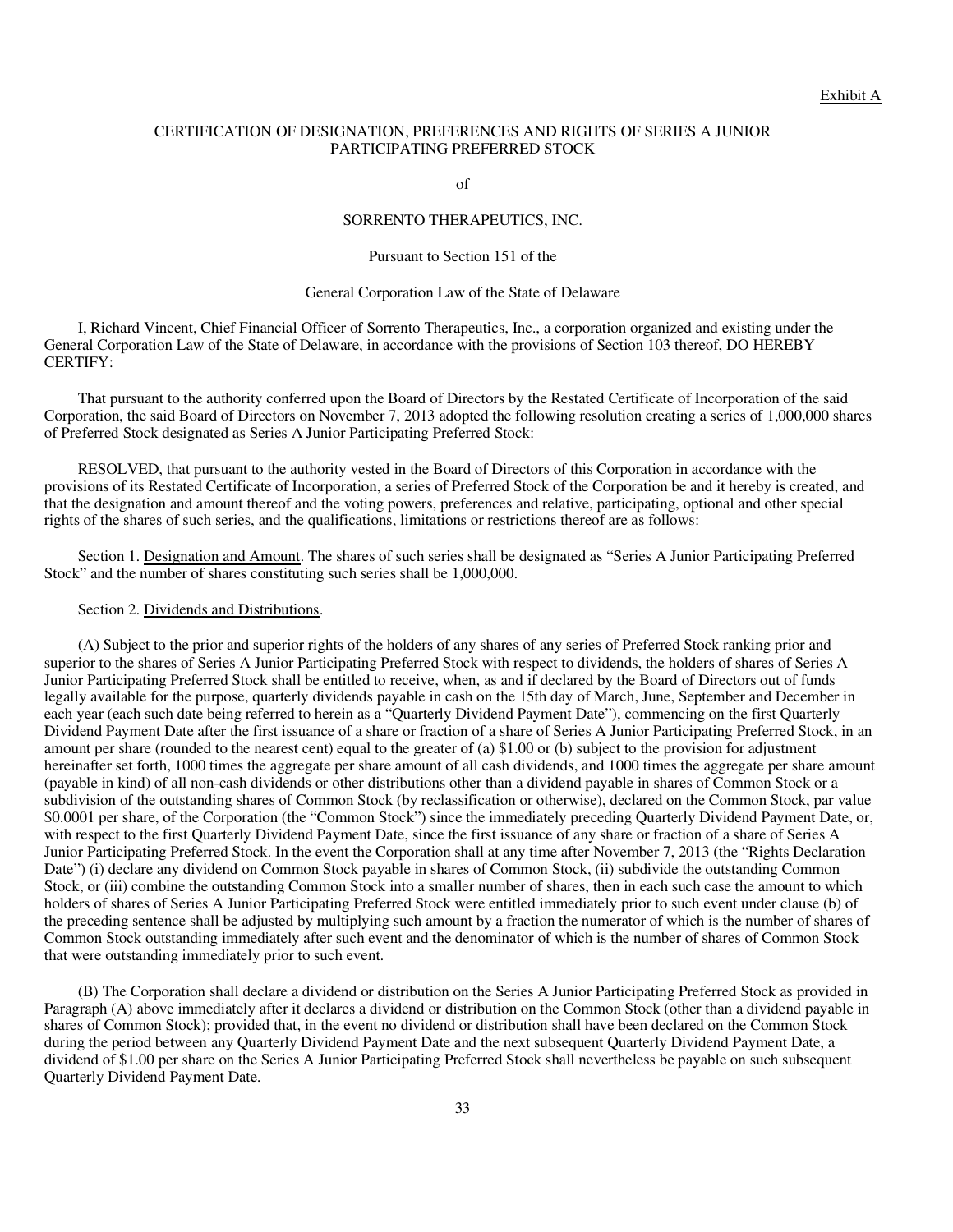(C) Dividends shall begin to accrue and be cumulative on outstanding shares of Series A Junior Participating Preferred Stock from the Quarterly Dividend Payment Date next preceding the date of issue of such shares of Series A Junior Participating Preferred Stock, unless the date of issue of such shares is prior to the record date for the first Quarterly Dividend Payment Date, in which case dividends on such shares shall begin to accrue from the date of issue of such shares, or unless the date of issue is a Quarterly Dividend Payment Date or is a date after the record date for the determination of holders of shares of Series A Junior Participating Preferred Stock entitled to receive a quarterly dividend and before such Quarterly Dividend Payment Date, in either of which events such dividends shall begin to accrue and be cumulative from such Quarterly Dividend Payment Date. Accrued but unpaid dividends shall not bear interest. Dividends paid on the shares of Series A Junior Participating Preferred Stock in an amount less than the total amount of such dividends at the time accrued and payable on such shares shall be allocated pro rata on a share-by-share basis among all such shares at the time outstanding. The Board of Directors may fix a record date for the determination of holders of shares of Series A Junior Participating Preferred Stock entitled to receive payment of a dividend or distribution declared thereon, which record date shall be no more than 30 days prior to the date fixed for the payment thereof.

Section 3. Voting Rights. The holders of shares of Series A Junior Participating Preferred Stock shall have the following voting rights:

(A) Subject to the provision for adjustment hereinafter set forth, each share of Series A Junior Participating Preferred Stock shall entitle the holder thereof to 1000 votes on all matters submitted to a vote of the stockholders of the Corporation. In the event the Corporation shall at any time after the Rights Declaration Date (i) declare any dividend on Common Stock payable in shares of Common Stock, (ii) subdivide the outstanding Common Stock, or (iii) combine the outstanding Common Stock into a smaller number of shares, then in each such case the number of votes per share to which holders of shares of Series A Junior Participating Preferred Stock were entitled immediately prior to such event shall be adjusted by multiplying such number by a fraction the numerator of which is the number of shares of Common Stock outstanding immediately after such event and the denominator of which is the number of shares of Common Stock that were outstanding immediately prior to such event.

(B) Except as otherwise provided herein or by law, the holders of shares of Series A Junior Participating Preferred Stock and the holders of shares of Common Stock shall vote together as one class on all matters submitted to a vote of stockholders of the Corporation.

(C) (i) If at any time dividends on any Series A Junior Participating Preferred Stock shall be in arrears in an amount equal to six (6) quarterly dividends thereon, the occurrence of such contingency shall mark the beginning of a period (herein called a "default period") which shall extend until such time when all accrued and unpaid dividends for all previous quarterly dividend periods and for the current quarterly dividend period on all shares of Series A Junior Participating Preferred Stock then outstanding shall have been declared and paid or set apart for payment. During each default period, all holders of Preferred Stock (including holders of the Series A Junior Participating Preferred Stock) with dividends in arrears in an amount equal to six (6) quarterly dividends thereon, voting as a class, irrespective of series, shall have the right to elect two (2) directors.

(ii) During any default period, such voting right of the holders of Series A Junior Participating Preferred Stock may be exercised initially at a special meeting called pursuant to subparagraph (iii) of this Section 3(C) or at any annual meeting of stockholders, and thereafter at annual meetings of stockholders, provided that neither such voting right nor the right of the holders of any other series of Preferred Stock, if any, to increase, in certain cases, the authorized number of directors shall be exercised unless the holders of at least one-third in number of shares of Preferred Stock outstanding shall be present in person or by proxy. The absence of a quorum of the holders of Common Stock shall not affect the exercise by the holders of Preferred Stock of such voting right. At any meeting at which the holders of Preferred Stock shall exercise such voting right initially during an existing default period, they shall have the right, voting as a class, to elect directors to fill such vacancies, if any, in the Board of Directors as may then exist up to two (2) directors or, if such right is exercised at an annual meeting, to elect two (2) directors. If the number which may be so elected at any special meeting does not amount to the required number, the holders of the Preferred Stock shall have the right to make such increase in the number of directors as shall be necessary to permit the election by them of the required number. After the holders of the Preferred Stock shall have exercised their right to elect directors in any default period and during the continuance of such period, the number of directors shall not be increased or decreased except by vote of the holders of Preferred Stock as herein provided or pursuant to the rights of any equity securities ranking senior to or pari passu with the Series A Junior Participating Preferred Stock.

(iii) Unless the holders of Preferred Stock shall, during an existing default period, have previously exercised their right to elect directors, the Board of Directors may order, or any stockholder or stockholders owning in the aggregate not less than ten percent (10%) of the total number of shares of Preferred Stock outstanding, irrespective of series, may request, the calling of a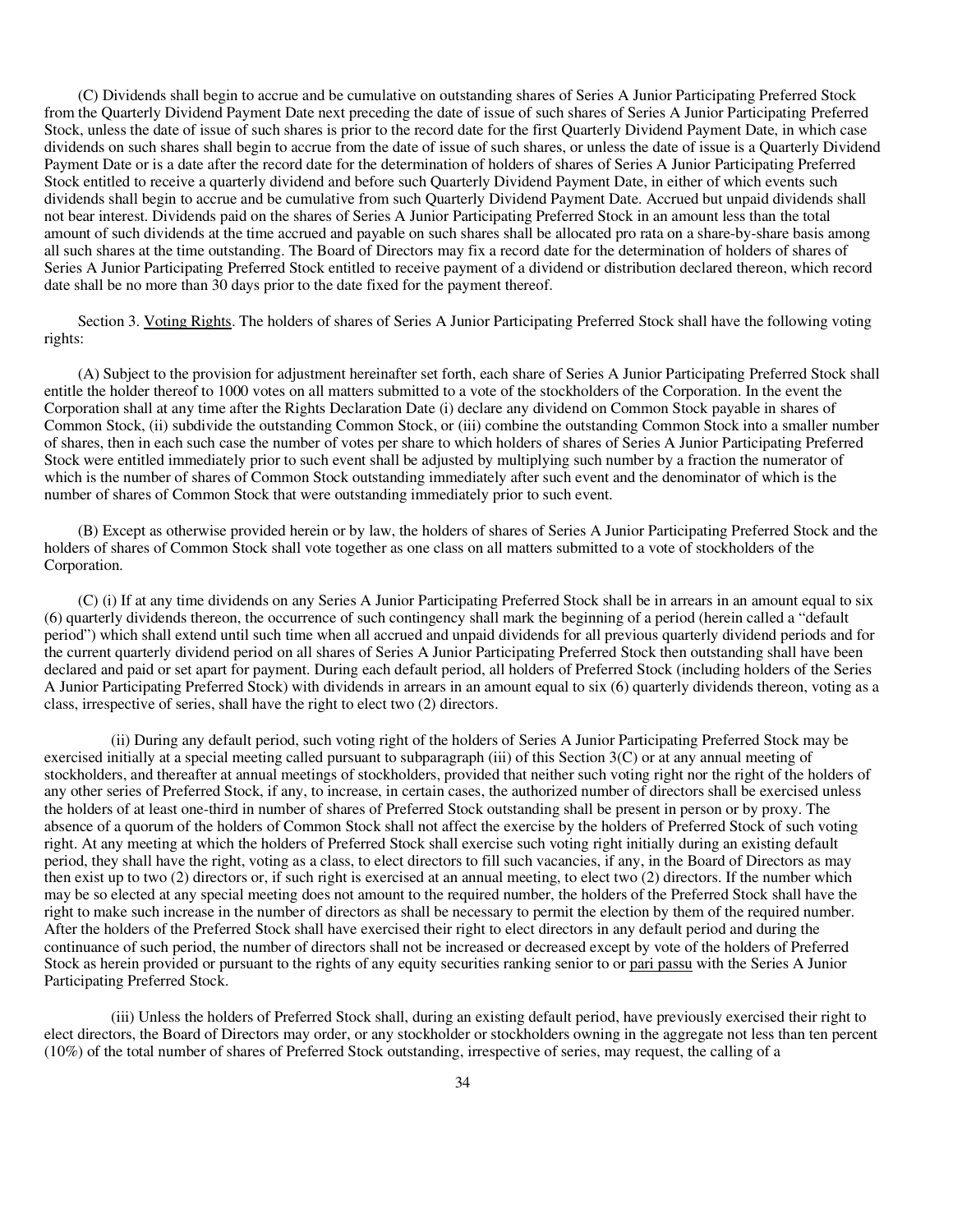special meeting of the holders of Preferred Stock, which meeting shall thereupon be called by the Chairman of the Board, the President, an Executive Vice-President, a Vice-President or the Secretary of the Corporation. Notice of such meeting and of any annual meeting at which holders of Preferred Stock are entitled to vote pursuant to this Paragraph (C)(iii) shall be given to each holder of record of Preferred Stock by mailing a copy of such notice to him at his last address as the same appears on the books of the Corporation. Such meeting shall be called for a time not earlier than 20 days and not later than 60 days after such order or request or in default of the calling of such meeting within 60 days after such order or request, such meeting may be called on similar notice by any stockholder or stockholders owning in the aggregate not less than ten percent (10%) of the total number of shares of Preferred Stock outstanding. Notwithstanding the provisions of this Paragraph (C)(iii), no such special meeting shall be called during the period within 60 days immediately preceding the date fixed for the next annual meeting of the stockholders.

(iv) In any default period, the holders of Common Stock, and other classes of stock of the Corporation if applicable, shall continue to be entitled to elect the whole number of directors until the holders of Preferred Stock shall have exercised their right to elect two  $(2)$  directors voting as a class, after the exercise of which right  $(x)$  the directors so elected by the holders of Preferred Stock shall continue in office until their successors shall have been elected by such holders or until the expiration of the default period, and (y) any vacancy in the Board of Directors may (except as provided in Paragraph (C)(ii) of this Section 3) be filled by vote of a majority of the remaining directors theretofore elected by the holders of the class of stock which elected the director whose office shall have become vacant. References in this Paragraph (C) to directors elected by the holders of a particular class of stock shall include directors elected by such directors to fill vacancies as provided in clause (y) of the foregoing sentence.

(v) Immediately upon the expiration of a default period, (x) the right of the holders of Preferred Stock as a class to elect directors shall cease, (y) the term of any directors elected by the holders of Preferred Stock as a class shall terminate, and (z) the number of directors shall be such number as may be provided for in the restated certificate of incorporation of the Corporation, as amended, or the Corporation's amended and restated by-laws irrespective of any increase made pursuant to the provisions of Paragraph (C)(ii) of this Section 3 (such number being subject, however, to change thereafter in any manner provided by law or in the restated certificate of incorporation of the Corporation, as amended, or the Corporation's amended and restated by-laws). Any vacancies in the Board of Directors effected by the provisions of clauses (y) and (z) in the preceding sentence may be filled by a majority of the remaining directors.

(D) Except as set forth herein, holders of Series A Junior Participating Preferred Stock shall have no special voting rights and their consent shall not be required (except to the extent they are entitled to vote with holders of Common Stock as set forth herein) for taking any corporate action.

#### Section 4. Certain Restrictions.

(A) Whenever quarterly dividends or other dividends or distributions payable on the Series A Junior Participating Preferred Stock as provided in Section 2 are in arrears, thereafter and until all accrued and unpaid dividends and distributions, whether or not declared, on shares of Series A Junior Participating Preferred Stock outstanding shall have been paid in full, the Corporation shall not:

(i) declare or pay dividends on, make any other distributions on, or redeem or purchase or otherwise acquire for consideration any shares of stock ranking junior (either as to dividends or upon liquidation, dissolution or winding up) to the Series A Junior Participating Preferred Stock;

(ii) declare or pay dividends on or make any other distributions on any shares of stock ranking on a parity (either as to dividends or upon liquidation, dissolution or winding up) with the Series A Junior Participating Preferred Stock, except dividends paid ratably on the Series A Junior Participating Preferred Stock and all such parity stock on which dividends are payable or in arrears in proportion to the total amounts to which the holders of all such shares are then entitled;

(iii) redeem or purchase or otherwise acquire for consideration shares of any stock ranking on a parity (either as to dividends or upon liquidation, dissolution or winding up) with the Series A Junior Participating Preferred Stock, provided that the Corporation may at any time redeem, purchase or otherwise acquire shares of any such parity stock in exchange for shares of any stock of the Corporation ranking junior (either as to dividends or upon dissolution, liquidation or winding up) to the Series A Junior Participating Preferred Stock; or

(iv) purchase or otherwise acquire for consideration any shares of Series A Junior Participating Preferred Stock or any shares of stock ranking on a parity with the Series A Junior Participating Preferred Stock, except in accordance with a purchase offer made in writing or by publication (as determined by the Board of Directors) to all holders of such shares upon such terms as the Board of Directors, after consideration of the respective annual dividend rates and other relative rights and preferences of the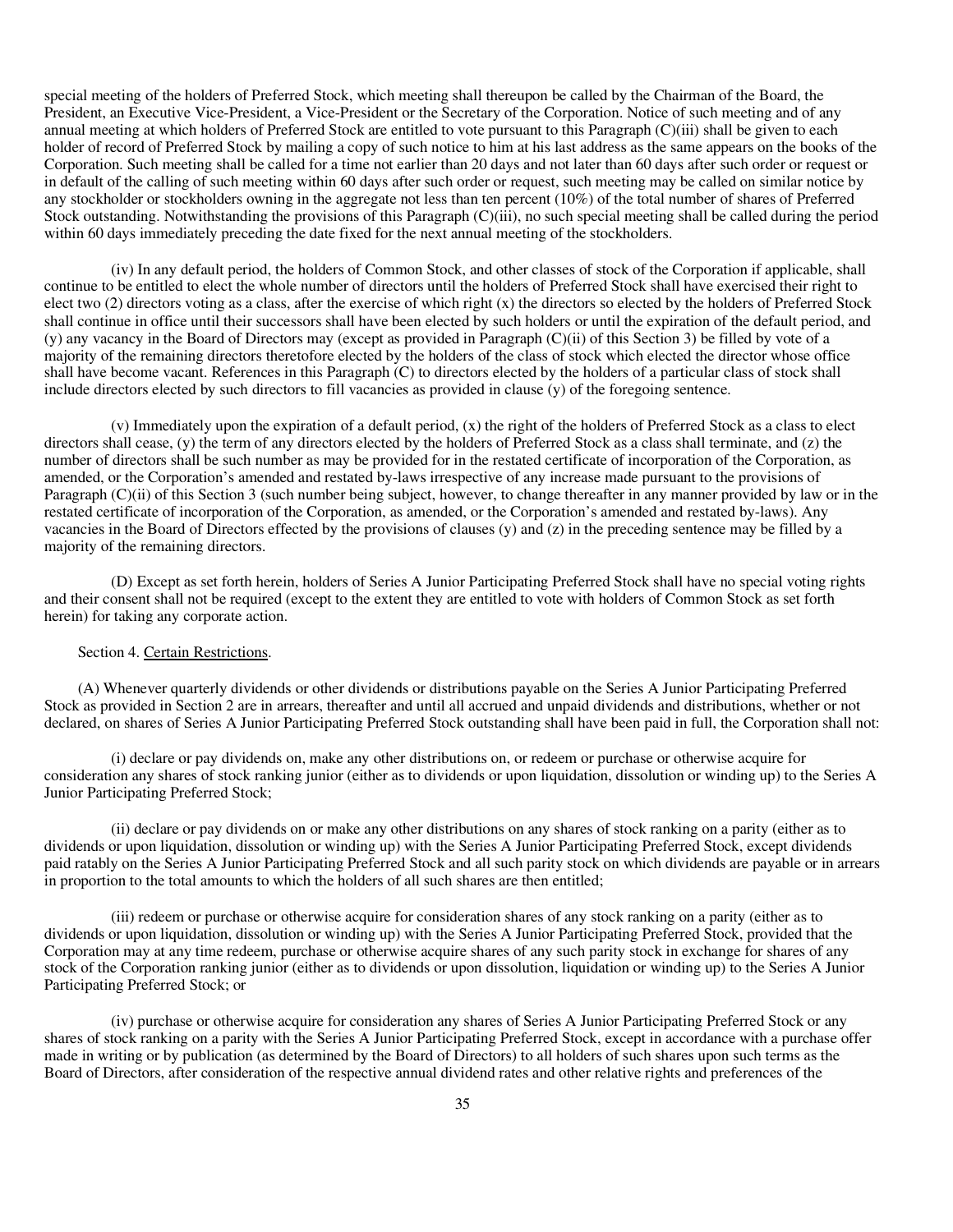respective series and classes, shall determine in good faith will result in fair and equitable treatment among the respective series or classes.

(B) The Corporation shall not permit any subsidiary of the Corporation to purchase or otherwise acquire for consideration any shares of stock of the Corporation unless the Corporation could, under Paragraph (A) of this Section 4, purchase or otherwise acquire such shares at such time and in such manner.

Section 5. Reacquired Shares. Any shares of Series A Junior Participating Preferred Stock purchased or otherwise acquired by the Corporation in any manner whatsoever shall be retired and cancelled promptly after the acquisition thereof. All such shares shall upon their cancellation become authorized but unissued shares of Preferred Stock and may be reissued as part of a new series of Preferred Stock to be created by resolution or resolutions of the Board of Directors, subject to the conditions and restrictions on issuance set forth herein.

Section 6. Liquidation, Dissolution or Winding Up. (A) Upon any liquidation (voluntary or otherwise), dissolution or winding up of the Corporation, no distribution shall be made to the holders of shares of stock ranking junior (either as to dividends or upon liquidation, dissolution or winding up) to the Series A Junior Participating Preferred Stock unless, prior thereto, the holders of shares of Series A Junior Participating Preferred Stock shall have received an amount equal to \$1,000 per share of Participating Preferred Stock, Series A, plus an amount equal to accrued and unpaid dividends and distributions thereon, whether or not declared, to the date of such payment (the "Series A Liquidation Preference"). Following the payment of the full amount of the Series A Liquidation Preference, no additional distributions shall be made to the holders of shares of Series A Junior Participating Preferred Stock unless, prior thereto, the holders of shares of Common Stock shall have received an amount per share (the "Common Adjustment") equal to the quotient obtained by dividing (i) the Series A Liquidation Preference by (ii)  $1000$  (as appropriately adjusted as set forth in subparagraph (C) below to reflect such events as stock splits, stock dividends and recapitalizations with respect to the Common Stock) (such number in clause (ii), the "Adjustment Number"). Following the payment of the full amount of the Series A Liquidation Preference and the Common Adjustment in respect of all outstanding shares of Series A Junior Participating Preferred Stock and Common Stock, respectively, holders of Series A Junior Participating Preferred Stock and holders of shares of Common Stock shall receive their ratable and proportionate share of the remaining assets to be distributed in the ratio of the Adjustment Number to 1 with respect to such Preferred Stock and Common Stock, on a per share basis, respectively.

(B) In the event, however, that there are not sufficient assets available to permit payment in full of the Series A Liquidation Preference and the liquidation preferences of all other series of preferred stock, if any, which rank on a parity with the Series A Junior Participating Preferred Stock, then such remaining assets shall be distributed ratably to the holders of such parity shares in proportion to their respective liquidation preferences. In the event, however, that there are not sufficient assets available to permit payment in full of the Common Adjustment, then such remaining assets shall be distributed ratably to the holders of Common Stock.

(C) In the event the Corporation shall at any time after the Rights Declaration Date (i) declare any dividend on Common Stock payable in shares of Common Stock, (ii) subdivide the outstanding Common Stock, or (iii) combine the outstanding Common Stock into a smaller number of shares, then in each such case the Adjustment Number in effect immediately prior to such event shall be adjusted by multiplying such Adjustment Number by a fraction the numerator of which is the number of shares of Common Stock outstanding immediately after such event and the denominator of which is the number of shares of Common Stock that were outstanding immediately prior to such event.

Section 7. Consolidation, Merger, etc. In case the Corporation shall enter into any consolidation, merger, combination or other transaction in which the shares of Common Stock are exchanged for or changed into other stock or securities, cash and/or any other property, then in any such case the shares of Series A Junior Participating Preferred Stock shall at the same time be similarly exchanged or changed in an amount per share (subject to the provision for adjustment hereinafter set forth) equal to 1,000 times the aggregate amount of stock, securities, cash and/or any other property (payable in kind), as the case may be, into which or for which each share of Common Stock is changed or exchanged. In the event the Corporation shall at any time after the Rights Declaration Date (i) declare any dividend on Common Stock payable in shares of Common Stock, (ii) subdivide the outstanding Common Stock, or (iii) combine the outstanding Common Stock into a smaller number of shares, then in each such case the amount set forth in the preceding sentence with respect to the exchange or change of shares of Series A Junior Participating Preferred Stock shall be adjusted by multiplying such amount by a fraction the numerator of which is the number of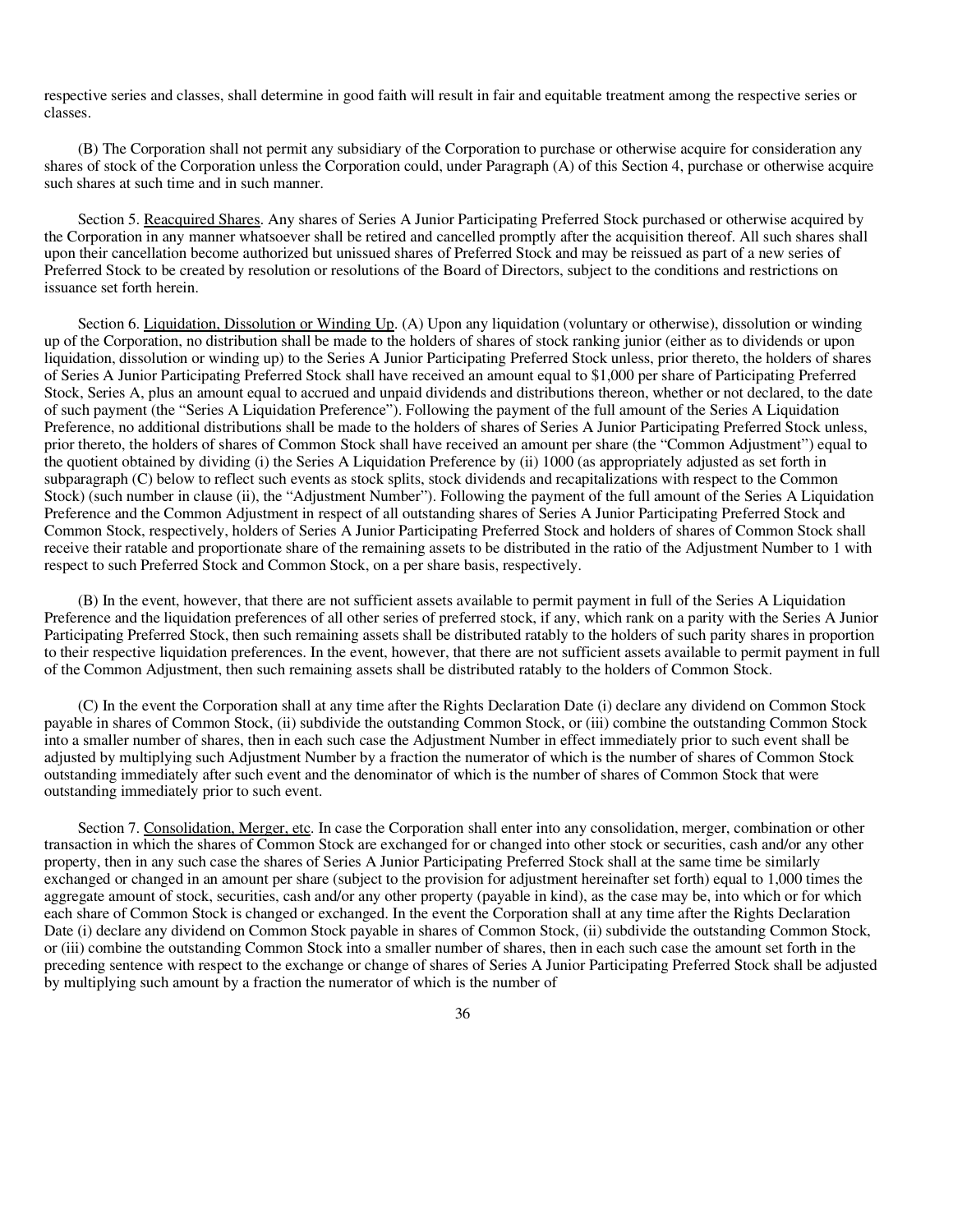shares of Common Stock outstanding immediately after such event and the denominator of which is the number of shares of Common Stock that were outstanding immediately prior to such event.

Section 8. No Redemption. The shares of Series A Junior Participating Preferred Stock shall not be redeemable.

Section 9. Ranking. The Series A Junior Participating Preferred Stock shall rank junior to all other series of the Corporation's Preferred Stock as to the payment of dividends and the distribution of assets, unless the terms of any such series shall provide otherwise.

Section 10. Amendment. At any time when any shares of Series A Junior Participating Preferred Stock are outstanding, neither the Restated Certificate of Incorporation, as amended, of the Corporation nor this Certificate of Designation shall be amended in any manner which would materially alter or change the powers, preferences or special rights of the Series A Junior Participating Preferred Stock so as to affect them adversely without the affirmative vote of the holders of two-thirds or more of the outstanding shares of Series A Junior Participating Preferred Stock, voting separately as a class.

Section 11. Fractional Shares. Series A Junior Participating Preferred Stock may be issued in fractions of a share which shall entitle the holder, in proportion to such holder's fractional shares, to exercise voting rights, receive dividends, participate in distributions and to have the benefit of all other rights of holders of Series A Junior Participating Preferred Stock.

IN WITNESS WHEREOF, Sorrento Therapeutics, Inc. has caused this Certificate of Designation to be executed in its corporate name this 7th day of November, 2013.

#### SORRENTO THERAPEUTICS, INC.

By: Name: Title: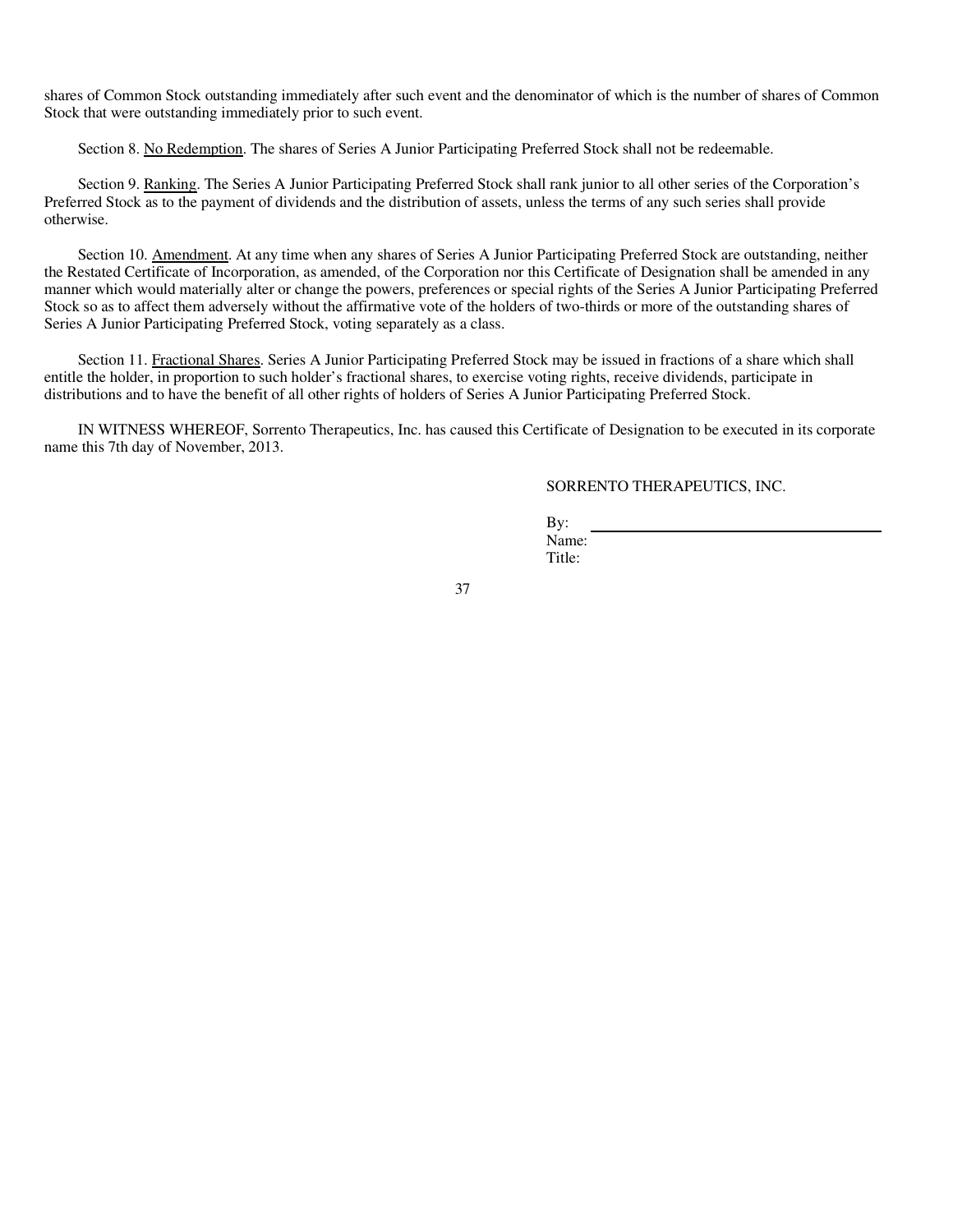Exhibit B

[Form of Rights Certificate]

Certificate No. R Rights

NOT EXERCISABLE AFTER NOVEMBER 7, 2016 OR SUCH EARLIER DATE AS THE RIGHTS ARE REDEEMED, EXCHANGED OR TERMINATED. THE RIGHTS ARE SUBJECT TO REDEMPTION, AT THE OPTION OF THE COMPANY, AT \$0.001 PER RIGHT, AND TO EXCHANGE ON THE TERMS SET FORTH IN THE RIGHTS AGREEMENT. UNDER CERTAIN CIRCUMSTANCES, RIGHTS BENEFICIALLY OWNED BY AN ACQUIRING PERSON (AS SUCH TERM IS DEFINED IN THE RIGHTS AGREEMENT) AND ANY SUBSEQUENT HOLDER OF SUCH RIGHTS MAY BECOME NULL AND VOID. [THE RIGHTS REPRESENTED BY THIS RIGHTS CERTIFICATE ARE OR WERE BENEFICIALLY OWNED BY A PERSON WHO WAS OR BECAME AN ACQUIRING PERSON OR AN AFFILIATE OR ASSOCIATE OF AN ACQUIRING PERSON (AS SUCH TERMS ARE DEFINED IN THE RIGHTS AGREEMENT). ACCORDINGLY, THIS RIGHTS CERTIFICATE AND THE RIGHTS REPRESENTED HEREBY MAY BECOME NULL AND VOID IN THE CIRCUMSTANCES SPECIFIED IN SECTION 7(e) OF SUCH AGREEMENT.] 1

Rights Certificate

SORRENTO THERAPEUTICS, INC.

<sup>1</sup> The portion of the legend in brackets shall be inserted only if applicable and shall replace the preceding sentence.

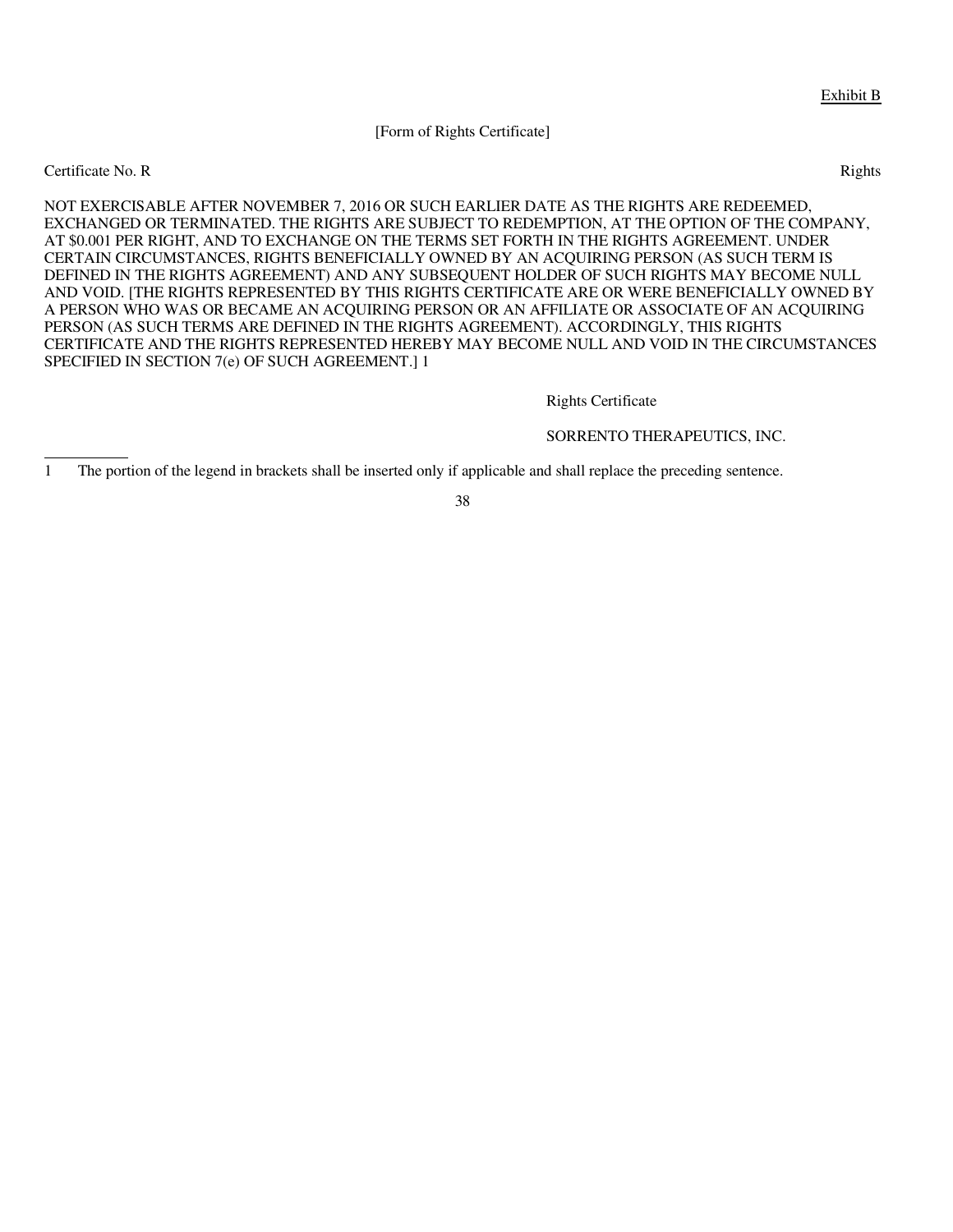This certifies that , or registered assigns, is the registered owner of the number of Rights set forth above, each of which entitles the owner thereof, subject to the terms, provisions and conditions of the Amended and Restated Rights Agreement, dated as of December 22, 2014 (the "Rights Agreement"), between Sorrento Therapeutics, Inc., a Delaware corporation (the "Company"), and Philadelphia Stock Transfer, Inc. (the "Rights Agent"), to purchase from the Company at any time prior to 5:00 P.M. (New York City time) on November 7, 2016 (unless such date is extended prior thereto by the Board of Directors), at the office or offices of the Rights Agent designated for such purpose, or its successors as Rights Agent, one one-thousandth of a fully paid, non assessable share of Series A Junior Participating Preferred Stock (the "Preferred Stock") of the Company, at a purchase price of \$150 per one one-thousandth of a share (the "Purchase Price"), upon presentation and surrender of this Rights Certificate with the Form of Election to Purchase and related Certificate duly executed. The number of Rights evidenced by this Rights Certificate (and the number of shares which may be purchased upon exercise thereof) set forth above, and the Purchase Price per share set forth above, are the number and Purchase Price as of November 7, 2013, based on the Preferred Stock as constituted at such date. The Company reserves the right to require prior to the occurrence of a Triggering Event (as such term is defined in the Rights Agreement) that a number of Rights be exercised so that only whole shares of Preferred Stock will be issued. Capitalized terms used in this Rights Certificate without definition shall have the meanings ascribed to them in the Rights Agreement.

Upon the occurrence of a Section  $11(a)(ii)$  Event (as such term is defined in the Rights Agreement), if the Rights evidenced by this Rights Certificate are beneficially owned by (i) an Acquiring Person or an Affiliate or Associate of any such Acquiring Person (as such terms are defined in the Rights Agreement), (ii) a transferee of any such Acquiring Person, Associate or Affiliate, or (iii) under certain circumstances specified in the Rights Agreement, a transferee of a person who, after such transfer, became an Acquiring Person, or an Affiliate or Associate of an Acquiring Person, such Rights shall become null and void and no holder hereof shall have any right with respect to such Rights from and after the occurrence of such Section  $11(a)(ii)$  Event.

As provided in the Rights Agreement, the Purchase Price and the number and kind of shares of Preferred Stock or other securities, which may be purchased upon the exercise of the Rights evidenced by this Rights Certificate are subject to modification and adjustment upon the happening of certain events, including Triggering Events.

This Rights Certificate is subject to all of the terms, provisions and conditions of the Rights Agreement, which terms, provisions and conditions are hereby incorporated herein by reference and made a part hereof and to which Rights Agreement reference is hereby made for a full description of the rights, limitations of rights, obligations, duties and immunities hereunder of the Rights Agent, the Company and the holders of the Rights Certificates, which limitations of rights include the temporary suspension of the exercisability of such Rights under the specific circumstances set forth in the Rights Agreement. Copies of the Rights Agreement are on file at the above mentioned office of the Rights Agent and are also available upon written request to the Rights Agent.

This Rights Certificate, with or without other Rights Certificates, upon surrender at the office or offices of the Rights Agent designated for such purpose, may be exchanged for another Rights Certificate or Rights Certificates of like tenor and date evidencing Rights entitling the holder to purchase a like aggregate number of one one-thousandths of a share of Preferred Stock as the Rights evidenced by the Rights Certificate or Rights Certificates surrendered shall have entitled such holder to purchase. If this Rights Certificate shall be exercised in part, the holder shall be entitled to receive upon surrender hereof another Rights Certificate or Rights Certificates for the number of whole Rights not exercised.

Subject to the provisions of the Rights Agreement, the Rights evidenced by this Rights Certificate may be redeemed by the Company at its option at a redemption price of \$0.001 per Right at any time prior to the earlier of the close of business on (i) the tenth Business Day following the Stock Acquisition Date (as such time period may be extended pursuant to the Rights Agreement), and (ii) the Final Expiration Date. In addition, under certain circumstances following the Stock Acquisition Date, the Rights may be exchanged, in whole or in part, for shares of the Common Stock, or shares of preferred stock of the Company having essentially the same value or economic rights as such shares. Immediately upon the action of the Board of Directors of the Company authorizing any such exchange, and without any further action or any notice, the Rights (other than Rights which are not subject to such exchange) will terminate and the Rights will only enable holders to receive the shares issuable upon such exchange.

No fractional shares of Preferred Stock will be issued upon the exercise of any Right or Rights evidenced hereby (other than fractions which are integral multiples of one one-thousandth of a share of Preferred Stock, which may, at the election of the Company, be evidenced by depositary receipts), but in lieu thereof a cash payment will be made, as provided in the Rights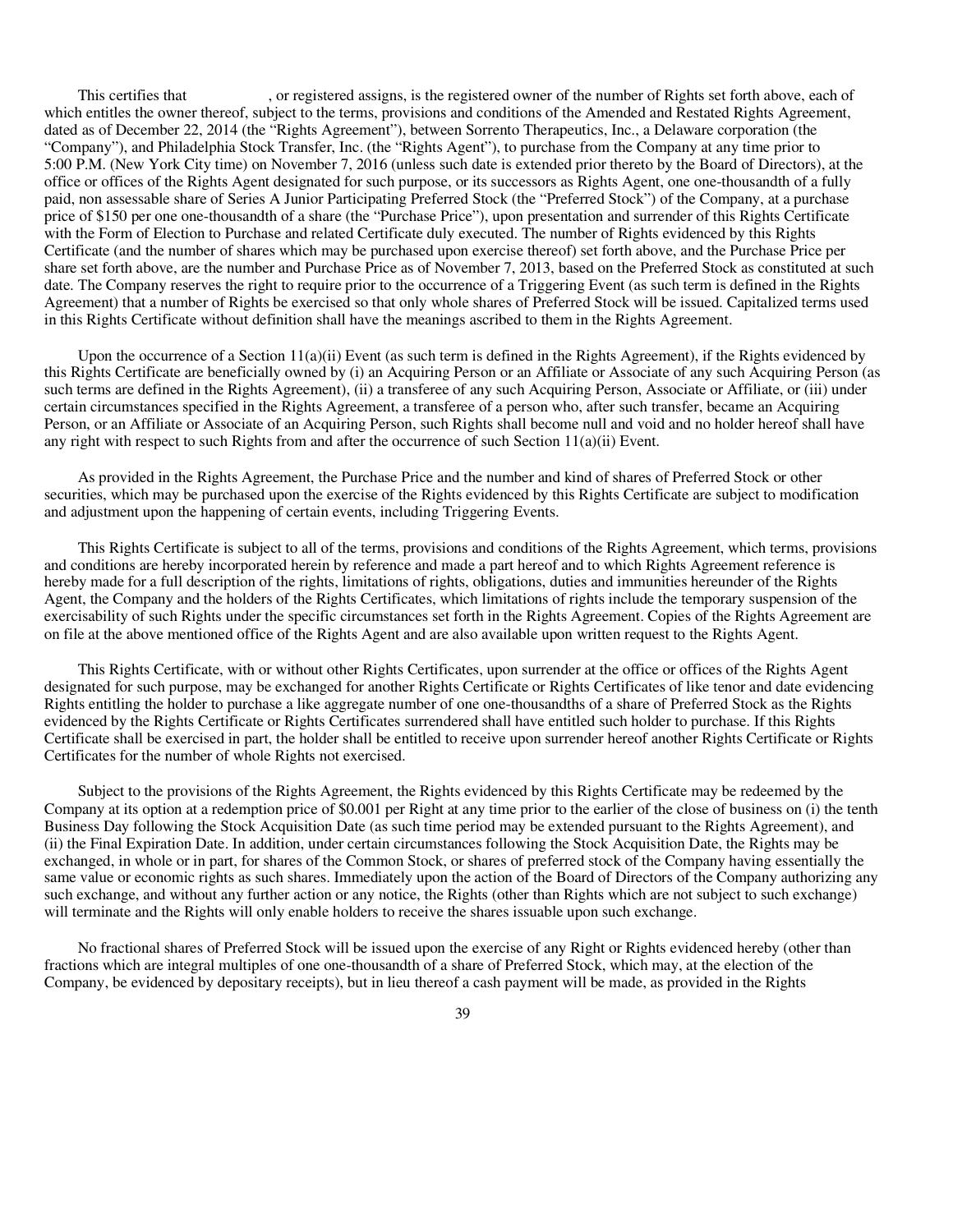Agreement. The Company, at its election, may require that a number of Rights be exercised so that only whole shares of Preferred Stock would be issued.

No holder of this Rights Certificate shall be entitled to vote or receive dividends or be deemed for any purpose the holder of shares of Preferred Stock or of any other securities of the Company which may at any time be issuable on the exercise hereof, nor shall anything contained in the Rights Agreement or herein be construed to confer upon the holder hereof, as such, any of the rights of a stockholder of the Company or any right to vote for the election of directors or upon any matter submitted to stockholders at any meeting thereof, or to give consent to or withhold consent from any corporate action, or, to receive notice of meetings or other actions affecting stockholders (except as provided in the Rights Agreement), or to receive dividends or subscription rights, or otherwise, until the Right or Rights evidenced by this Rights Certificate shall have been exercised as provided in the Rights Agreement.

This Rights Certificate shall not be valid or obligatory for any purpose until it shall have been countersigned by the Rights Agent.

WITNESS the signature of a proper officer of the Company.

Dated as of ,

SORRENTO THERAPEUTICS, INC.

 $By_$ 

Title: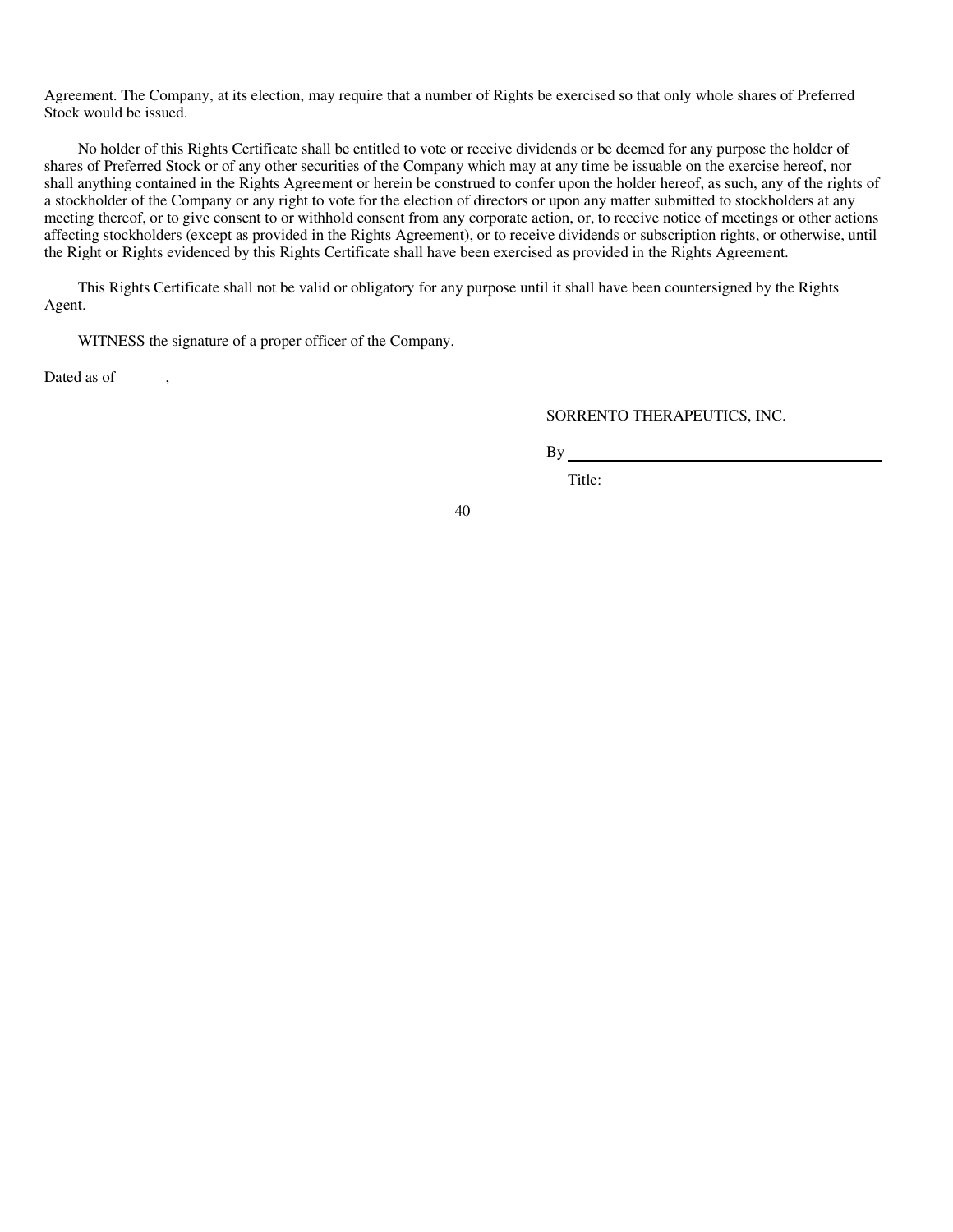[Form of Reverse Side of Rights Certificate]

FORM OF ASSIGNMENT

(To be executed by the registered holder if such holder desires to transfer the Rights Certificate.)

## FOR VALUE RECEIVED

hereby sells, assigns and transfers unto

(Please print name and address of transferee)

this Rights Certificate, together with all right, title and interest therein, and does hereby irrevocably constitute and appoint Attorney, to transfer the within Rights Certificate on the books of the within named Company, with full power of substitution.

Dated:

**Signature** 

Signature Guaranteed:

 Signatures must be guaranteed by a participant in the Medallion Signature Guarantee Program at a guarantee level acceptable to the Company's Rights Agent.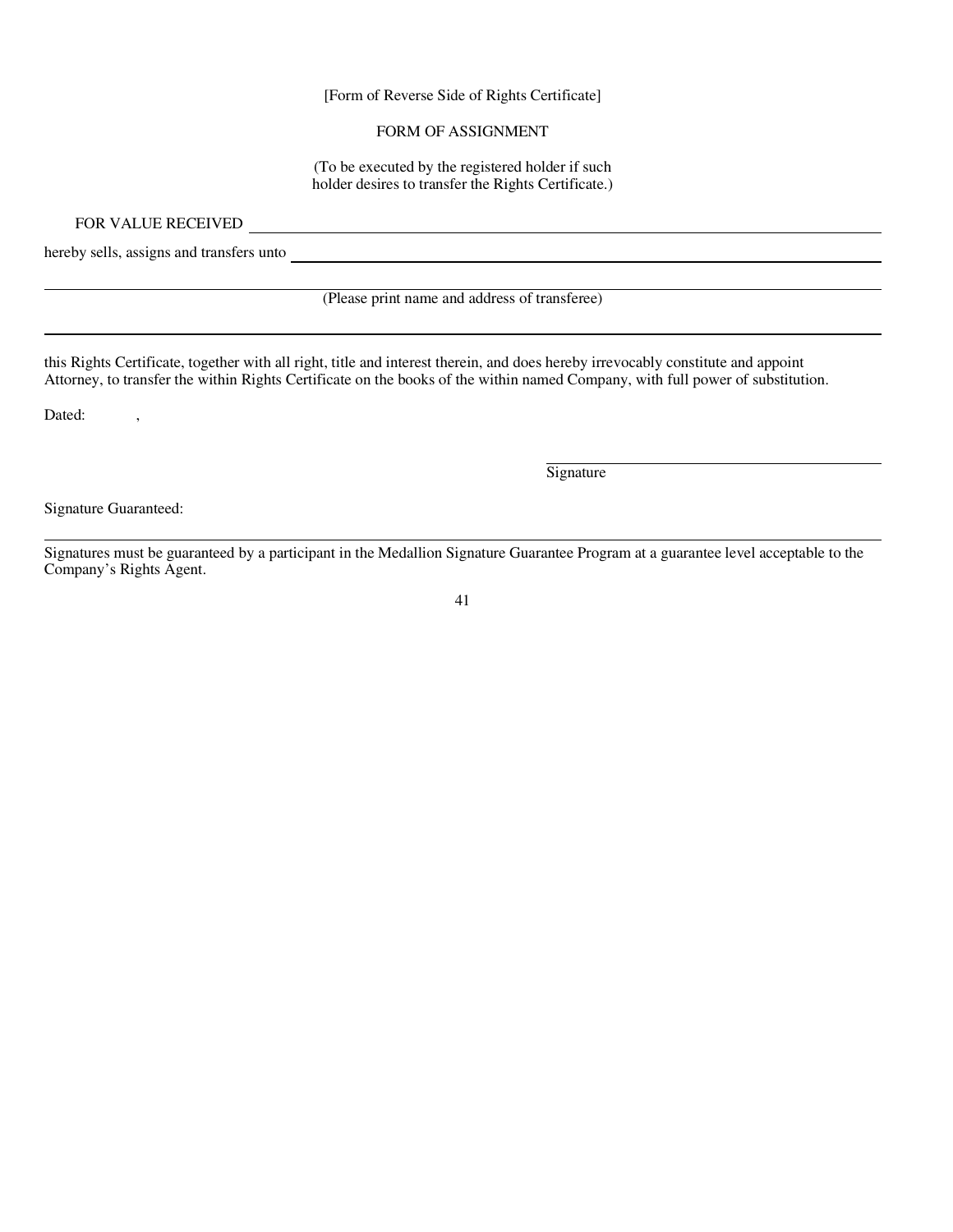#### **Certificate**

The undersigned hereby certifies by checking the appropriate boxes that:

(1) this Rights Certificate [ ] is [ ] is not being sold, assigned and transferred by or on behalf of a Person who is or was an Acquiring Person or an Affiliate or Associate of any such Acquiring Person (as such terms are defined pursuant to the Rights Agreement);

(2) after due inquiry and to the best knowledge of the undersigned, it [ ] did [ ] did not acquire the Rights evidenced by this Rights Certificate from any Person who is, was or subsequently became an Acquiring Person or an Affiliate or Associate of an Acquiring Person.

Dated:

Signature

Signature Guaranteed:

Signatures must be guaranteed by a participant in the Medallion Signature Guarantee Program at a guarantee level acceptable to the Company's Rights Agent.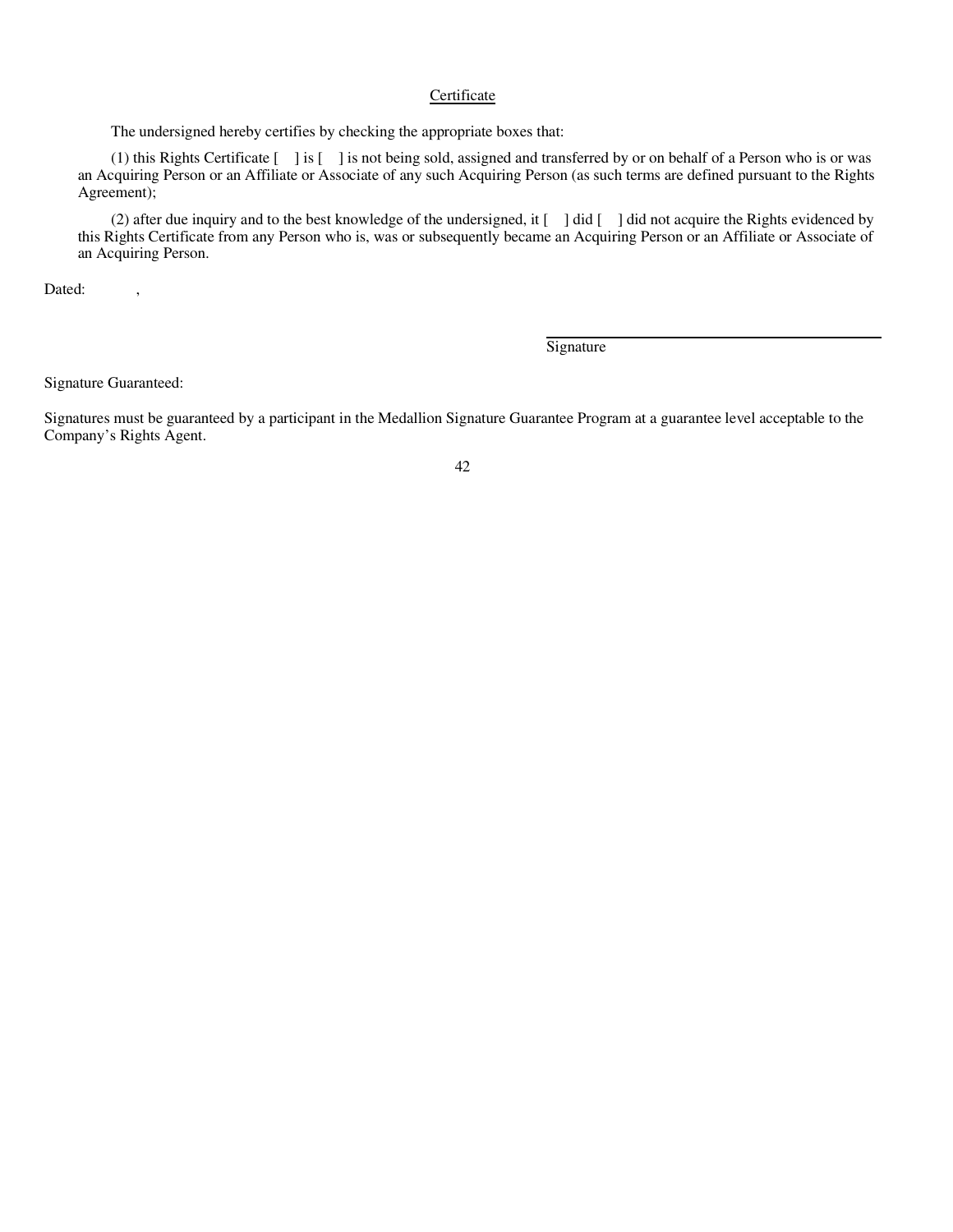## **NOTICE**

The signature to the foregoing Assignment and Certificate must correspond to the name as written upon the face of this Rights Certificate in every particular, without alteration or enlargement or any change whatsoever.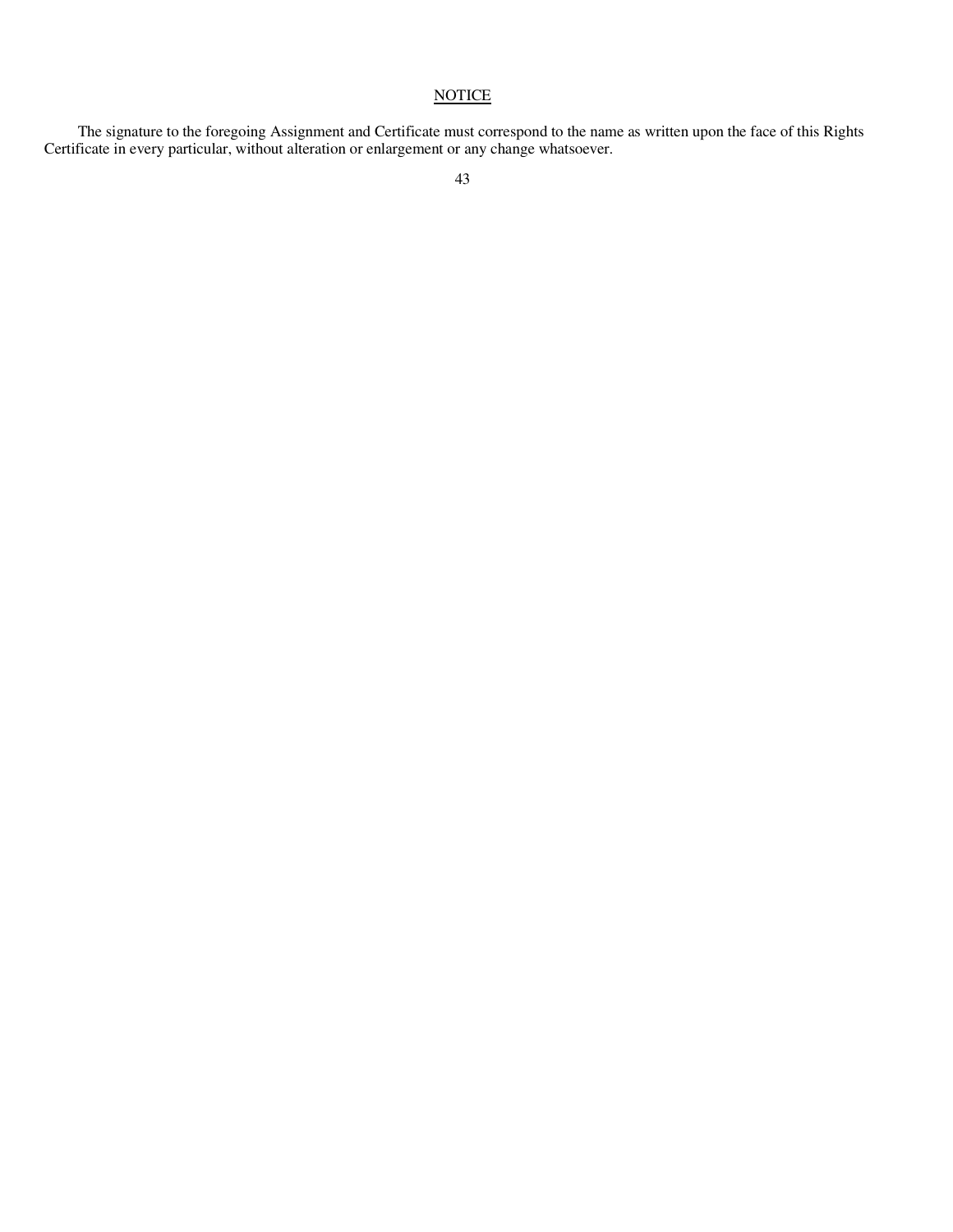#### FORM OF ELECTION TO PURCHASE

#### (To be executed if holder desires to exercise Rights represented by the Rights Certificate.)

#### To: SORRENTO THERAPEUTICS, INC.:

The undersigned hereby irrevocably elects to exercise Rights represented by this Rights Certificate to purchase the shares of Preferred Stock issuable upon the exercise of the Rights (or such other securities of the Company or of any other person which may be issuable upon the exercise of the Rights) and requests that certificates for such shares be issued in the name of and delivered to:

Please insert social security or other identifying number

(Please print name and address)

If such number of Rights shall not be all the Rights evidenced by this Rights Certificate, a new Rights Certificate for the balance of such Rights shall be registered in the name of and delivered to:

Please insert social security or other identifying number

(Please print name and address)

Dated:

j j

j

**Signature** 

Signature Guaranteed:

Signatures must be guaranteed by a participant in the Medallion Signature Guarantee Program at a guarantee level acceptable to the Company's Rights Agent.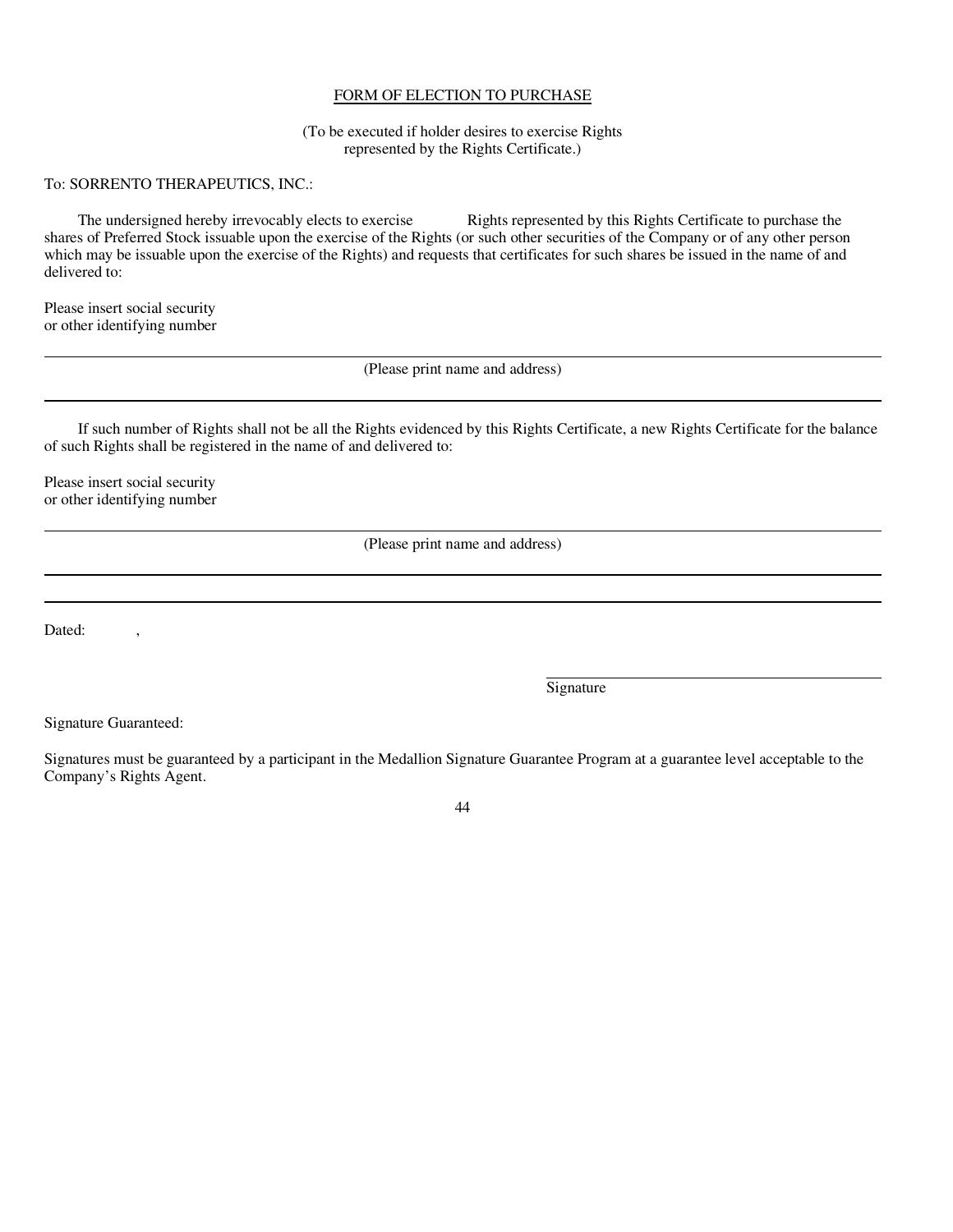#### **Certificate**

The undersigned hereby certifies by checking the appropriate boxes that:

(1) the Rights evidenced by this Rights Certificate [ ] are [ ] are not being exercised by or on behalf of a Person who is or was an Acquiring Person or an Affiliate or Associate of any such Acquiring Person (as such terms are defined pursuant to the Rights Agreement);

(2) after due inquiry and to the best knowledge of the undersigned, it [ ] did [ ] did not acquire the Rights evidenced by this Rights Certificate from any Person who is, was or became an Acquiring Person or an Affiliate or Associate of an Acquiring Person.

Dated: ,

Signature

Signature Guaranteed:

Signatures must be guaranteed by a participant in the Medallion Signature Guarantee Program at a guarantee level acceptable to the Company's Rights Agent.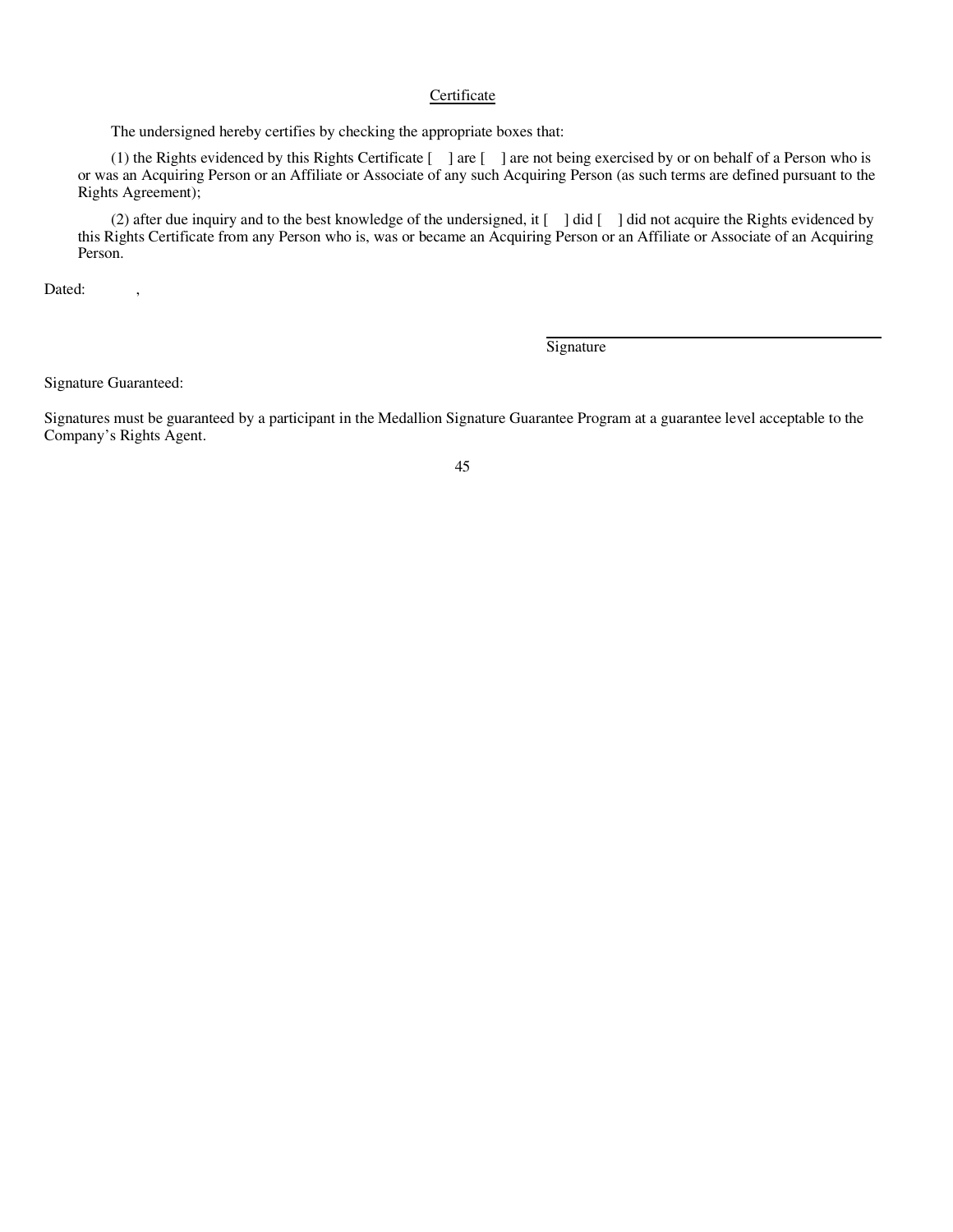## **NOTICE**

The signature to the foregoing Election to Purchase and Certificate must correspond to the name as written upon the face of this Rights Certificate in every particular, without alteration or enlargement or any change whatsoever.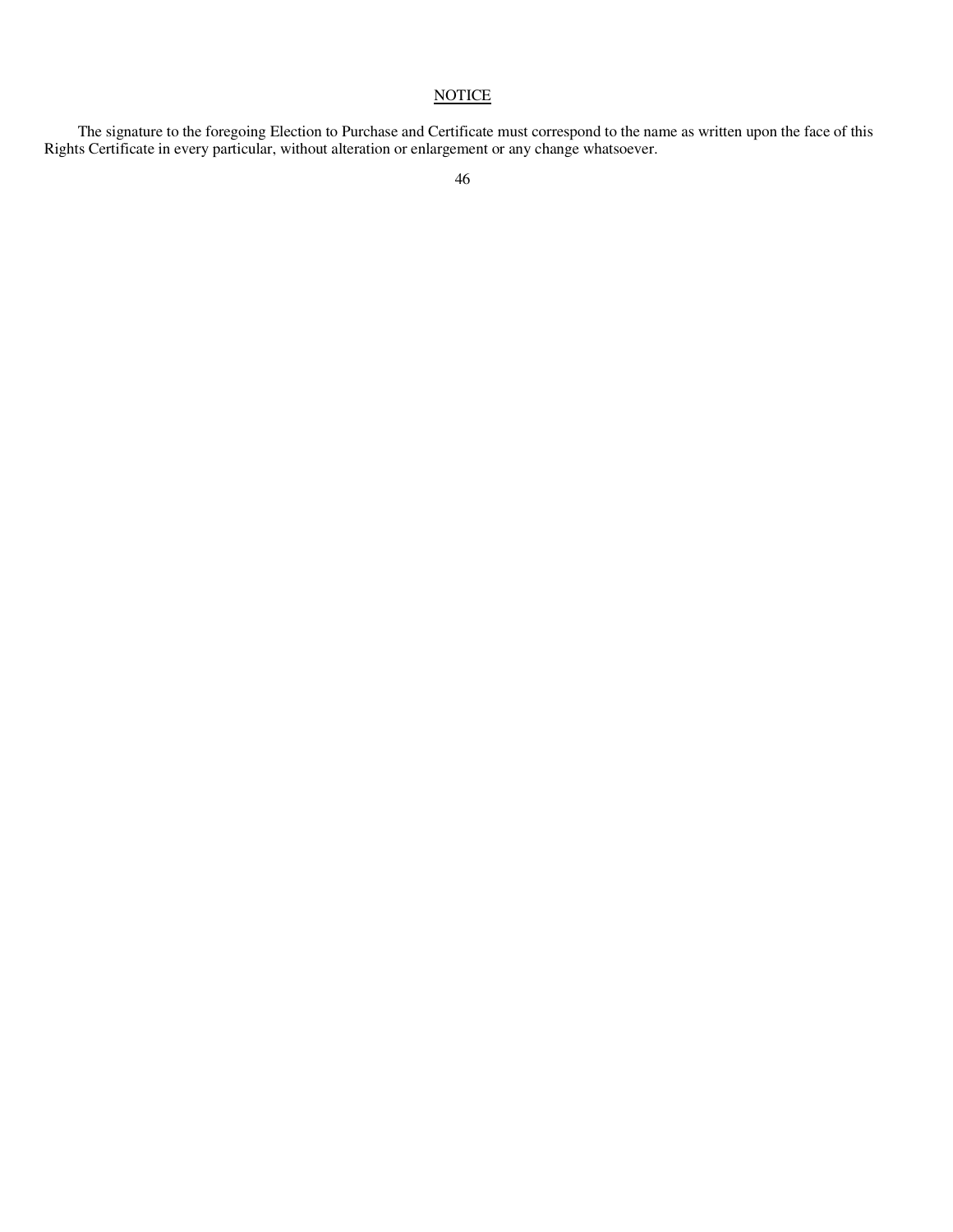#### FORM OF

#### SUMMARY OF RIGHTS TO PURCHASE

#### PREFERRED STOCK

On November 7, 2013, the Board of Directors (the "Board") of Sorrento Therapeutics, Inc., a Delaware corporation (the "Company"), authorized and declared a dividend distribution of one right (a "Right") for each outstanding share of the common stock of the Company, par value \$0.0001 per share (the "Common Stock"), to stockholders of record at the close of business on November 18, 2013 (the "Record Date"). Each Right entitles the registered holder to purchase from the Company a unit consisting of one one-thousandth of a share (a "Unit") of a newly authorized series of Series A Junior Participating Preferred Stock, par value \$.0001 per share (the "Preferred Stock"), at a purchase price of \$150 per Unit, subject to adjustment (the "Purchase Price"). The complete terms of the Rights are set forth in a Amended and Restated Rights Agreement (the "Rights Agreement"), dated as of December 22, 2014, between the Company and Philadelphia Stock Transfer, Inc., as Rights Agent.

#### Rights Certificates; Exercise Period.

Initially, the Rights will be attached to all shares of Common Stock then outstanding, and no separate rights certificates ("Rights Certificates") will be distributed. Subject to certain exceptions specified in the Rights Agreement, the Rights will separate from the Common Stock and a distribution date (a "Distribution Date") will occur upon the earlier of (i) 10 business days following a public announcement that a person or group of affiliated or associated persons (an "Acquiring Person") has acquired beneficial ownership of fifteen percent (15%) or more of the outstanding shares of Common Stock (the "Stock Acquisition Date"), other than as a result of repurchases of stock by the Company or certain inadvertent actions by certain stockholders or (ii) 10 business days (or such later date as the Board shall determine) following the commencement of a tender offer or exchange offer that would result in a person or group becoming an Acquiring Person. For purposes of the Rights Agreement, beneficial ownership is defined to include ownership of derivative securities.

Until a Distribution Date, (i) the Rights will be evidenced by the certificates for the Common Stock (or, in the case of shares reflected on the direct registration system, by the notations in the book-entry account system) and will only be transferable with such Common Stock, (ii) new Common Stock certificates issued after the Record Date will contain a legend incorporating the Rights Agreement by reference and (iii) the surrender for transfer of any certificates for Common Stock outstanding will also constitute the transfer of the Rights associated with the Common Stock represented by such certificates. Pursuant to the Rights Agreement, the Company reserves the right to require prior to the occurrence of a Triggering Event (as defined below) that, upon any exercise of Rights, a number of Rights be exercised so that only whole shares of Preferred Stock will be issued.

The Rights are not exercisable until a Distribution Date and will expire at 5:00 P.M., New York City time on November 7, 2016, unless such date is extended or the Rights are earlier redeemed, exchanged or terminated.

As soon as practicable after a Distribution Date, Rights Certificates will be mailed to holders of record of the Common Stock as of the close of business on a Distribution Date and, thereafter, the separate Rights Certificates alone will represent the Rights. Except as otherwise determined by the Board, only shares of Common Stock issued prior to a Distribution Date will be issued with Rights.

#### Flip-in Trigger.

In the event that a person or group of affiliated or associated persons becomes an Acquiring Person, except pursuant to an offer for all outstanding shares of Common Stock which the independent directors determine to be fair and not inadequate and to otherwise be in the best interests of the Company and its stockholders after receiving advice from one or more investment banking firms, each holder of a Right will thereafter have the right to receive, upon exercise, Common Stock (or, in certain circumstances, cash, property or other securities of the Company) having a value equal to two times the exercise price of the Right. Notwithstanding the foregoing, following the occurrence of the event set forth in this paragraph, all Rights that are, or (under certain circumstances specified in the Rights Agreement) were, beneficially owned by any Acquiring Person will be null and void. However, Rights are not exercisable following the occurrence of the event set forth above until such time as the Rights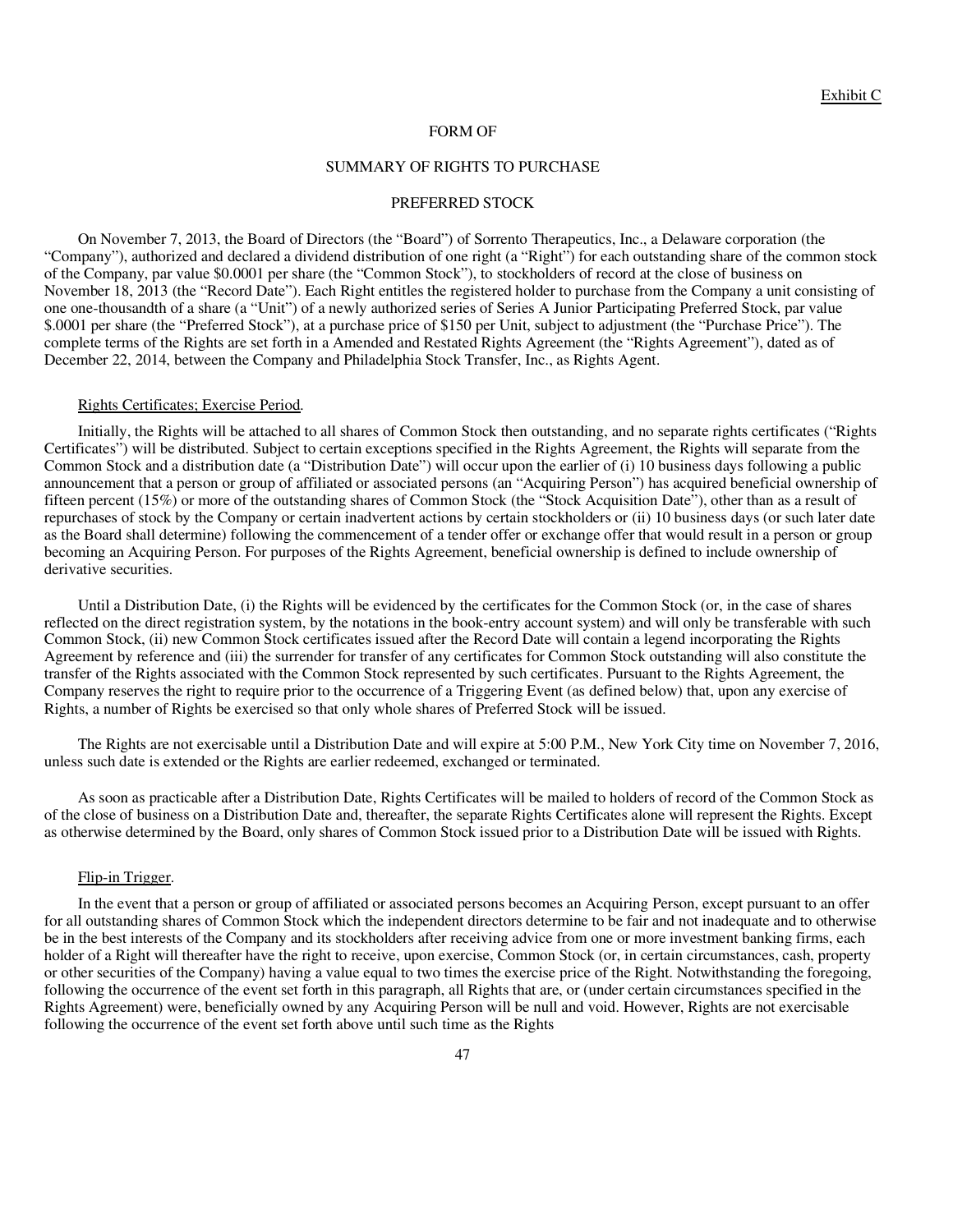are no longer redeemable by the Company as set forth below. Any person who, together with its affiliates and associates, beneficially owns 15% or more of the outstanding shares of Common Stock as of the time of the first public announcement of the Rights Agreement (an "Exempt Person") shall not be deemed an Acquiring Person, but only for so long as such person, together with its affiliates and associates, does not become the beneficial owner of any additional shares of Common Stock while such person is an Exempt Person. A person will cease to be an Exempt Person if such person, together with such person's affiliates and associates, becomes the beneficial owner of less than 15% of the outstanding shares of Common Stock.

#### Flip-over Trigger.

In the event that, at any time following the Stock Acquisition Date, (i) the Company engages in a merger or other business combination transaction in which the Company is not the surviving corporation, (ii) the Company engages in a merger or other business combination transaction in which the Company is the surviving corporation and the Common Stock of the Company is changed or exchanged, or (iii) 50% or more of the Company's assets, cash flow or earning power is sold or transferred, each holder of a Right (except Rights which have previously been voided as set forth above) shall thereafter have the right to receive, upon exercise, common stock of the acquiring company having a value equal to two times the exercise price of the Right. The events set forth in this paragraph and in the second preceding paragraph are referred to as the "Triggering Events."

#### Exchange Feature.

At any time after a person becomes an Acquiring Person and prior to the acquisition by such person or group of fifty percent (50%) or more of the outstanding Common Stock, the Board may exchange the Rights (other than Rights owned by such person or group which have become null and void), in whole or in part, at an exchange ratio of one share of Common Stock, or one one-thousandth of a share of Preferred Stock (or of a share of a class or series of the Company's preferred stock having equivalent rights, preferences and privileges), per Right (subject to adjustment).

#### Equitable Adjustments.

The Purchase Price payable, and the number of Units of Preferred Stock or other securities or property issuable, upon exercise of the Rights are subject to adjustment from time to time to prevent dilution (i) in the event of a dividend on the Preferred Stock payable in shares of Preferred Stock, a subdivision or split of outstanding shares of Preferred Stock, a combination or consolidation of Preferred Stock into a smaller number of shares through a reverse stock split or otherwise, or reclassification of the Preferred Stock, (ii) if holders of the Preferred Stock are granted certain rights, options or warrants to subscribe for Preferred Stock or convertible securities at less than the current market price of the Preferred Stock, or (iii) upon the distribution to holders of the Preferred Stock of cash (excluding regular quarterly cash dividends), assets, evidences of indebtedness or of subscription rights or warrants (other than those referred to above).

With certain exceptions, no adjustment in the Purchase Price will be required until cumulative adjustments amount to at least 1% of the Purchase Price. No fractional Units will be issued and, in lieu thereof, an adjustment in cash will be made based on the market price of the Preferred Stock on the last trading date prior to the date of exercise.

#### Redemption Rights.

At any time until ten business days following the Stock Acquisition Date, the Company may redeem the Rights in whole, but not in part, at a price of \$0.001 per Right (payable in cash, Common Stock or other consideration deemed appropriate by the Board). Immediately upon the action of the Board ordering redemption of the Rights, the Rights will terminate and the only right of the holders of Rights will be to receive the \$0.001 redemption price.

#### Miscellaneous.

Until a Right is exercised, the holder thereof, as such, will have no separate rights as a stockholder of the Company, including, without limitation, the right to vote or to receive dividends in respect of Rights. While the distribution of the Rights will not be taxable to stockholders or to the Company, stockholders may, depending upon the circumstances, recognize taxable income in the event that the Rights become exercisable for Common Stock (or other consideration) of the Company or for common stock of the acquiring company or in the event of the redemption of the Rights as set forth above.

#### Amendment.